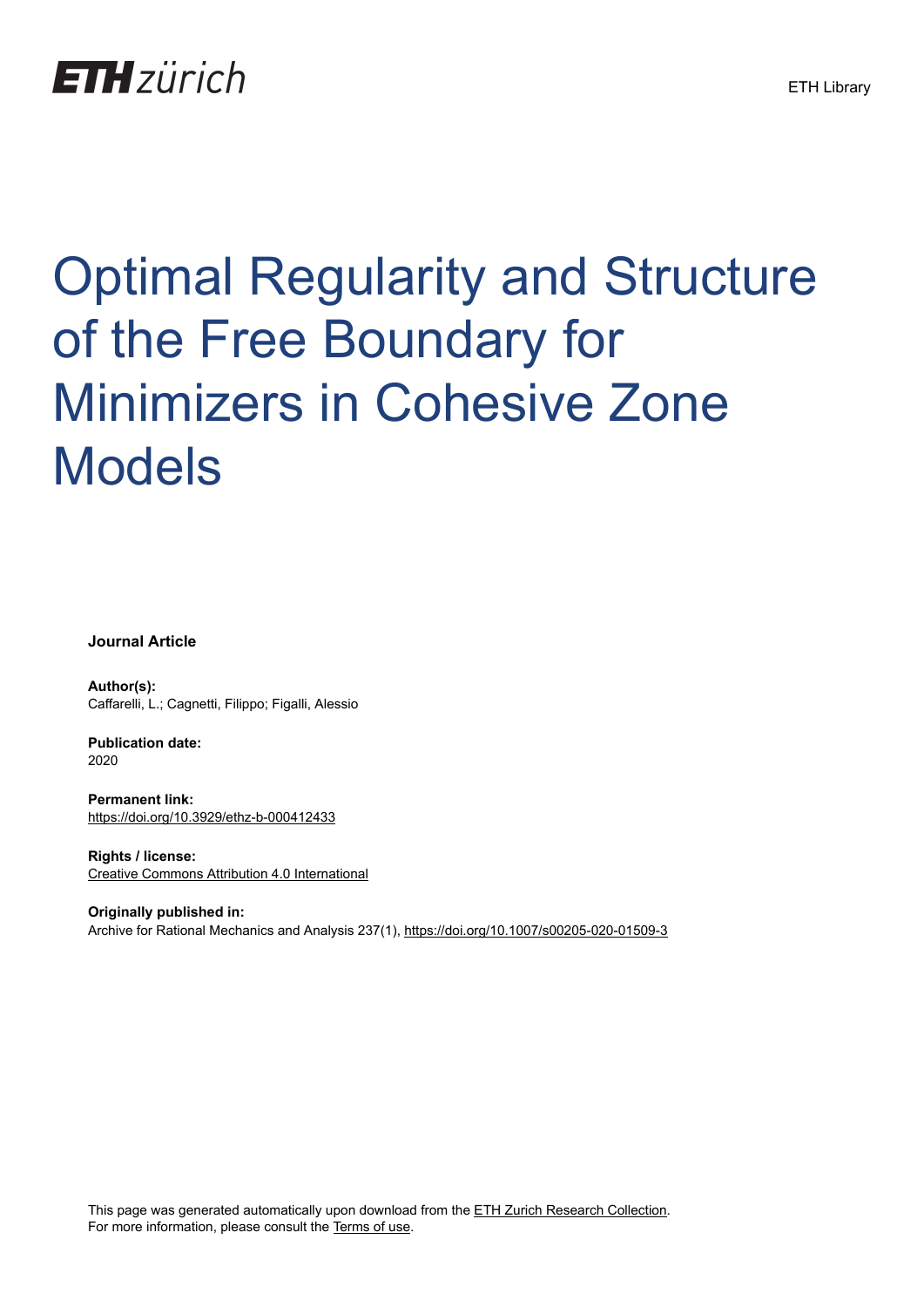

### *Optimal Regularity and Structure of the Free Boundary for Minimizers in Cohesive Zone Models*

L. CAFFARELLI, F. CAGNETTIO & A. FIGALLI

*Communicated by* G. Dal Maso

#### **Abstract**

We study optimal regularity and free boundary for minimizers of an energy functional arising in cohesive zone models for fracture mechanics. Under smoothness assumptions on the boundary conditions and on the fracture energy density, we show that minimizers are  $C^{1,1/2}$ , and that near non-degenerate points the fracture set is  $C^{1,\alpha}$ , for some  $\alpha \in (0, 1)$ .

#### **1. Introduction**

In recent years, a variational formulation of fracture evolution has been proposed by Francfort and Marigo [\[21\]](#page-47-0), and later developed by Dal Maso and Toader [\[17\]](#page-47-1), and Dal Maso, Francfort, and Toader [\[15](#page-46-0)[,16](#page-47-2)] (see also [\[22](#page-47-3)] and the references therein, for a variational theory of rate independent processes). Such evolution is based on the idea that at any given time the configuration of the elastic body is an absolute minimiser of the energy functional (see also  $[4,11,14,18]$  $[4,11,14,18]$  $[4,11,14,18]$  $[4,11,14,18]$  $[4,11,14,18]$  in the context of plasticity where, more in general, critical points of the energy are allowed).

In this paper we study optimal regularity and free boundary for minimizers of an energy functional arising in cohesive zone models for fracture mechanics. Such models describe the situation in which the energy density of the fracture depends on the distance between the lips of the crack (see for instance [\[4](#page-46-1)[,11](#page-46-2)– [13,](#page-46-4)[19\]](#page-47-5)). We consider the energy functional associated to an elastic body occupying the open strip  $\mathbb{R}^n \times (-A, A)$ , with  $n \geq 2$  and  $A > 0$ . Denoting a generic point  $z \in \mathbb{R}^n \times (-A, A)$  by  $(x, y)$ , with  $x \in \mathbb{R}^n$  and  $y \in (-A, A)$ , we shall consider deformations ensuring that cracks can only appear on the hyperplane  ${y = 0}$ . The assumption of confining fractures to a given hyperplane is a standard simplification that avoids some technical difficulties but does not prevent the crack set from being irregular, thus keeping the main features of the problem.

We consider the situation in which the elastic body can only undergo deformations that are parallel to a fixed given direction lying on  $\{y = 0\}$ . In this way,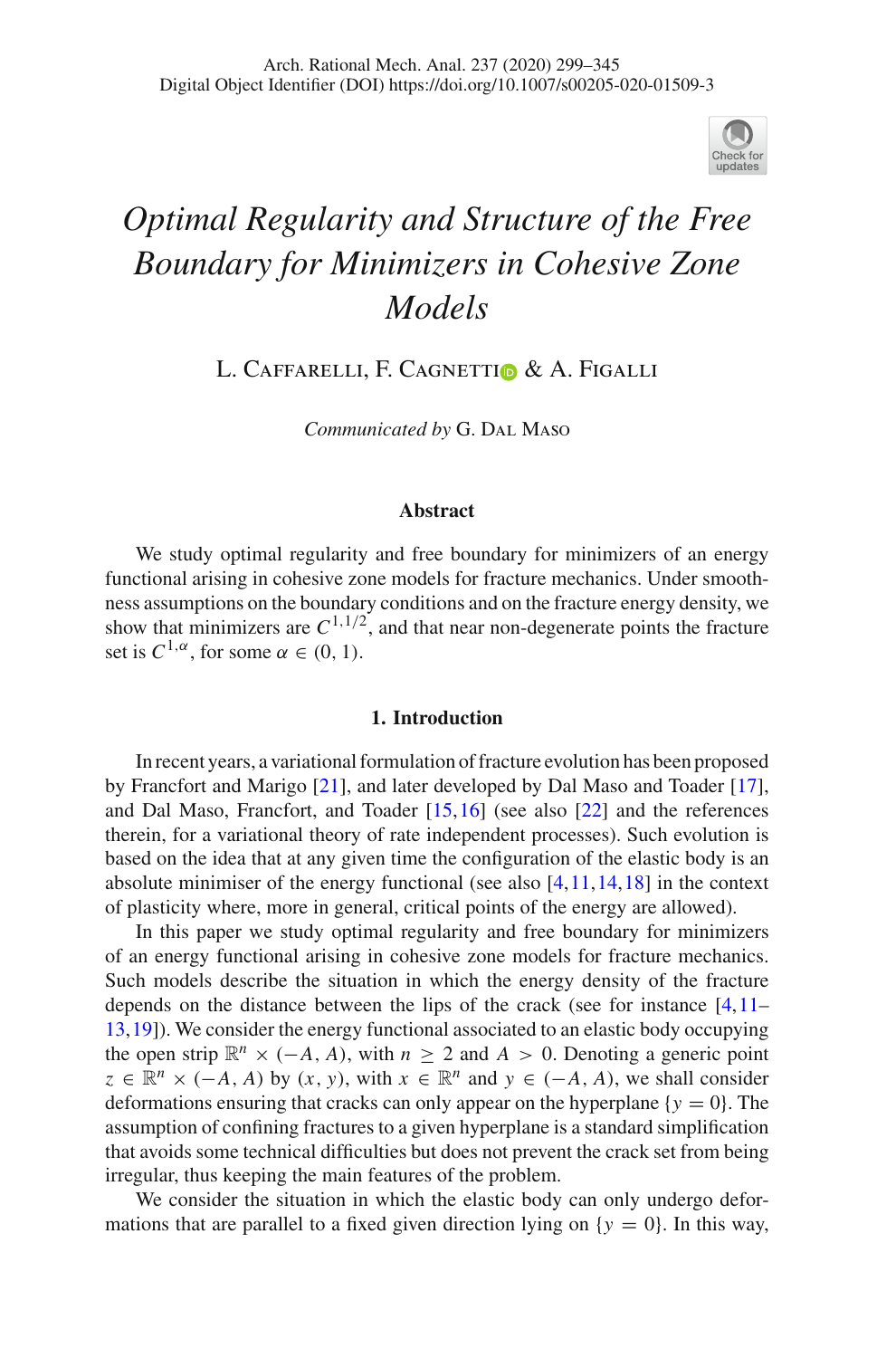the displacement can be represented by a scalar function v :  $\mathbb{R}^n \times (-A, A) \to \mathbb{R}$ . According to Barenblatt's cohesive zone model [\[7\]](#page-46-5), the energy associated to a displacement  $v \in H^1(\mathbb{R}^n \times (-A, A) \setminus \{v = 0\})$  is given by

<span id="page-2-0"></span>
$$
E(v) := \frac{1}{2} \int_{\mathbb{R}^n \times (-A, A) \setminus \{y = 0\}} |\nabla v|^2 dz + \int_{\mathbb{R}^n} g(|[v]|) dx.
$$
 (1.1)

Here,  $[v] = v_{RT} - v_{LT}$ , where  $v_{RT}$  and  $v_{LT}$  are the right and left traces on  $\{v = 0\}$  of *v*  $\|R^n \times (0, A)$  and *v*  $\|R^n \times (-A, 0)$ , respectively, and  $g \in C^2[0, \infty) \cap C^3(0, \infty)$  is strictly increasing, bounded, with *g*(0) = 0 and *g*'(0<sup>+</sup>) ∈ (0, +∞). The parameter *g*'(0<sup>+</sup>) has an important physical meaning, and it can be identified with the *maximal sustainable stress* of the material along  $\{y = 0\}$ , see [\[11](#page-46-2), Theorem 4.6]. A critical point *u* of [\(1.1\)](#page-2-0) with boundary conditions  $u_A$ ,  $u_{-A}$  satisfies (see [\[11,](#page-46-2) Proposition 3.2]):

$$
\begin{cases}\n\Delta u = 0 & \text{in } \mathbb{R}^n \times (-A, A) \setminus \{y = 0\}, \\
u = u_A & \text{on } \{y = A\}, \\
u = u_{-A} & \text{on } \{y = -A\}, \\
\partial_y u_{RT} = \partial_y u_{LT} & \text{on } \{y = 0\}, \\
|\partial_y u| \le g'(0^+) & \text{on } \{y = 0\}, \\
\partial_y u = g'(|[u]|) \operatorname{sgn}([u]) & \text{on } \{y = 0\} \cap \{[u] \ne 0\},\n\end{cases}
$$

where sgn(·) denotes the sign function. Note that, because  $\partial_y u_{RT} = \partial_y u_{LT}$ , we can use the notation  $\partial_y u$  to denote the *y* derivative of *u* on {*y* = 0} without paying attention to the side on which the derivative is computed.

For simplicity, we will assume that  $u_A(x) = -u_{-A}(x)$  for every  $x \in \mathbb{R}^n$ , and we will focus on solutions that are odd with respect to the hyperplane  $\{y = 0\}$ . In this situation, our problem reduces to the study of a function  $u \in H^1(\mathbb{R}^n \times (0, A))$ satisfying

<span id="page-2-1"></span>
$$
\begin{cases}\n\Delta u = 0 & \text{in } \mathbb{R}^n \times (0, A), \\
u = u_A & \text{on } \{y = A\}, \\
|\partial_y u| \le g'(0^+) & \text{on } \{y = 0\}, \\
\partial_y u = g'(2|u|) \operatorname{sgn}(u) & \text{on } \{y = 0\} \cap \{u \ne 0\},\n\end{cases}
$$
\n(1.2)

where we used the notation  $u(x, 0) = u_{RT}(x, 0)$  for every  $x \in \mathbb{R}^n$ . In this setting, the crack  $K_u$  is represented by the discontinuity set of  $u$ , and is given by

<span id="page-2-3"></span>
$$
K_u := \{(x, 0) : x \in \mathbb{R}^n, u(x, 0) \neq 0\} \subset \mathbb{R}^n.
$$
 (1.3)

We assume that the boundary condition  $u_A$  satisfies the following:

<span id="page-2-2"></span>
$$
u_A \in H^{1/2}(\mathbb{R}^n) \cap C^{2,\beta}(\mathbb{R}^n)
$$
 for some  $\beta \in (0, 1)$  and  $\lim_{|x| \to \infty} u_A(x) = 0.$  (1.4)

Under these assumptions, we want to the study optimal regularity of the restriction of *<sup>u</sup>* to <sup>R</sup>*n*×[0, *<sup>A</sup>*], and the regularity of the free boundary <sup>∂</sup>*Ku* (where the boundary is defined in the topology of  $\mathbb{R}^n \times \{0\}$ ).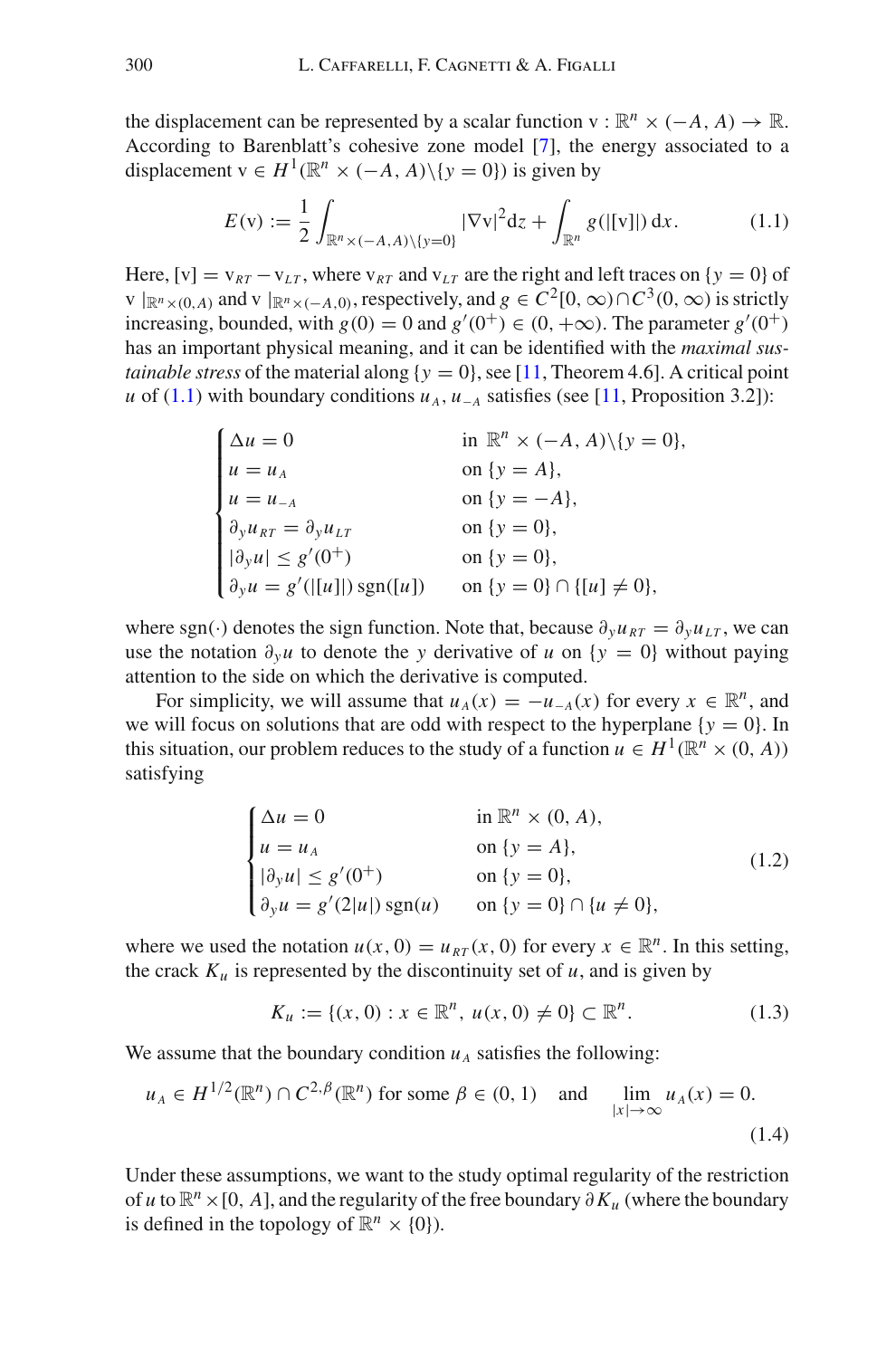A major obstacle to the regularity of solutions is the possible presence of fracture points where *u* changes sign. Indeed, at such points the normal derivative  $\partial_y u(\cdot, 0)$ is discontinuous with a jump of  $2g'(0^+)$ , due to the term sgn $(u)$  appearing in [\(1.2\)](#page-2-1). Our main contribution in this paper is to show that this possibility can never occur.

Problems of this type, where two phases (in this case the sets  $\{x \in \mathbb{R}^n :$  $u(x, 0) > 0$  and  $\{x \in \mathbb{R}^n : u(x, 0) < 0\}$  can "touch" at a lower dimensional free boundary, have recently been studied by Allen and Petrosyan, [\[3](#page-46-6)], Allen [\[1](#page-46-7)], and Allen, E. Lindgren and A. Petrosyan [\[2](#page-46-8)]. In these papers, to show the separation of phases the authors use in a clever way the Alt-Caffarelli-Friedman and the Weiss monotonicity formulas. Our approach is different and, although it requires *g* to be sufficiently smooth, it does not rely on monotonicity formulas. Therefore, it can be applied to problems where the Laplacian is replaced by more general operators.

To show the separation of phases, we begin by proving some interesting general properties of the solutions, such as the fact that the crack set  $K_u$  is bounded (see Lemma [3.2](#page-9-0) and Proposition [3.3\)](#page-9-1). After that, we prove that certain regularity properties of  $u_A$  "propagate" to  $u(\cdot, y)$ . More precisely, for every  $y \in [0, A)$  we prove that  $u(\cdot, y)$  is Lipschitz continuous, that  $u^+(\cdot, y) := \max\{u(\cdot, y), 0\}$  is semiconvex, and that  $u^-(\cdot, y) := \min\{u(\cdot, y), 0\}$  is semiconcave, see Lemma [3.4,](#page-12-0) Lemma [3.5,](#page-14-0) and Lemma [3.6.](#page-15-0) Let us mention that, to show these regularity properties, we need to assume  $2||g''||_{L^{\infty}} < 1/A$ . That is, we need the size A of the strip to be sufficiently small, once the elastic properties of the material are given. As shown in Lemma [3.1,](#page-6-0) under this assumption critical points are unique and therefore coincide with the global minimizer. We think this bound to be sharp, and this is in agree-ment with an explicit example given in [\[11](#page-46-2), Theorem 9.1 and Theorem 9.2], where uniqueness fails if  $2||g''||_{L^{\infty}} > 1/A$ .

Actually, in Lemmata [3.5](#page-14-0) and [3.6](#page-15-0) we prove a stronger property than the semiconvexity (resp. semiconcavity) of  $u^+$  (resp.  $u^-$ ), since we need an estimate that allows us to "connect" the behavior of  $u^+$  and  $u^-$  near the set  $\{u = 0\}$  (see Remark [3.7\)](#page-15-1). This indeed plays a crucial role in the proof of Proposition [4.1,](#page-20-0) where we prove that the two phases  $\{x \in \mathbb{R}^n : u(x, 0) > 0\}$  and  $\{x \in \mathbb{R}^n : u(x, 0) < 0\}$  are well separated. We achieve this in the following way: first of all, exploiting Remark [3.7,](#page-15-1) we prove that if  $(\bar{x}, 0) \in \partial K_u$  is any free boundary point where the sign of *u* changes, then  $u(\cdot, 0)$  is differentiable at  $\overline{x}$  and  $\nabla_x u(\overline{x}, 0) = 0$ . This, in turn, allows us to construct some suitable barriers from which we reach a contradiction.

Once we know that the sets  $\{u > 0\} \cap \{y = 0\}$  and  $\{u > 0\} \cap \{y = 0\}$  are well separated, we can adapt to our setting the arguments used in  $[5,8,24]$  $[5,8,24]$  $[5,8,24]$  $[5,8,24]$  to prove the optimal regularity of solutions.

<span id="page-3-0"></span>**Theorem 1.1.** *Let*  $u_A$  *satisfy* [\(1.4\)](#page-2-2)*, and let*  $g \in C^2[0,\infty) \cap C^3(0,\infty)$  *be strictly increasing and bounded, with*  $g(0) = 0$  *and*  $g'(0^+) \in (0, +\infty)$ *. Suppose, in addition, that*  $2||g''||_{L^{\infty}} < 1/A$ ,  $||g'''||_{L^{\infty}} < \infty$ , and that  $u \in H^{1}(\mathbb{R}^{n} \times (0, A))$  is *a solution of* [\(1.2\)](#page-2-1)*. Then,*  $u \in C^{1,1/2}$ *.* 

Once both phase separation and optimal regularity of *u* are obtained, we deal with the regularity of the free boundary. To this aim, we proceed by applying more standard techniques, which are specific to operators for which monotonicity formulas are available. Assuming without loss of generality that we are at a free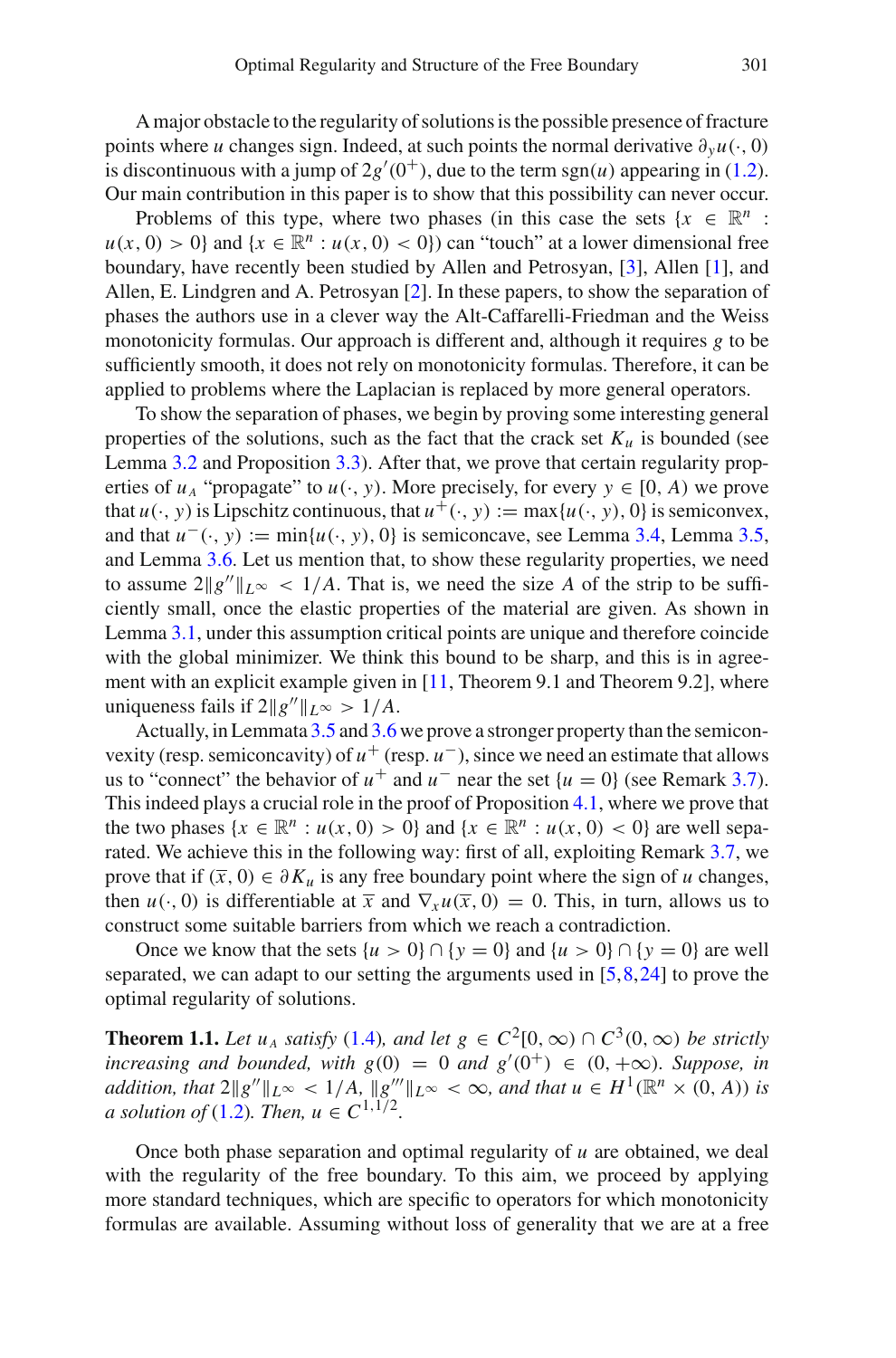boundary point coming from the positive phase, we subtract from *u* the linear function  $g'(0^+)$ *y*, and then we reflect evenly with respect to the hyperplane {*y* = 0}, defining

<span id="page-4-0"></span>
$$
v(x, y) := \begin{cases} u(x, y) - g'(0^+)y & \text{for every } (x, y) \in \mathbb{R}^n \times (0, A), \\ v(x, -y) & \text{for every } (x, y) \in \mathbb{R}^n \times (-A, 0). \end{cases}
$$
(1.5)

Then, inspired by [\[9](#page-46-11)], we prove a variant of Almgren's monotonicity formula. More precisely, suppose that  $(0, 0) \in \partial K_u$ , and set

$$
\Phi_v(r) := r \frac{\mathrm{d}}{\mathrm{d}r} \log \left( \max\{ F_v(r), r^{n+4} \} \right), \qquad F_v(r) := \int_{\partial B_r} v^2 \mathrm{d}r^n,
$$

where  $B_r$  is the ball of  $\mathbb{R}^{n+1}$  centred at 0 with radius r, and  $\mathcal{H}^n$  denotes the Hausdorff *n*-dimensional measure. We show that there exists  $C > 0$  such that for *r* sufficiently small the function  $r \mapsto \Phi_v(r)e^{Cr}$  is nondecreasing (see Proposition [5.1\)](#page-29-0). This implies that  $\Phi_n(0^+)$  exists, and we can show that either  $\Phi_n(0^+) = n + 3$ , or  $\Phi_{\nu}(0^+) \ge n + 4$  (see Proposition [6.1\)](#page-38-0). This allows us to classify subquadratic blow up profiles of v: more precisely, considering the family  $\{v_r\}_{r>0}$  of functions

$$
v_r(z) := \frac{v(rz)}{d_r}, \qquad d_r := \left(\frac{F_v(r)}{r^n}\right)^{1/2},
$$

we can classify the possible limits as  $r \to 0^+$  provided  $\frac{d_r}{r^2} \to +\infty$ .

In other words, provided v decays slower than quadratic, we obtain the following theorem, which is the second main result of the paper:

**Theorem 1.2.** Let the assumptions of Theorem [1.1](#page-3-0) be satisfied, and let  $u \in$  $H^1(\mathbb{R}^n \times (0, A))$  *be a solution of* [\(1.2\)](#page-2-1)*. Suppose that*  $(0, 0) \in \partial K_u$ *, with*  $u(\cdot, 0) \ge 0$ *near* (0, 0)*, and let* v *be defined by* [\(1.5\)](#page-4-0)*. If*

<span id="page-4-2"></span><span id="page-4-1"></span>
$$
\liminf_{r \to 0^+} \frac{d_r}{r^2} = +\infty,\tag{1.6}
$$

*then the free boundary*  $\partial K_u$  *is of class*  $C^{1,\alpha}$  *near* (0, 0)*, for some*  $\alpha \in (0, 1)$ *.* 

To prove Theorem [1.2](#page-4-1) we show that  $(1.6)$  implies that  $\Phi_v$  attains its smallest possible value, namely  $\Phi_{\nu}(0^+) = n + 3$ , and that in this case blow up profiles of v are homogeneous solutions of the classical Signorini problem (that is the classical thin obstacle problem), with homogeneity degree  $1/2(\Phi_{\nu}(0^+)-n)$ . Thanks to this fact, the blow ups can be easily classified (see Proposition [6.2\)](#page-39-0) and the result follows as in the classical theory.

The paper is organised as follows. In Section [2](#page-5-0) we introduce the notation and the setting of the problem. We show basic regularity properties of the solution *u* in Section [3,](#page-6-1) while Section [4](#page-20-1) is devoted to the separation of phases and the optimal regularity. Frequency formula is the subject of Section [5,](#page-28-0) and in Section [6](#page-38-1) we study blow up profiles. Finally, in Section [7](#page-41-0) we prove the regularity of the free boundary.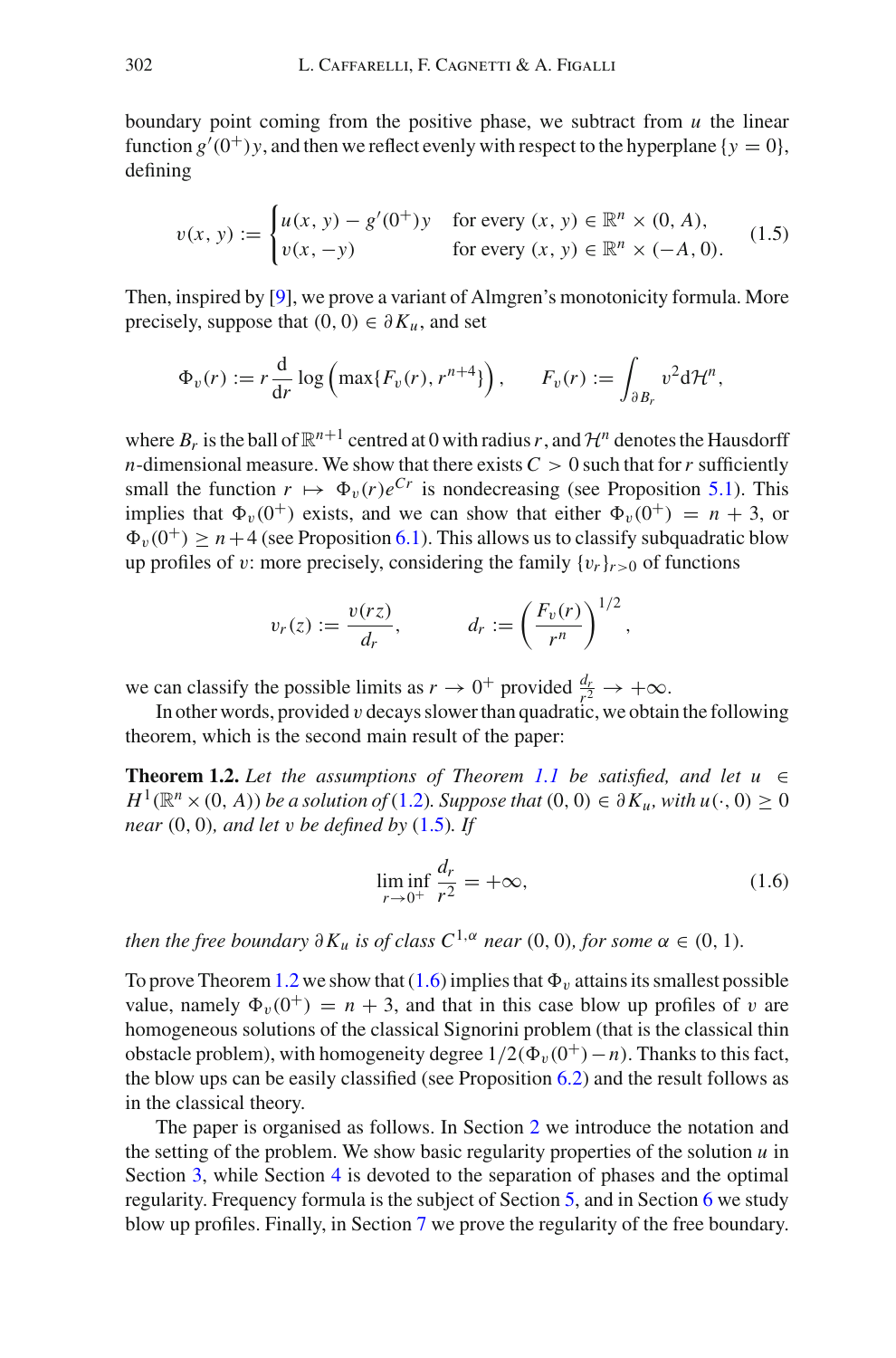#### **2. Notation**

<span id="page-5-0"></span>In this brief section we introduce the notation that will be used, and we give the main assumptions. Throughout the paper, we fix  $n \in \mathbb{N}$ , with  $n \ge 2$ , and  $A > 0$ . For every point  $z \in \mathbb{R}^n \times [-A, A]$  we will write  $z = (x, y)$ , with  $x \in \mathbb{R}^n$  and *y* ∈ [−*A*, *A*]. The canonical basis of  $\mathbb{R}^{n+1}$  is denoted by **e**<sub>1</sub>,..., **e**<sub>*n*+1</sub>. For *a*, *b* ∈  $\mathbb{R}^{n+1}$ , *a* · *b* denotes the Euclidean scalar product between *a* and *b*, and  $|\cdot|$  denotes both the absolute value in  $\mathbb R$  and the Euclidean norm in  $\mathbb R^n$  or  $\mathbb R^{n+1}$ , depending on the context. For every  $k \in \mathbb{N}$ ,  $\mathcal{H}^k$  stands for the Hausdorff *k*-dimensional measure. If  $z = (x, y) \in \mathbb{R}^{n+1}$  and  $r > 0$ , we will denote by  $B_r(z)$  the ball of  $\mathbb{R}^{n+1}$  centered at *z* with radius *r*:

$$
B_r(z) = \{ \overline{z} \in \mathbb{R}^{n+1} : |\overline{z} - z| < r \},\
$$

and with  $B_r^n(x)$  the ball of  $\mathbb{R}^n$  centered at *x* with radius *r*:

$$
B_r^n(x) = \{ \overline{x} \in \mathbb{R}^n : |\overline{x} - x| < r \}.
$$

We will write  $B_r$  and  $B_r^n$  for  $B_r^n(0)$  and  $B_r^n(0)$ , respectively, and we will use the notation  $\mathbb{S}^n := \partial B_1$  and  $\mathbb{S}^{n-1} := \partial B_1^n$ , while  $\omega_{n+1}$  denotes the  $(n+1)$ -dimensional Lebesgue measure of *B*1.

Throughout all the paper, *C* will denote a universal constant, possibly different from line to line. For any function  $v \in H^1(\mathbb{R}^n \times (-A, A) \setminus \{y = 0\})$ , we will denote by v<sub>*RT*</sub> and v<sub>LT</sub> the right and left traces on {*y* = 0} of v |<sub>ℝ</sub><sup>*n*</sup>×(0,*A*) and v |<sub>ℝ</sub><sup>*n*</sup>×(−*A*,0), respectively, while we set

$$
v^+ := max\{v, 0\}
$$
 and  $v^- := min\{v, 0\},$ 

so that  $v = v^+ + v^-$ . When v is sufficiently regular,  $\nabla v$  and  $D^2v$  stand for the gradient and the Hessian of v, while  $\nabla_x$  v and  $D^2_{xx}$  v are the gradient and the Hessian of the function  $x \mapsto v(x, y)$ . We will say that v is *homogeneous* of degree  $\mu$  if v can be written as

$$
v(z) = |z|^{\mu} h\left(\frac{z}{|z|}\right),\,
$$

for some function  $h : \mathbb{S}^n \to \mathbb{R}$ . Let  $L_0, D_0 \geq 0$ . For a function  $f : \mathbb{R}^n \to \mathbb{R}$ , we say that  $f$  is Lipschitz continuous, with Lipschitz constant  $L_0$ , if

$$
\sup_{x_1 \neq x_2} \frac{|f(x_2) - f(x_1)|}{|x_2 - x_1|} \leq L_0.
$$

Also,  $f$  is said to be *semiconvex*, with semiconvexity constant  $D_0$ , if

$$
f(x+h) + f(x-h) - 2f(x) \ge -D_0|h|^2,
$$

for every  $x, h \in \mathbb{R}^n$ . Similarly, we say that f is *semiconcave*, with semiconcavity constant  $D_0$ , if

$$
f(x+h) + f(x-h) - 2f(x) \le D_0|h|^2,
$$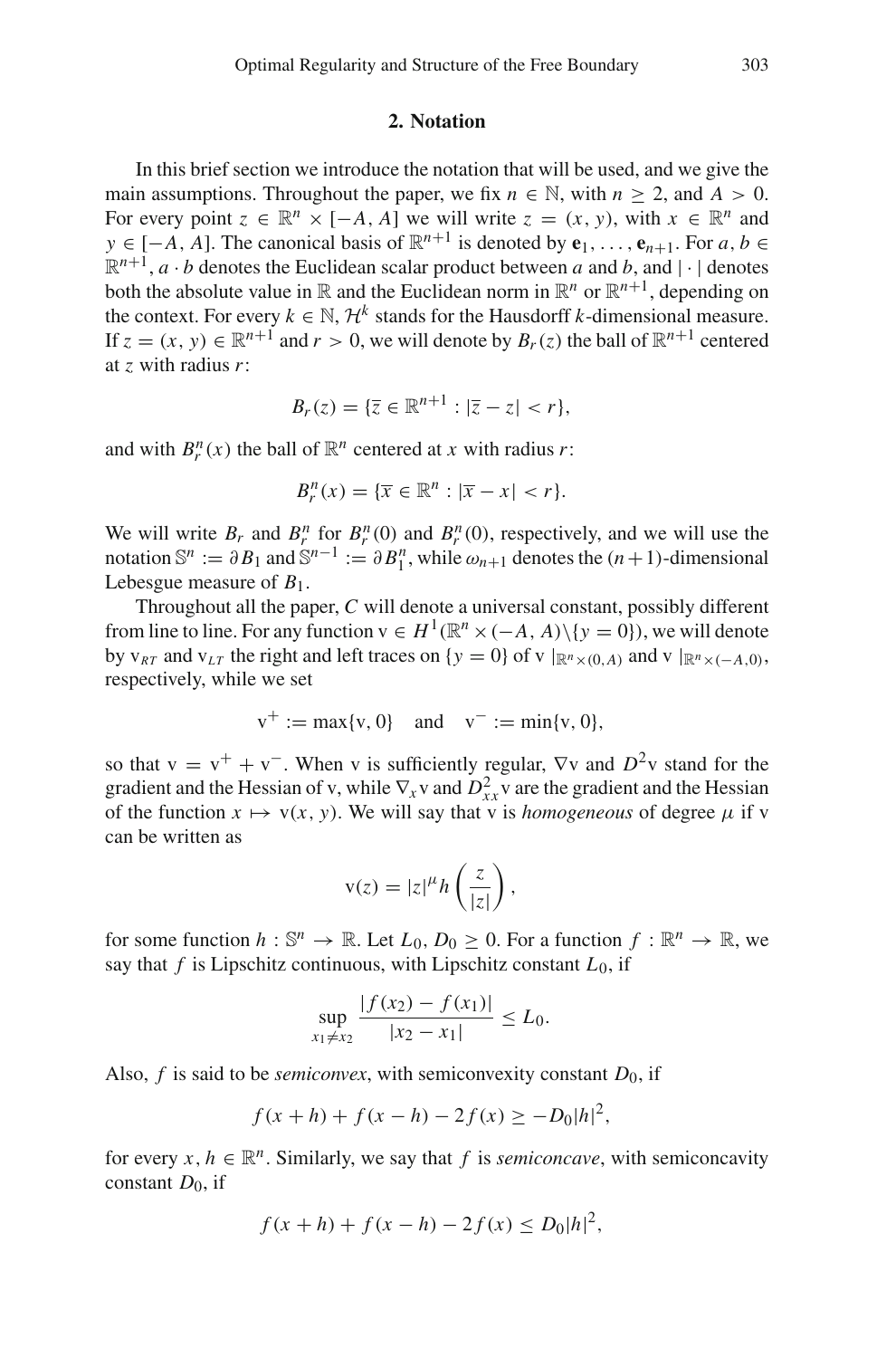for every  $x, h \in \mathbb{R}^n$ .

We are now ready to state our assumptions. In the following,  $g \in C^2[0,\infty)$ *C*<sup>3</sup>(0, ∞) is strictly increasing and bounded, with *g*(0) = 0 and *g*<sup>'</sup>(0<sup>+</sup>) ∈ (0, +∞). We assume, in addition, that  $2||g''||_{L^{\infty}} < 1/A$  and  $||g'''||_{L^{\infty}} < \infty$ , where  $||g''||_{L^{\infty}}$ and  $||g'''||_{L^{\infty}}$  denote the  $L^{\infty}$ -norms of  $g''$  and  $g'''$ , respectively. Moreover, we assume that  $u_A : \mathbb{R}^n \to \mathbb{R}$  satisfies [\(1.4\)](#page-2-2), that is

$$
u_A \in H^{1/2}(\mathbb{R}^n) \cap C^{2,\beta}(\mathbb{R}^n)
$$
 for some  $\beta \in (0, 1)$  and  $\lim_{|x| \to \infty} u_A(x) = 0$ .

<span id="page-6-2"></span>**Remark 2.1.** The assumptions above imply, in particular, that  $u_A$  is Lipschitz continuous with Lipschitz constant  $L_A := ||\nabla u_A||_{L^\infty}$ . Moreover, denoting by  $\lambda_{\min}(x)$ and  $\lambda_{\text{max}}(x)$  the smallest and largest eigenvalue of  $D^2u_A(x)$ , respectively, we have that *u<sub>A</sub>* is semiconvex with semiconvexity constant  $D_A := ||(\lambda_{\min})^-||_{L^{\infty}}$ , and is semiconcave with semiconcavity constant  $C_A := ||(\lambda_{\text{max}})^+||_{L^{\infty}}$ .

We will study optimal regularity and free boundary for a function  $u \in H^1(\mathbb{R}^n \times$  $(0, A)$ ) solving Equation  $(1.2)$ :

$$
\begin{cases}\n\Delta u = 0 & \text{in } \mathbb{R}^n \times (0, A), \\
u = u_A & \text{on } \{y = A\}, \\
|\partial_y u| \le g'(0^+) & \text{on } \{y = 0\}, \\
\partial_y u = g'(2|u|) \operatorname{sgn}(u) & \text{on } \{y = 0\} \cap \{u \ne 0\}.\n\end{cases}
$$

Note that the equation above implies that

<span id="page-6-3"></span>
$$
- g'(2|u(x,0)|) \le \partial_y u(x,0) \le g'(2|u(x,0)|) \quad \text{for every } x \in \mathbb{R}^n. \tag{2.1}
$$

Also, by the maximum principle,

<span id="page-6-0"></span>
$$
||u||_{L^{\infty}} \leq ||u_A||_{L^{\infty}} < \infty.
$$

<span id="page-6-1"></span>In the next section we prove some basic regularity properties of *u*.

#### **3. Basic Properties of the Solution**

We study in this section the basic regularity properties of a solution *u* of Equation [\(1.2\)](#page-2-1). We start by showing that condition  $2||g''||_{L^{\infty}} < 1/A$  implies uniqueness.

**Lemma 3.1.** *Let*  $u_A$  *satisfy* [\(1.4\)](#page-2-2)*, and let*  $g \in C^2[0,\infty)$  *be strictly increasing and bounded, with*  $g(0) = 0$  *and*  $g'(0^+) \in (0, +\infty)$ *. If*  $2||g''||_{L^{\infty}} < 1/A$ *, then there exists a unique*  $u \in H^1(\mathbb{R}^n \times (0, A))$  *solving* [\(1.2\)](#page-2-1)*. In particular, there is a unique critical point of* [\(1.1\)](#page-2-0) *that coincides with the global minimizer.*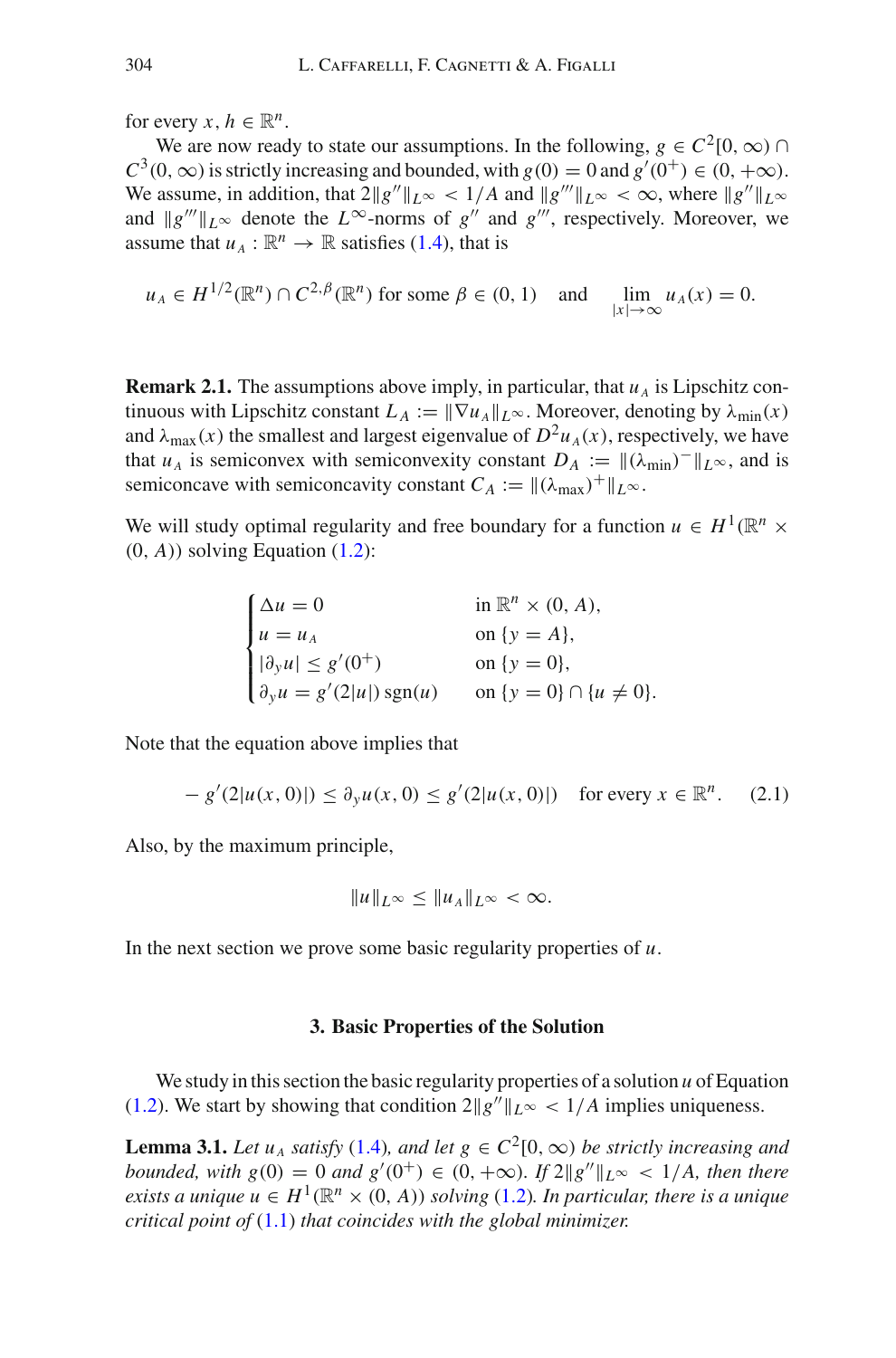**Proof.** Suppose, by contradiction, that there exist  $u_1, u_2 \in H^1(\mathbb{R}^n \times (0, A))$  solu-tions of [\(1.2\)](#page-2-1), with  $u_1 \neq u_2$ . In particular, since  $u_1 = u_2$  on {*y* = *A*}, this implies

<span id="page-7-1"></span>
$$
\|\nabla(u_1 - u_2)\|_{L^2(\mathbb{R}^n \times (0, A))}^2 > 0.
$$
\n(3.1)

We will prove the statement into two steps.

**Step 1:** We show that

$$
\|\nabla(u_1-u_2)\|_{L^2(\mathbb{R}^n\times(0,A))}^2\leq 2\|g''\|_{L^\infty}\|u_1-u_2\|_{L^2(\mathbb{R}^n)}^2.
$$

Using the weak formulation of the equation (see  $[11,$  Proposition 3.1]) we have

<span id="page-7-0"></span>
$$
\int_{\mathbb{R}^n \times (0, A)} \nabla u_1 \cdot \nabla \psi \, dz\n+ \int_{\mathbb{R}^n} \left( \psi g'(2|u_1|) \operatorname{sgn}(u_1) \, 1_{\{u_1 \neq 0\}} + g'(0^+) |\psi| 1_{\{u_1 = 0\}} \right) dx \ge 0, \quad (3.2)
$$

for every  $\psi \in H^1(\mathbb{R}^n \times (0, A))$  with  $\psi = 0$  on  $\{y = A\}$ . Choosing  $u_2 - u_1$  as test function in  $(3.2)$  we obtain

$$
\int_{\mathbb{R}^n \times (0, A)} \nabla u_1 \cdot \nabla (u_2 - u_1) \, dz
$$
\n
$$
+ \int_{\mathbb{R}^n} \left( (u_2 - u_1) g'(2|u_1|) \, \text{sgn}(u_1) \, 1_{\{u_1 \neq 0\}} + g'(0^+) |u_2 - u_1| 1_{\{u_1 = 0\}} \right) dx \ge 0.
$$

Analogously, using the weak formulation of the equation for  $u_2$ , with test function  $u_1 - u_2$ , we get

$$
\int_{\mathbb{R}^n \times (0, A)} \nabla u_2 \cdot \nabla (u_1 - u_2) dz
$$
\n
$$
+ \int_{\mathbb{R}^n} \left( (u_1 - u_2) g'(2|u_2|) \operatorname{sgn}(u_2) 1_{\{u_2 \neq 0\}} + g'(0^+)(u_1 - u_2) |1_{\{u_2 = 0\}} \right) dx \ge 0.
$$

Adding together the last two relations, we obtain

$$
\|\nabla(u_1 - u_2)\|_{L^2(\mathbb{R}^n \times (0, A))}^2
$$
\n
$$
\leq \int_{\mathbb{R}^n} \left( (u_2 - u_1) g'(2|u_1|) \operatorname{sgn}(u_1) 1_{\{u_1 \neq 0\}} + g'(0^+) |u_2 - u_1| 1_{\{u_1 = 0\}} \right) dx
$$
\n
$$
+ \int_{\mathbb{R}^n} \left( (u_1 - u_2) g'(2|u_2|) \operatorname{sgn}(u_2) 1_{\{u_2 \neq 0\}} + g'(0^+) |(u_1 - u_2)| 1_{\{u_2 = 0\}} \right) dx
$$
\n
$$
= \int_{\mathbb{R}^n} (u_2 - u_1) \left( g'(2|u_1|) \operatorname{sgn}(u_1) - g'(2|u_2|) \operatorname{sgn}(u_2) \right) 1_{\{u_1 u_2 \neq 0\}} dx
$$
\n
$$
+ \int_{\mathbb{R}^n} |u_2| \left( g'(0^+) - g'(2|u_2|) \right) 1_{\{u_1 = 0\} \cap \{u_2 \neq 0\}} dx
$$
\n
$$
+ \int_{\mathbb{R}^n} |u_1| \left( g'(0^+) - g'(2|u_1|) \right) 1_{\{u_1 \neq 0\} \cap \{u_2 = 0\}} dx.
$$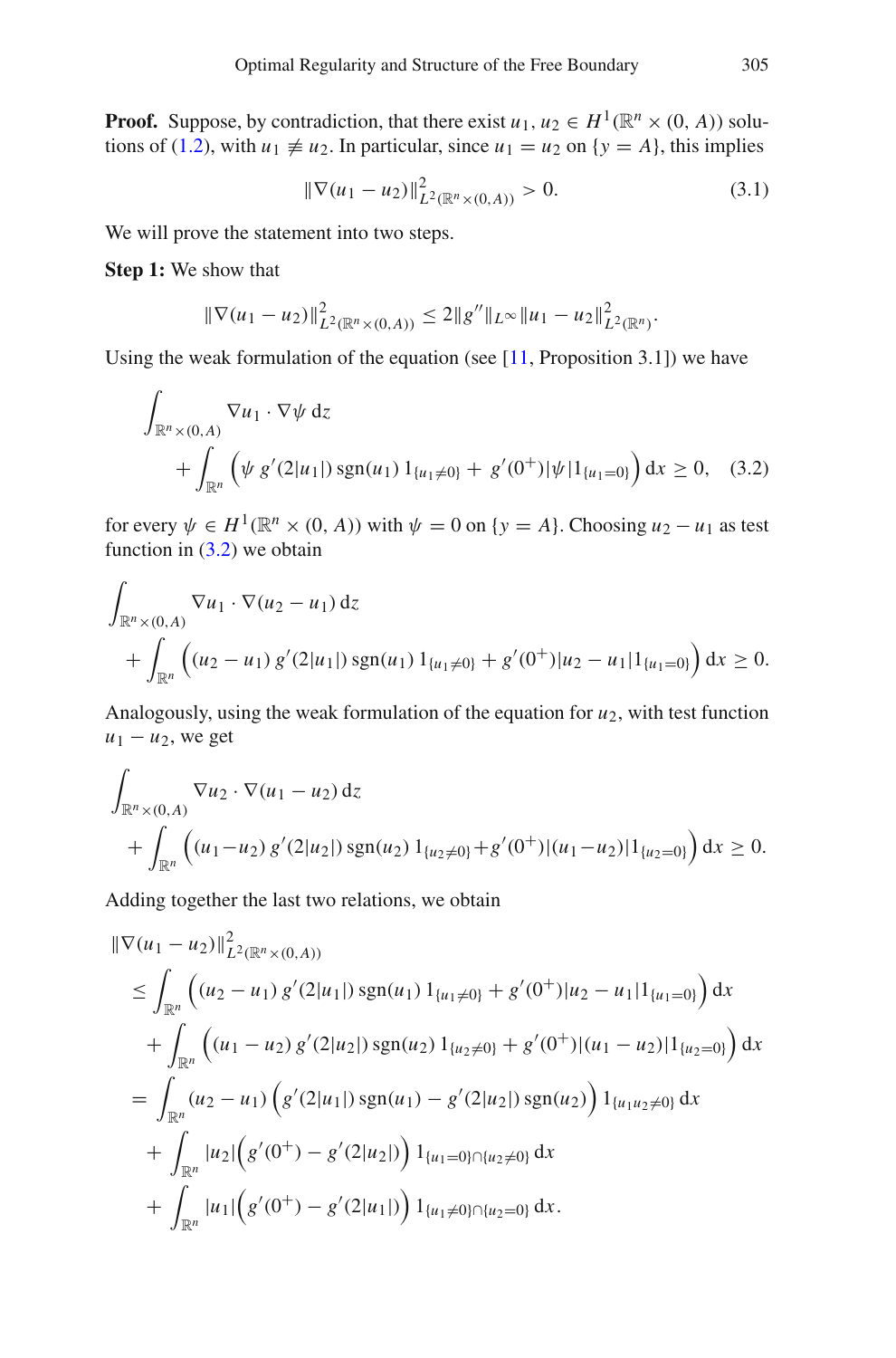We now observe that

$$
(u_2 - u_1) \left( g'(2|u_1|) \operatorname{sgn}(u_1) - g'(2|u_2|) \operatorname{sgn}(u_2) \right) < 0 \quad \text{whenever } u_1 u_2 < 0,
$$
\ntherefore,

$$
\|\nabla(u_1 - u_2)\|_{L^2(\mathbb{R}^n \times (0, A))}^2
$$
\n
$$
\leq \int_{\mathbb{R}^n} |u_2 - u_1| |g'(2|u_1|) - g'(2|u_2|) | 1_{\{u_1 u_2 > 0\}} dx
$$
\n
$$
+ \int_{\mathbb{R}^n} |u_2| (g'(0^+) - g'(2|u_2|)) | 1_{\{u_1 = 0\} \cap \{u_2 \neq 0\}} dx
$$
\n
$$
+ \int_{\mathbb{R}^n} |u_1| (g'(0^+) - g'(2|u_1|)) | 1_{\{u_1 \neq 0\} \cap \{u_2 = 0\}} dx
$$
\n
$$
\leq 2 \int_{\mathbb{R}^n} \|g'' \|_{L^\infty |u_1 - u_2|^2 | 1_{\{u_1 u_2 > 0\}} dx
$$
\n
$$
+ 2 \int_{\mathbb{R}^n} \|g'' \|_{L^\infty |u_1 - u_2|^2 | 1_{\{u_1 = 0\} \cap \{u_2 \neq 0\}} dx
$$
\n
$$
+ 2 \int_{\mathbb{R}^n} \|g'' \|_{L^\infty |u_1 - u_2|^2 | 1_{\{u_1 \neq 0\} \cap \{u_2 = 0\}} dx
$$
\n
$$
\leq 2 \|g'' \|_{L^\infty} \|u_1 - u_2\|_{L^2(\mathbb{R}^n)}^2,
$$

where we also used the fact that  $|u_2 - u_1| = |u_2| - |u_1|$  | whenever  $u_1 u_2 > 0$ . **Step 2:** We conclude.

First of all, note that

 $u_A(x) = u_i(x, A) = u_i(x, 0) + \int_0^A$  $\int_0^\infty \partial_y u_i(x, t) dt$  for every  $x \in \mathbb{R}^n$  and  $i = 1, 2$ .

Therefore, for every  $x \in \mathbb{R}^n$ ,

$$
u_2(x, 0) - u_1(x, 0) = \int_0^A \partial_y (u_1 - u_2)(x, t) dt
$$
  
 
$$
\leq A^{1/2} \left( \int_0^A |\nabla (u_1 - u_2)(x, t)|^2 dt \right)^{1/2},
$$

so that

$$
||u_1 - u_2||_{L^2(\mathbb{R}^n)}^2 \le A ||\nabla(u_1 - u_2)||_{L^2(\mathbb{R}^n \times (0, A))}^2.
$$

Then, thanks to Step 1

$$
\|\nabla(u_1-u_2)\|_{L^2(\mathbb{R}^n\times(0,A))}^2\leq 2A\|g''\|_{L^\infty}\|\nabla(u_1-u_2)\|_{L^2(\mathbb{R}^n\times(0,A))}^2.
$$

Since  $2A||g''||_{L^{\infty}} < 1$ , this implies

$$
\|\nabla(u_1-u_2)\|_{L^2(\mathbb{R}^n\times(0,A))}^2=0,
$$

against  $(3.1)$ .  $\Box$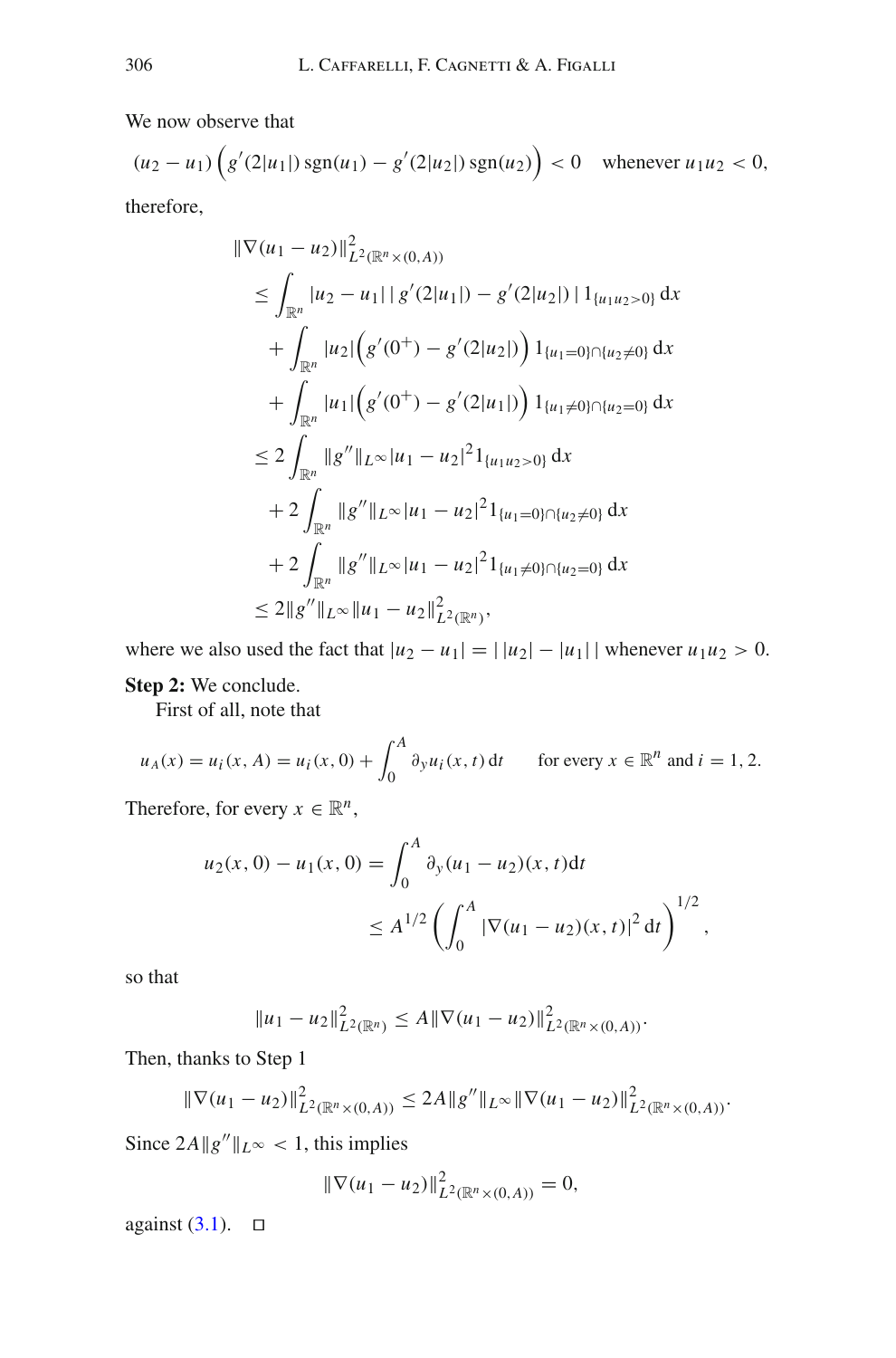We now show that  $x \mapsto u(x, 0)$  is infinitesimal as  $|x| \to \infty$ .

**Lemma 3.2.** *Let*  $u_A$  *and*  $g$  *be as in Theorem* [1.1](#page-3-0)*, and let*  $u \in H^1(\mathbb{R}^n \times (0, A))$  *be a solution of* [\(1.2\)](#page-2-1)*. Then,*

<span id="page-9-0"></span>
$$
\lim_{|x| \to \infty} u(x, 0) = 0.
$$

**Proof.** Suppose, by contradiction, that there exists a sequence  $\{x_k\}_{k\in\mathbb{N}} \subset \mathbb{R}^n$  such that  $|x_k| \to \infty$  and

$$
\lim_{k \to \infty} u(x_k, 0) = a \neq 0.
$$

Define now, for every  $k \in \mathbb{N}$ , the function  $u_k : \mathbb{R}^n \times [0, A] \to \mathbb{R}$  as

$$
u_k(x, y) := u(x + x_k, y).
$$

Since  $u_k$  is harmonic for every  $k \in \mathbb{N}$  and  $\{u_k\}_{k \in \mathbb{N}}$  is uniformly bounded in  $\mathbb{R}^n \times$  $[0, A]$  and  $||u_k||_{H^1(\mathbb{R}^n \times (0, A))} \leq C$ , up to subsequences we have

$$
u_k \to \overline{u}
$$
 uniformly on compact subsets of  $\mathbb{R}^n \times [0, A]$  (3.3)

for some harmonic function  $\overline{u}$  :  $\mathbb{R}^n \times [0, A] \rightarrow \mathbb{R}$  such that  $\overline{u}(\cdot, A) \equiv 0$  and  $\overline{u}(0, 0) = a$ , with  $\overline{u} \in H^1(\mathbb{R}^n \times (0, A))$ . Since  $u_k$  is harmonic for each *k*, we have

$$
0 = \int_{\mathbb{R}^n \times (0, A)} u_k \Delta u_k \, dz = \int_{\mathbb{R}^n \times (0, A)} \operatorname{div}(u_k \nabla u_k) \, dz - \int_{\mathbb{R}^n \times (0, A)} |\nabla u_k|^2 \, dz
$$
  
\n
$$
= \int_{\mathbb{R}^n} u_A(x + x_k)(\partial_y u_k)(x, A) \, dx - \int_{\mathbb{R}^n} u_k(x, 0)(\partial_y u_k)(x, 0) \, dx - \int_{\mathbb{R}^n \times (0, A)} |\nabla u_k|^2 \, dz
$$
  
\n
$$
= \int_{\mathbb{R}^n} u_A(x + x_k)(\partial_y u_k)(x, A) \, dx - \int_{\mathbb{R}^n} |u_k(x, 0)| g'(2|u_k(x, 0)) \, dx - \int_{\mathbb{R}^n \times (0, A)} |\nabla u_k|^2 \, dz
$$
  
\n
$$
\leq \int_{\mathbb{R}^n} u_A(x + x_k)(\partial_y u_k)(x, A) \, dx - \int_{\mathbb{R}^n \times (0, A)} |\nabla u_k|^2 \, dz.
$$
 (3.4)

Letting  $k \to \infty$ , since  $u_A(x_k + \cdot) \to 0$ , we obtain

<span id="page-9-1"></span>
$$
\int_{\mathbb{R}^n \times (0,A)} |\nabla \overline{u}|^2 dz \le \liminf_{k \to \infty} \int_{\mathbb{R}^n \times (0,A)} |\nabla u_k|^2 dz = 0,
$$

where we also used the fact that  $u_k \rightharpoonup \overline{u}$  weakly in  $H_{loc}^1(\mathbb{R}^n \times (0, A))$ . Since  $\overline{u}(\cdot, A) \equiv 0$  this implies  $\overline{u} \equiv 0$ , which contradicts the fact that  $\overline{u}(0, 0) =$  $a \neq 0$ .  $\Box$ 

We now prove that the crack set  $K_u$  defined in  $(1.3)$  is bounded.

**Proposition 3.3.** *Let*  $u_A$  *and g be as in Theorem [1.1,](#page-3-0) and let*  $u \in H^1(\mathbb{R}^n \times (0, A))$ *be a solution of*  $(1.2)$ *. Then,*  $u(\cdot, 0)$  *has compact support.*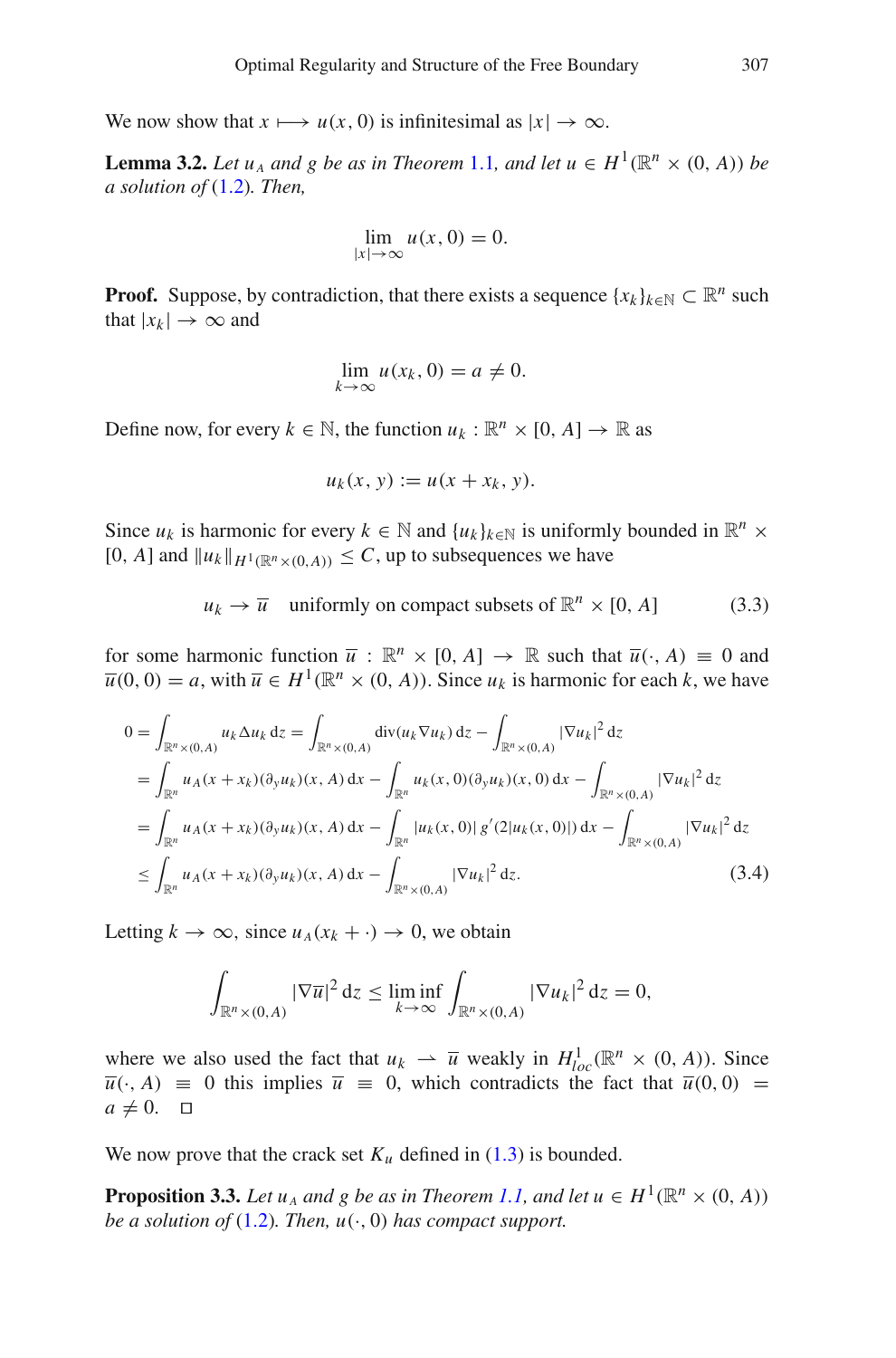**Proof.** We start by showing that there exist positive constants  $R = R(g, A)$ ,  $c =$  $c(g, A)$ , and  $r = r(g, A) \in (0, 1)$  with the following property: if  $x_1 \in \mathbb{R}^n$  is such that  $|x_1| > R$  and  $u(x_1, 0) \neq 0$ , then

<span id="page-10-0"></span>
$$
\exists z_1 \in \overline{B_1^n}(x_1) \quad \text{such that} \quad \int_{B_r^n(z_1) \times (0,A)} |\nabla u|^2 \, \mathrm{d}x \, \mathrm{d}y \ge c. \tag{3.5}
$$

Before proving the claim, let us show that this implies the conclusion. Indeed, suppose by contradiction that the support of  $u(\cdot, 0)$  is not bounded. Then, there exists a sequence  $\{x_k\}_{k\in\mathbb{N}} \subset \mathbb{R}^n$  with  $|x_k| \to \infty$  such that  $|x_k| \geq R$  and  $u(x_k, 0) \neq 0$  for every  $k \in \mathbb{N}$ . By [\(3.5\)](#page-10-0), for every  $k \in \mathbb{N}$  there exists  $z_k \in \overline{B_1^n}(x_k)$  such that

$$
\int_{B_r^n(z_k)\times(0,A)}|\nabla u|^2\,\mathrm{d} x\,\mathrm{d} y\geq c.
$$

Without loss of generality, we can assume that  $|x_j - x_k| \ge 4$  for every  $j \ne k$ , so that the balls  ${B_r^n(z_k)}_{k \in \mathbb{N}}$  are pairwise disjoint. Therefore,

$$
\int_{\mathbb{R}^n \times (0,A)} |\nabla u|^2 dx dy \ge \sum_{k=1}^{\infty} \int_{B_r^n(z_k) \times (0,A)} |\nabla u|^2 dx dy = \infty,
$$

against the fact that  $u \in H^1(\mathbb{R}^n \times (0, A)).$ 

Let us now show the claim. By Lemma [3.2,](#page-9-0)

<span id="page-10-1"></span>
$$
\lim_{|x| \to \infty} u_A(x) = \lim_{|x| \to \infty} u(x, 0) = 0.
$$
 (3.6)

Let  $V : \overline{B_1^n} \times [0, A] \to \mathbb{R}$  be the solution of the following problem:

|                                                                         | in $B_1^n \times (0, A)$ ,          |
|-------------------------------------------------------------------------|-------------------------------------|
| $\begin{cases} \Delta V = 0 \\ V =  x ^2 \\ V = 1 \\ V = 1 \end{cases}$ | on $B_1^n \times \{y = 0\},\$       |
|                                                                         | on $B_1^n \times \{y = A\},\$       |
|                                                                         | on $\partial B_1^n \times (0, A)$ , |

and let  $a = a(g, A) > 0$  be so small that

<span id="page-10-3"></span>
$$
\sup_{|x| \le \frac{1}{2}} |\partial_y V(x, 0)| < \frac{g'(0^+)}{2a} \qquad \text{and} \qquad g'(s) > \frac{g'(0^+)}{2} \quad \text{for } 0 < s < \frac{a}{2}.\tag{3.7}
$$

By [\(3.6\)](#page-10-1), there exists a constant  $R = R(g, u_A) > 2$  such that

<span id="page-10-2"></span>
$$
|u(x,0)| < \frac{a}{4} \quad \text{and} \quad |u(x,A)| = |u_A(x)| < \frac{a}{4}, \quad \text{for every } x \text{ with } |x| > R - 2. \tag{3.8}
$$

Let  $x_1 \in \mathbb{R}^n$  be such that  $|x_1| > R$  and  $u(x_1, 0) > 0$  (the case  $u(x_1, 0) < 0$  can be treated in the same way). We will show that there exist  $z_1 \in \overline{B_1^n}(x_1)$ ,  $c > 0$ , and  $r \in (0, 1)$  such that  $(3.5)$  holds true.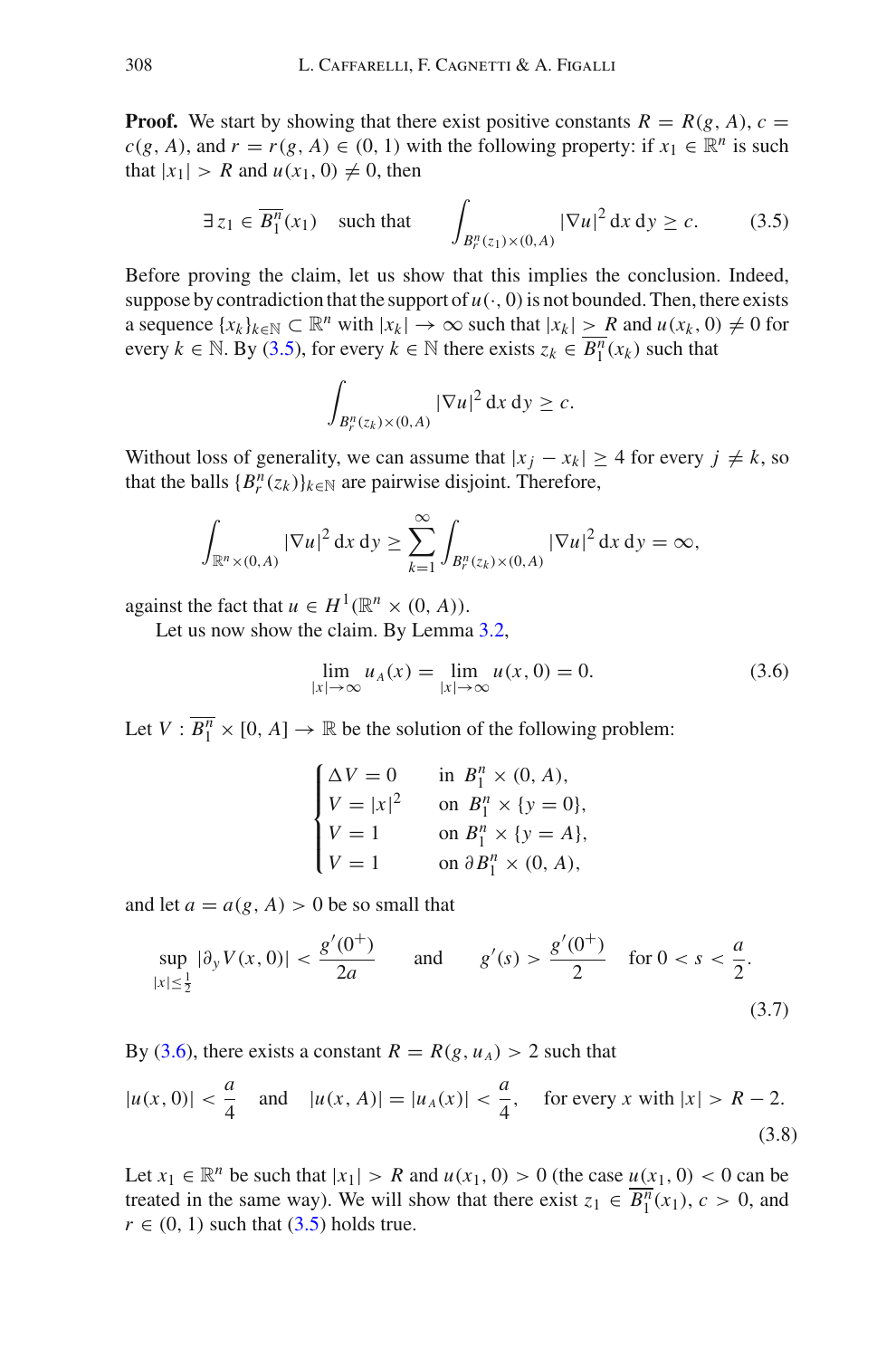For every  $b > 0$  define  $V_b(x, y) := aV(x - x_1, y) + b$  and set

$$
\overline{b} := \inf \{ b > 0 : V_b > u \text{ in } B_1^n(x_1) \times (0, A) \}.
$$

Note that we necessarily have  $\overline{b} > 0$ , since  $V_0(x_1, 0) = 0 < u(x_1, 0)$ .

By maximum principle, there exists  $(\overline{x}, \overline{y}) \in \partial(B_1^n(x_1) \times (0, A))$  such that

$$
V_{\overline{b}}(\overline{x}, \overline{y}) = u(\overline{x}, \overline{y}).
$$

By [\(3.8\)](#page-10-2) it follows that  $\overline{y} \neq A$ , since  $u(x, A) < a/4 < a + b = V_{\overline{b}}(x, A)$  for every *x* with  $|x - x_1| \leq 1$ . We then have only two possibilities.

**Case i:**  $\overline{y} = 0$ . Let us show that this is not possible. First of all, note that in this case it must be  $|\bar{x} - x_1| \le 1/2$ . Indeed, for every  $x \in B_1^n(x_1)$  with  $|x - x_1| > 1/2$ 

$$
V_{\overline{b}}(x,0) = a|x - x_1|^2 + \overline{b} > \frac{a}{4} > u(x,0),
$$

thanks to [\(3.8\)](#page-10-2). Thus, using [\(3.7\)](#page-10-3) and the fact that  $u(\overline{x}, 0) = V_{\overline{b}}(\overline{x}, 0) > 0$ , we have

$$
\frac{g'(0^+)}{2} < g'(2u(\overline{x},0)) = \partial_y u(\overline{x},0) \le \partial_y V_{\overline{b}}(\overline{x},0) = a\,\partial_y V(\overline{x}-x_1,0) < \frac{g'(0^+)}{2},
$$

which gives a contradiction.

**Case ii:**  $0 < \overline{y} < A$  and  $|\overline{x} - x_1| = 1$ . Let us show that, for *a* sufficiently small, there exists a positive constant  $c_1 = c_1(g, a, A, u_A)$  such that

<span id="page-11-0"></span>
$$
0 < c_1 < \overline{y} < A - c_1 < A. \tag{3.9}
$$

From  $(1.2)$  and  $(1.4)$  it follows that

$$
|\partial_y u(x,0)| \le g'(0^+) \qquad |\partial_y u(x,A)| \le C_0, \qquad \text{for every } x \in \mathbb{R}^n
$$

for some positive constant  $C_0 > g'(0^+)$ . Therefore, setting  $C_1 := (C_0 - g'(0^+))/A$ , by the maximum principle (note that ∂*yu* is harmonic)

<span id="page-11-1"></span>
$$
-g'(0^{+}) - C_1 y \le \partial_y u(x, y) \le g'(0^{+}) + C_1 y \tag{3.10}
$$

for every  $(x, y) \in \mathbb{R}^n \times [0, A]$ . Therefore,

$$
a < a + \overline{b} = u(\overline{x}, \overline{y}) = u(\overline{x}, 0) + \int_0^{\overline{y}} \partial_y u(\overline{x}, y) dy
$$
  

$$
< \frac{a}{4} + \int_0^{\overline{y}} (g'(0^+) + C_1 y) dy = \frac{a}{4} + g'(0^+) \overline{y} + C_1 \frac{\overline{y}^2}{2}
$$

where we used  $(3.8)$ . The above inequality implies

$$
\overline{y} > \frac{-2g'(0^+) + \sqrt{4g'(0^+)^2 + 6aC_1}}{2C_1} > c_1 > 0.
$$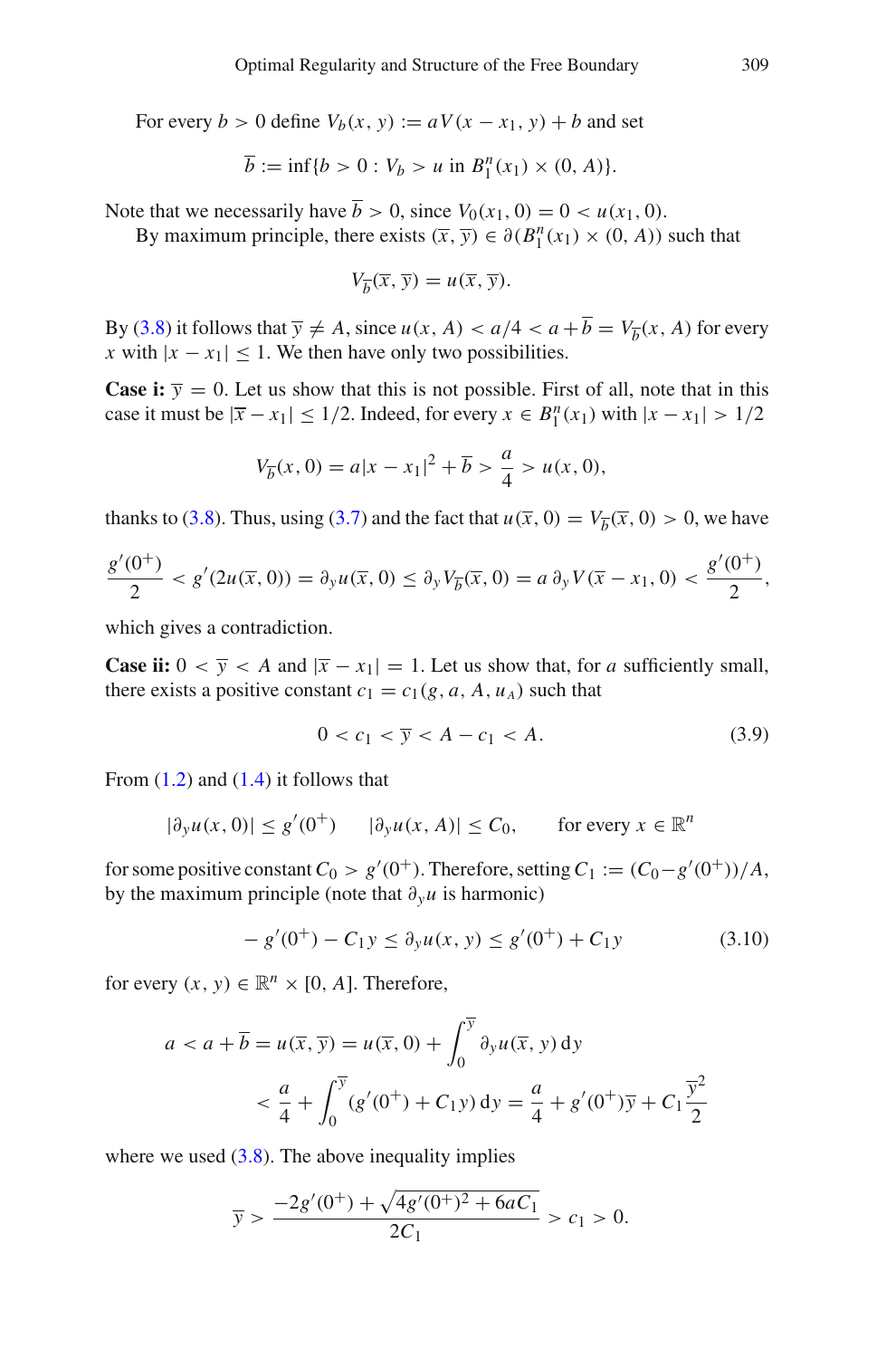Analogously, we have

$$
a < a + \overline{b} = u(\overline{x}, \overline{y}) = u(\overline{x}, A) - \int_{\overline{y}}^{A} \partial_{y} u(\overline{x}, y) dy
$$
  

$$
\leq \frac{a}{4} + \int_{\overline{y}}^{A} (g'(0^{+}) + C_{1}y) dy = \frac{a}{4} + g'(0^{+})(A - \overline{y}) + C_{1} \frac{(A - \overline{y})^{2}}{2},
$$

which implies  $A - \overline{y} > c_1$ , so that

$$
\min\{\overline{y}, A - \overline{y}\} > c_1,
$$

thus giving  $(3.9)$ .

We can now show  $(3.5)$ . At the contact point, we have

$$
u(\overline{x}, \overline{y}) = V_{\overline{b}}(\overline{x}, \overline{y}) = a + \overline{b}.
$$

Then, by Harnack inequality and by [\(3.9\)](#page-11-0), there exists a radius  $r = r(c_1) \in (0, 1)$ such that

$$
u(x, y) \ge \frac{a}{2}
$$
 for every  $(x, y) \in B_r^n(\overline{x}) \times (\overline{y} - r, \overline{y} + r)$ .

The inequality above implies that for every  $x \in B_r^n(\overline{x})$  (note that  $|x| > R - 2$  for  $x \in B_r^n(\overline{x})$ , so we can use [\(3.8\)](#page-10-2))

$$
\frac{a}{4} \le u(x, \overline{y}) - u(x, A) \le \int_{\overline{y}}^{A} |\partial_y u|(x, y) dy \le \sqrt{A} \left( \int_{0}^{A} (\partial_y u)^2(x, y) dy \right)^{\frac{1}{2}},
$$

from which

$$
\int_0^A |\nabla u|^2(x, y) dy \ge \frac{a^2}{16A} \qquad \forall x \in B_r^n(\overline{x}).
$$

Integrating with respect to  $x$ , we obtain

$$
\int_{B_r^n(\overline{x})\times(0,A)} |\nabla u|^2 dx dy \geq \frac{a^2 \mathcal{H}^n(B_r^n(\overline{x}))}{16A}.
$$

Setting

$$
z_1 := \overline{x}
$$
, and  $c := \frac{a^2 \mathcal{H}^n(B_r^n(\overline{x}))}{16A}$ ,

the claim follows.  $\Box$ 

<span id="page-12-0"></span>We now show that, under the assumption  $2A||g''||_{L^{\infty}} < 1$ , the Lipschitz continuity of  $u_A$  implies the Lipschitz continuity of  $u(\cdot, y)$ , uniformly with respect to *y*.

**Lemma 3.4.** *Let*  $u_A$  *and*  $g$  *be as in Theorem* [1.1](#page-3-0)*, let*  $u \in H^1(\mathbb{R}^n \times (0, A))$  *be a solution of* [\(1.2\)](#page-2-1)*, and let*  $L_A$  *be given by Remark* [2.1](#page-6-2)*. Then, for every*  $y \in [0, A]$ *the function u*( $\cdot$ , *y*) *is Lipschitz continuous, with Lipschitz constant*  $\frac{L_A}{1-2A\|g''\|_{L^\infty}}$ .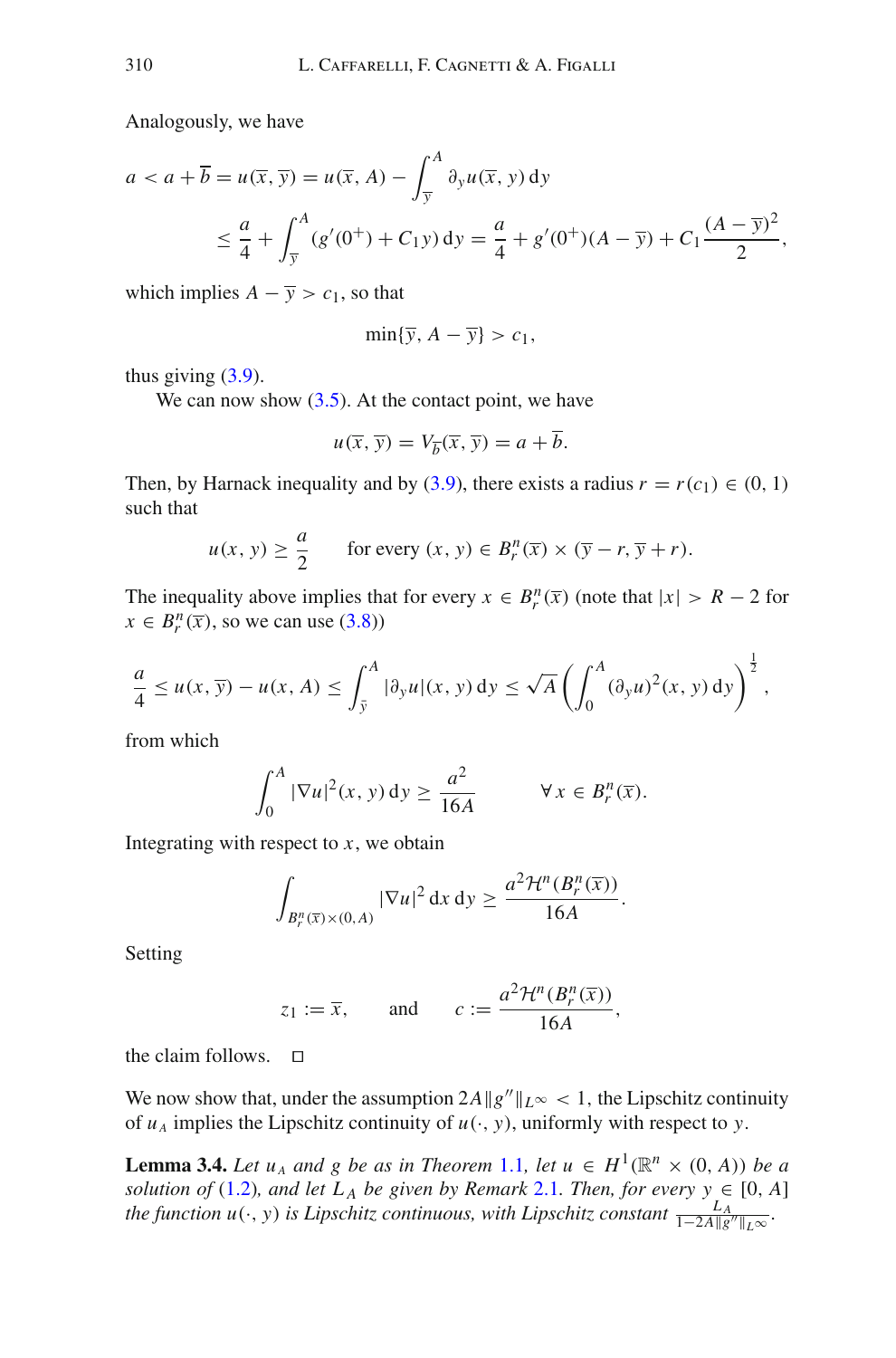**Proof.** Let  $h \in \mathbb{R}^n \setminus \{0\}$ ,  $\alpha > 0$ , and define for every  $C > 0$ 

$$
u_C^{h,\alpha}(x, y) := u(x + h, y) + C|h| \left[ 1 + \alpha \left( 1 - \frac{y}{A} \right) \right], \quad (x, y) \in \mathbb{R}^n \times [0, A].
$$
  
Setting  $C_h^{\alpha} := \inf \left\{ C > 0 : u_C^{h,\alpha} > u \right\}$ , we claim that

<span id="page-13-0"></span>
$$
C_h^{\alpha} \le L_A, \qquad \text{for } \alpha > \frac{2A \|g''\|_{L^{\infty}}}{1 - 2A \|g''\|_{L^{\infty}}}.
$$
 (3.11)

Let us first show that the claim proves the lemma. Indeed, if  $(3.11)$  is true then for every  $(x, y) \in \mathbb{R}^n \times [0, A]$  we have

$$
u(x+h, y) + L_A(1+\alpha)|h| \ge u(x+h, y) + L_A|h|\left[1+\alpha\left(1-\frac{y}{A}\right)\right]
$$
  

$$
\ge u(x+h, y) + C_h^{\alpha}|h|\left[1+\alpha\left(1-\frac{y}{A}\right)\right] \ge u(x, y).
$$

Since *x*, *y* and *h* are arbitrary, from the last inequality and letting  $\alpha \to \frac{2A||g''||_{L^{\infty}}}{1-2A||g''||_{L^{\infty}}}$ , we get

$$
|u(x+h, y) - u(x, y)| \le \frac{L_A}{1 - 2A \|g''\|_{L^\infty}} |h|,
$$

thus concluding.

Let us now prove the claim. By maximum principle and thanks to  $(3.6)$ , there exists  $(\overline{x}, \overline{y}) \in \mathbb{R}^n \times \{0, A\}$  such that

$$
0 = u_{C_h^{\alpha}}^{h,\alpha}(\overline{x},\overline{y}) - u(\overline{x},\overline{y}) = \inf_{\mathbb{R}^n \times [0,A]} (u_{C_h^{\alpha}}^{h,\alpha} - u).
$$

In the following we assume  $C_h^{\alpha} > 0$ , since otherwise [\(3.11\)](#page-13-0) is trivially satisfied. We have two possibilities.

**Case 1:**  $\overline{y} = A$ . Since  $u_A(\cdot)$  is Lipschitz continuous, at the contact point  $(\overline{x}, A)$  we have

$$
-L_A|h| \le u_A(\overline{x} + h) - u_A(\overline{x}) = -C_h^{\alpha}|h|,
$$

from which  $(3.11)$  follows.

**Case 2:**  $\overline{y} = 0$ . We conclude the proof of the lemma, showing that for  $\alpha$  sufficiently large this case is impossible. At the contact point, the following equality holds true:

<span id="page-13-1"></span>
$$
u(\overline{x} + h, 0) + (1 + \alpha)C_h^{\alpha} |h| = u_{C_h^{\alpha}}^{h, \alpha}(\overline{x}, 0) = u(\overline{x}, 0).
$$
 (3.12)

We consider now three possible subcases, in which we will always reach a contradiction.

**Case 2a:**  $\overline{y} = 0$  and  $u(\overline{x}, 0) \le 0$ . Thanks to [\(3.12\)](#page-13-1), it has to be  $u(\overline{x} + h, 0) \le$  $-(1 + \alpha)C_h^{\alpha} |h| < 0$ . Therefore, recalling [\(2.1\)](#page-6-3) we get

$$
-g'(-2u(\overline{x},0)) \leq \partial_y u(\overline{x},0) \leq \partial_y u_{C_h^{\alpha}}^{h,\alpha}(\overline{x},0)
$$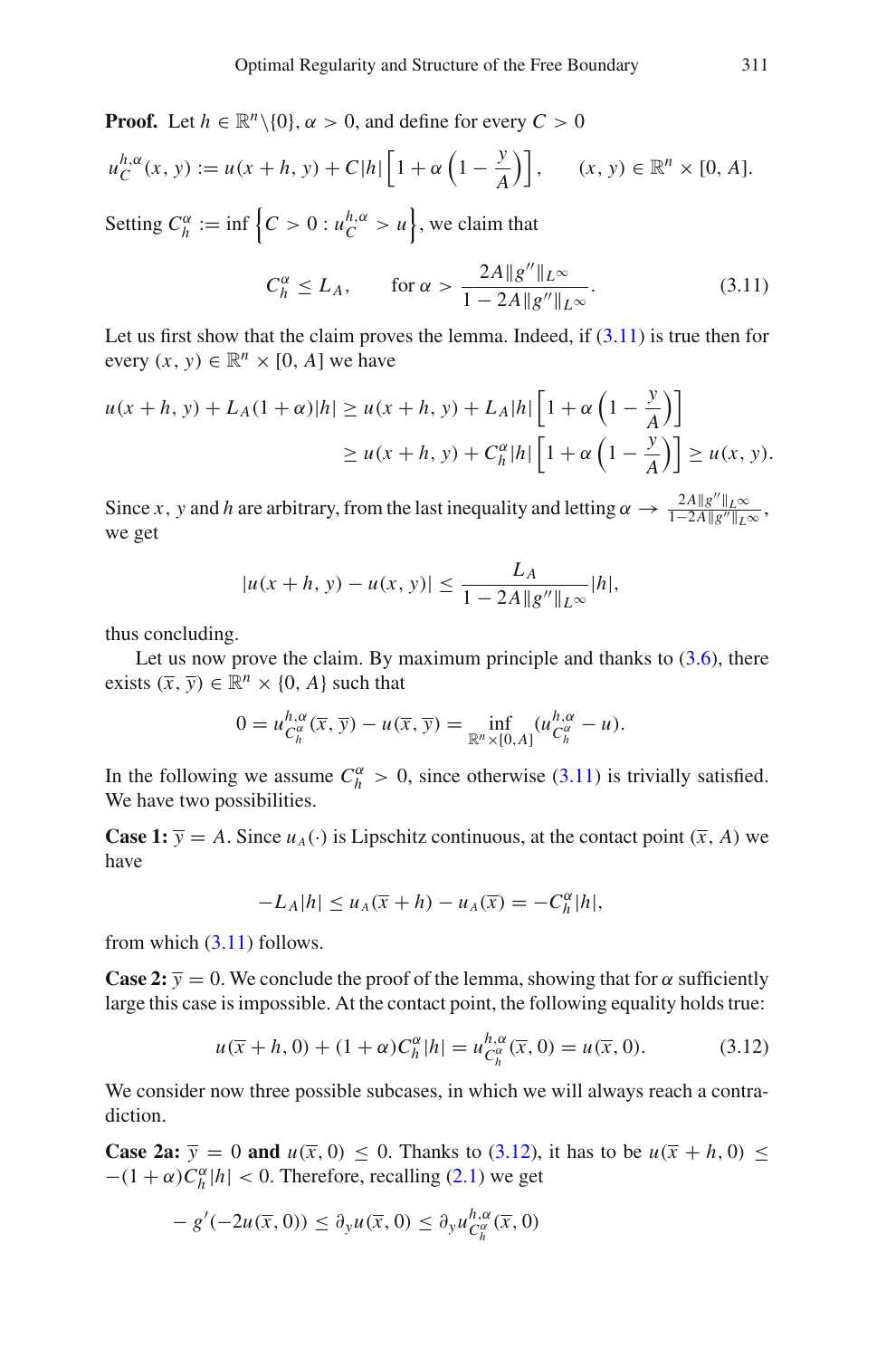$$
= \partial_y u(\overline{x} + h, 0) - \frac{\alpha C_h^{\alpha} |h|}{A}
$$
  
\n
$$
= -g'(-2u(\overline{x} + h, 0)) - \frac{\alpha C_h^{\alpha} |h|}{A}
$$
  
\n
$$
= -g'(-2u(\overline{x}, 0) + 2(1 + \alpha)C_h^{\alpha} |h|) - \frac{\alpha C_h^{\alpha} |h|}{A}
$$
  
\n
$$
\leq -g'(-2u(\overline{x}, 0)) + C_h^{\alpha} |h| \left(2(1 + \alpha) \|g''\|_{L^{\infty}} - \frac{\alpha}{A}\right)
$$
  
\n
$$
= -g'(-2u(\overline{x}, 0)) + C_h^{\alpha} |h| \left[2\|g''\|_{L^{\infty}} + \alpha \left(2\|g''\|_{L^{\infty}} - \frac{1}{A}\right)\right]
$$
  
\n
$$
< -g'(-2u(\overline{x}, 0)),
$$

for  $\alpha > \frac{2A \|g''\|_{L^{\infty}}}{1-2A\|g''\|_{L^{\infty}}}.$ 

**Case 2b:**  $\overline{y} = 0$  with  $u(\overline{x}, 0) > 0$  and  $u(\overline{x} + h, 0) < 0$ . In this case we have

$$
0 < g'(2u(\overline{x}, 0)) = \partial_y u(\overline{x}, 0) \le \partial_y u_{C_h^{\alpha}}^{h, \alpha}(\overline{x}, 0) = \partial_y u(\overline{x} + h, 0) - \frac{\alpha C_h^{\alpha} |h|}{A}
$$
\n
$$
= -g'(-2u(\overline{x} + h, 0)) - \frac{\alpha C_h^{\alpha} |h|}{A} < 0,
$$

which is still impossible.

**Case 2c:**  $\overline{y} = 0$  with  $u(\overline{x}, 0) > 0$  and  $u(\overline{x} + h, 0) \ge 0$ . This follows as in case 2a:

$$
g'(2u(\overline{x}, 0)) = \partial_y u(\overline{x}, 0) \le \partial_y u_{C_h^{\alpha}}^{h, \alpha}(\overline{x}, 0)
$$
  
\n
$$
= \partial_y u(\overline{x} + h, 0) - \frac{\alpha C_h^{\alpha} |h|}{A} \le g'(2u(\overline{x} + h, 0)) - \frac{\alpha C_h^{\alpha} |h|}{A}
$$
  
\n
$$
= g'(2u(\overline{x}, 0) - 2(1 + \alpha) C_h^{\alpha} |h|) - \frac{\alpha C_h^{\alpha} |h|}{A}
$$
  
\n
$$
\le g'(2u(\overline{x}, 0)) + C_h^{\alpha} |h| \left( 2(1 + \alpha) \|g''\|_{L^{\infty}} - \frac{\alpha}{A} \right)
$$
  
\n
$$
= g'(2u(\overline{x}, 0)) + C_h^{\alpha} |h| \left[ 2 \|g''\|_{L^{\infty}} + \alpha \left( 2 \|g''\|_{L^{\infty}} - \frac{1}{A} \right) \right]
$$
  
\n
$$
< g'(2u(\overline{x}, 0)),
$$

for  $\alpha > \frac{2A||g''||_{L^{\infty}}}{1-2A||g''||_{L^{\infty}}}$ . This proves the claim and, in turn, the lemma.  $\square$ 

<span id="page-14-0"></span>We now show a property that implies the semiconvexity of  $u^+(\cdot, y)$ , for any  $y \in$ [0, *A*].

**Lemma 3.5.** *Let*  $u_A$  *and g be as in Theorem* [1.1](#page-3-0)*, and let*  $u \in H^1(\mathbb{R}^n \times (0, A))$  *be a solution of* [\(1.2\)](#page-2-1)*. Then, there exists*  $\overline{D} > 0$  *such that for every*  $(x, y) \in \mathbb{R}^n \times [0, A]$ *,* 

$$
\[u(x+h, y) + u(x-h, y) + \overline{D}|h|^2\]^{+} \geq 2u^{+}(x, y) \quad \forall h \in \mathbb{R}^{n}.
$$

*In particular, for every*  $y \in [0, A]$  *the function*  $u^+(\cdot, y)$  *is semiconvex, with semiconvexity constant D.*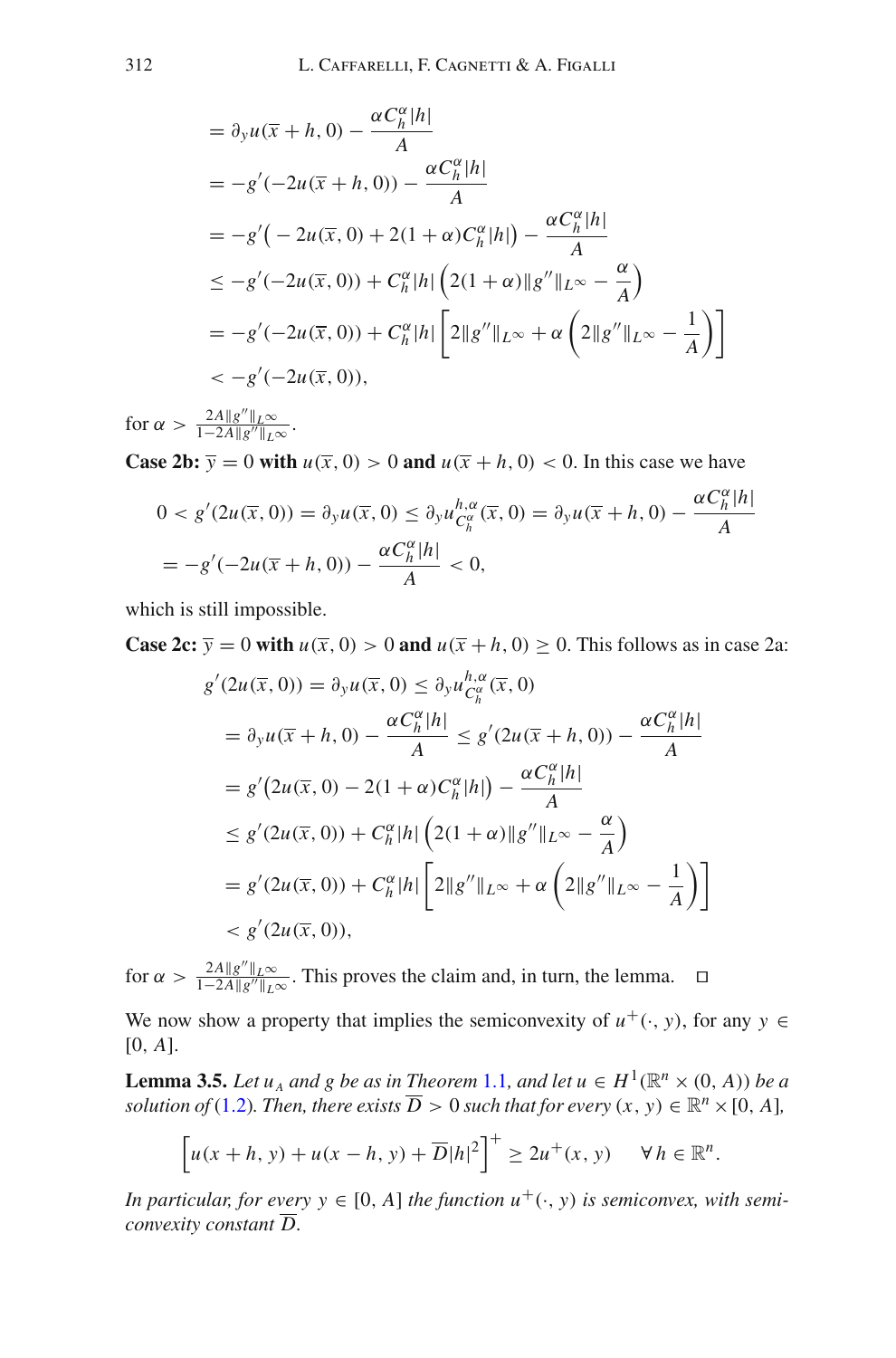An analogous result holds true for *u*−.

**Lemma 3.6.** *Let*  $u_A$  *and g be as in Theorem* [1.1](#page-3-0)*, and let*  $u \in H^1(\mathbb{R}^n \times (0, A))$  *be a solution of* [\(1.2\)](#page-2-1)*. Then, there exists*  $\overline{C} > 0$  *such that for every*  $(x, y) \in \mathbb{R}^n \times [0, A]$ *,* 

<span id="page-15-0"></span>
$$
\[u(x+h, y) + u(x-h, y) - \overline{C}|h|^2\]^{-} \leq 2u^{-}(x, y) \quad \forall h \in \mathbb{R}^n.
$$

*In particular, for every y* ∈ [0, A] *the function*  $u^-$ ( $\cdot$ , *y*) *is semiconcave, with semiconcavity constant C.*

<span id="page-15-1"></span>The following remark will be useful in the proof of Proposition [4.1.](#page-20-0)

**Remark 3.7.** Combining Lemmata [3.5](#page-14-0) and [3.6](#page-15-0), we obtain

$$
\[u(x+h, y) + u(x-h, y) + \overline{D}|h|^2\]^{+} \ge 2u^{+}(x, y) \ge 2u(x, y)
$$
  
 
$$
\ge 2u^{-}(x, y) \ge \left[u(x+h, y) + u(x-h, y) - \overline{C}|h|^2\right]^{-},
$$

for every  $(x, y) \in \mathbb{R}^n \times [0, A]$ , and  $h \in \mathbb{R}^n$ .

<span id="page-15-2"></span>**Remark 3.8.** Let  $L_A$ ,  $D_A$  and  $C_A$  be given by Remark [2.1.](#page-6-2) A careful inspection of the proof of Lemma [3.5](#page-14-0) shows that one can choose

$$
\overline{D} = \frac{1}{c_A} \left[ D_A + \frac{4B_{A,g}}{c_A^2} \right] \quad \text{and} \quad \overline{C} = \frac{1}{c_A} \left[ C_A + \frac{4B_{A,g}}{c_A^2} \right],
$$

where

$$
c_A := 1 - 2A \|g''\|_{L^{\infty}}, \qquad B_{A,g} := AL_A \max\{L_A \|g''' \|_{L^{\infty}}, 2c_A c_g \|g'' \|_{L^{\infty}}\},
$$

and  $c_g > 0$  is a positive constant such that

<span id="page-15-4"></span>
$$
4\frac{L_A}{c_A} \|g''\|_{L^\infty} t + D_A \|g''\|_{L^\infty} t^2 < g'(0^+) \quad \text{for every } t \in [0, 1/c_g). \tag{3.13}
$$

We only give the proof of Lemma [3.5,](#page-14-0) since that one of Lemma [3.6](#page-15-0) is analogous.

**Proof of Lemma [3.5.](#page-14-0)** For every  $h \in \mathbb{R}^n \setminus \{0\}$ ,  $\alpha > 0$ ,  $\varepsilon > 0$ , and  $C > 0$ , we define the function

$$
u_C^{h,\alpha,\varepsilon}(x,y) := \left[\frac{u(x+h,y) + u(x-h,y) + C|h|^2}{2} + \alpha C|h|^2 \left(1 - \frac{y}{A}\right)\right]^+ + \varepsilon|h|^2,
$$

and set  $C_h^{\alpha, \varepsilon} := \inf \{ C > 0 : u_C^{h, \alpha, \varepsilon} > u^+ \text{ in } \mathbb{R}^n \times [0, A] \}.$  We claim that

<span id="page-15-3"></span>
$$
C_h^{\alpha,\varepsilon} \le \max\{D_A - 2\varepsilon, f_\varepsilon(\alpha)\} \quad \text{for every} \quad \alpha > \frac{A\|g''\|_{L^\infty}}{c_A} \quad \text{and} \quad 0 < \varepsilon < D_A/2,\tag{3.14}
$$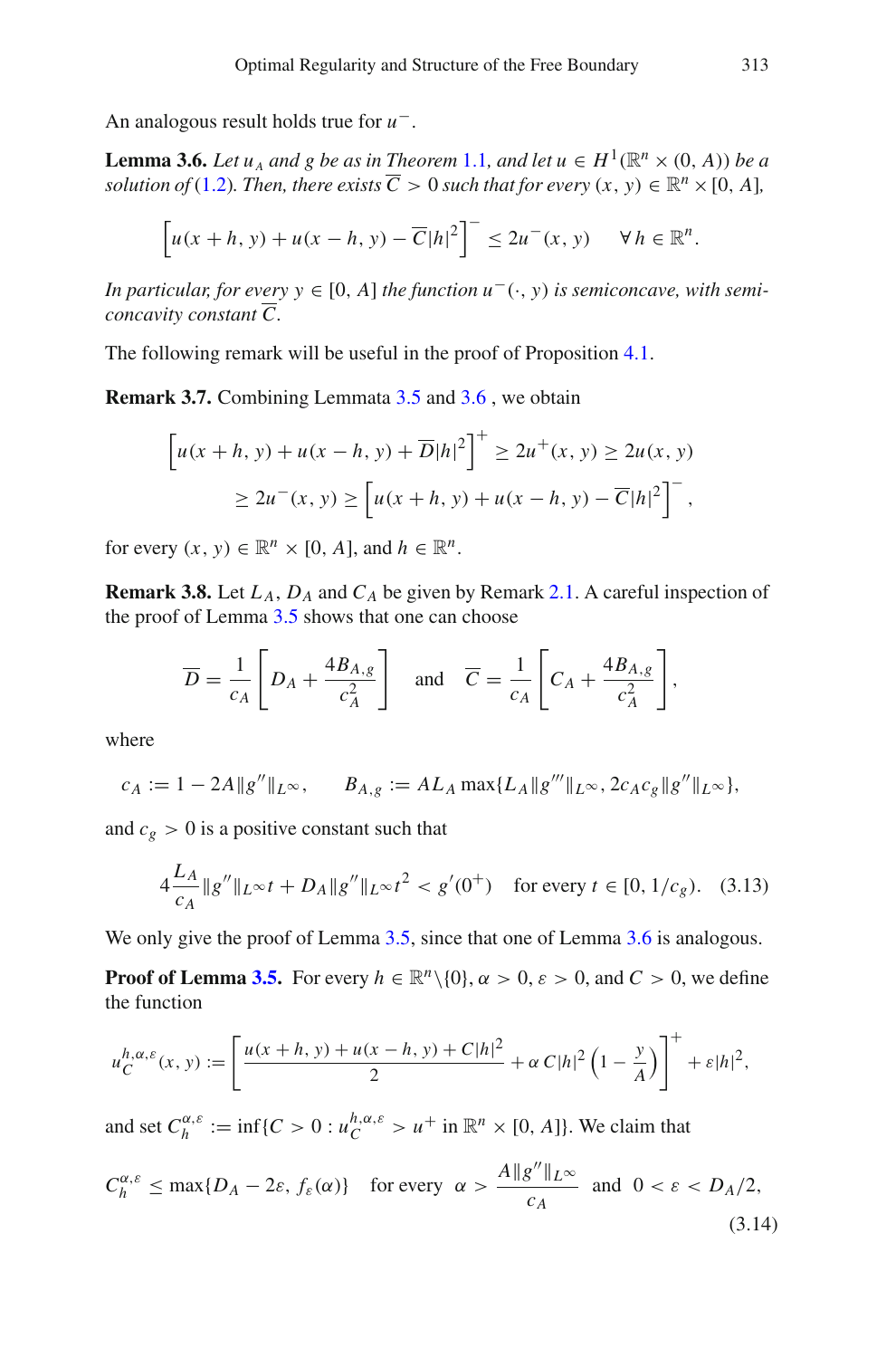where

$$
f_{\varepsilon}(\alpha) := 2 \frac{B_{A,g} + \varepsilon c_A^2 A \|g''\|_{L^{\infty}}}{c_A^2 (\alpha c_A - A \|g''\|_{L^{\infty}})},
$$

and the constants  $c_A$ ,  $B_{A,g}$ , and  $c_g$  are defined in Remark [3.8.](#page-15-2) Before proving the claim, let us show how this will imply the lemma.

Setting

<span id="page-16-0"></span>
$$
G_{\varepsilon}(\alpha) := (1 + 2\alpha) \max\{D_A - 2\varepsilon, f_{\varepsilon}(\alpha)\},\
$$

from [\(3.14\)](#page-15-3) and by definition of  $C_h^{\alpha,\varepsilon}$  it follows that

$$
\begin{aligned} & \left[ u(x+h, y) + u(x-h, y) + G_{\varepsilon}(\alpha) |h|^2 \right]^+ + 2\varepsilon |h|^2 \\ & \ge \left[ u(x+h, y) + u(x-h, y) + C_h^{\alpha, \varepsilon} (1 + 2\alpha) |h|^2 \right]^+ + 2\varepsilon |h|^2 \\ & \ge \left[ u(x+h, y) + u(x-h, y) + C_h^{\alpha, \varepsilon} \left( 1 + 2\alpha \left( 1 - \frac{y}{A} \right) \right) |h|^2 \right]^+ + 2\varepsilon |h|^2 \\ & \ge 2u^+(x, y), \end{aligned} \tag{3.15}
$$

for every  $(x, y) \in \mathbb{R}^n \times [0, A], \alpha > A \|g''\|_{L^\infty}/c_A$ , and  $\varepsilon \in (0, D_A/2)$ . One can check that for every fixed  $\varepsilon \in (0, D_A/2)$ 

$$
G_{\varepsilon}(\alpha) = \begin{cases} (1+2\alpha) f_{\varepsilon}(\alpha) & \text{for } A \|g''\|_{L^{\infty}}/c_A < \alpha < \alpha_{\varepsilon}, \\ (1+2\alpha)(D_A - 2\varepsilon) & \text{for } \alpha \ge \alpha_{\varepsilon}, \end{cases}
$$

where

$$
\alpha_{\varepsilon} := \frac{A \|g''\|_{L^{\infty}}}{c_A} + 2 \frac{B_{A,g} + \varepsilon c_A^2 A \|g''\|_{L^{\infty}}}{c_A^3 (D_A - 2\varepsilon)}.
$$

From this, it follows that for every  $\varepsilon \in (0, D_A/2)$ 

$$
\min \left\{ G_{\varepsilon}(\alpha) : \alpha > A \| g'' \|_{L^{\infty}} / c_A \right\} = G_{\varepsilon}(\alpha_{\varepsilon}) = \overline{D} - 2\varepsilon,
$$

with  $\overline{D}$  defined in Remark [3.8.](#page-15-2) Therefore, minimizing in  $\alpha$  the left hand side of  $(3.15)$  we obtain

$$
\[u(x+h, y) + u(x-h, y) + (\overline{D} - 2\varepsilon)|h|^2\]^{+} + 2\varepsilon|h|^2 \ge 2u^{+}(x, y),
$$

for every  $(x, y) \in \mathbb{R}^n \times [0, A]$ , and  $\varepsilon \in (0, D_A/2)$ . Taking the limit as  $\varepsilon \to 0^+$  we conclude.

Let us now show [\(3.14\)](#page-15-3). By definition of  $C_h^{\alpha,\varepsilon}$ , the maximum principle, and thanks to [\(3.6\)](#page-10-1), there exists  $(\overline{x}, \overline{y}) \in \mathbb{R}^n \times \{0, A\}$  such that

$$
0 = u_{C_h^{\alpha,\varepsilon}}^{h,\alpha}(\overline{x}, \overline{y}) - u^+(\overline{x}, \overline{y}) = \inf_{\overline{\Omega}^+} (u_{C_h^{\alpha,\varepsilon}}^{h,\alpha} - u^+). \tag{3.16}
$$

In what follows we assume that  $C_h^{\alpha,\varepsilon} > 0$ , since otherwise [\(3.14\)](#page-15-3) is trivially satisfied. We have two possibilities.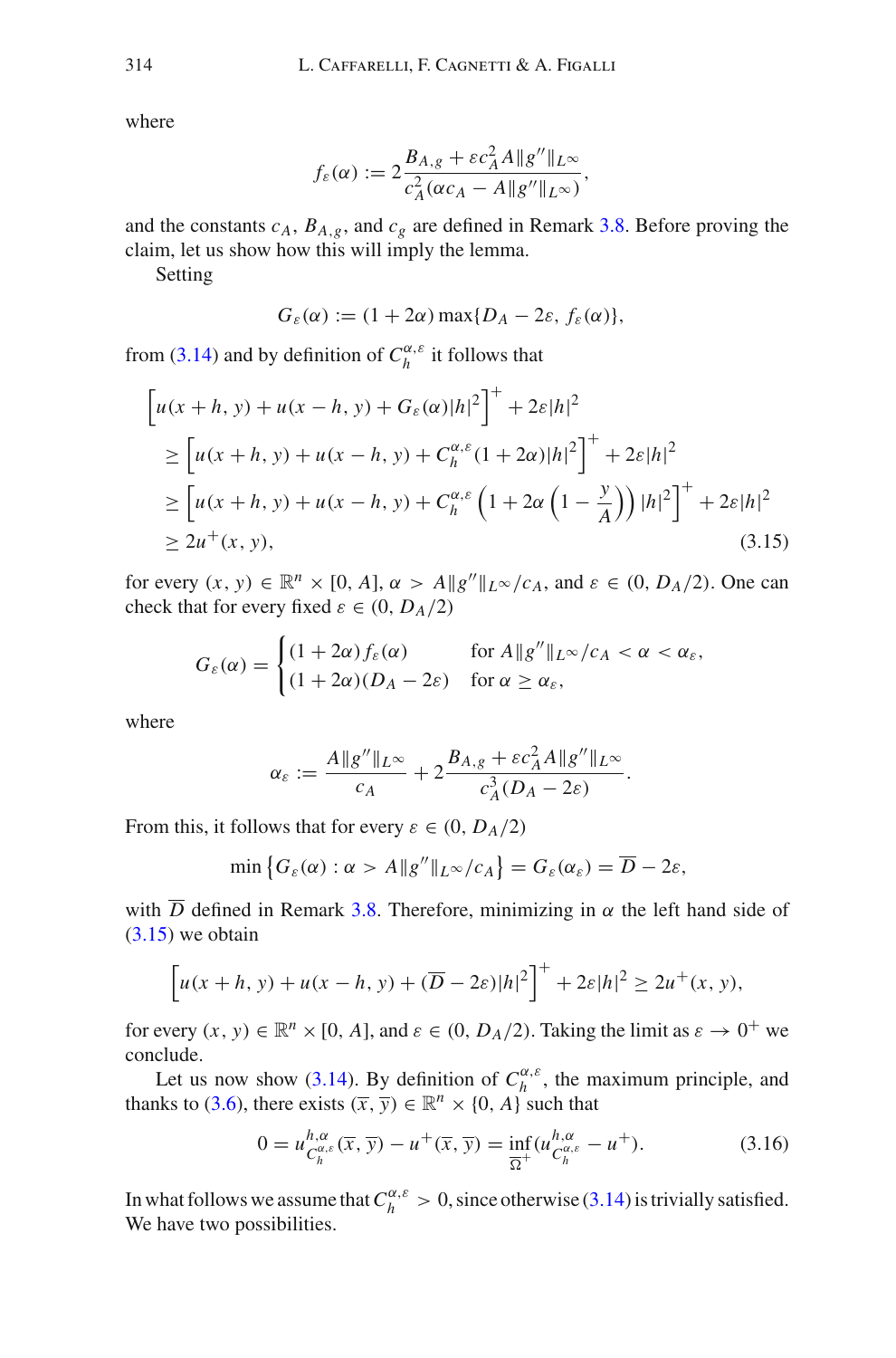**Case 1:**  $\overline{y} = A$ . At the contact point  $(\overline{x}, A)$  we have

$$
u_A^+(\overline{x}) = \left[\frac{u_A(\overline{x}+h) + u_A(\overline{x}-h) + C_h^{\alpha,\varepsilon}|h|^2}{2}\right]^+ + \varepsilon|h|^2 > 0,
$$

so that  $u_A^+(\overline{x}) = u_A(\overline{x}) > 0$ . Therefore

$$
u_{A}(\overline{x}) = \left[ \frac{u_{A}(\overline{x} + h) + u_{A}(\overline{x} - h) + C_{h}^{\alpha,\varepsilon} |h|^{2}}{2} \right]^{+} + \varepsilon |h|^{2}
$$
  
\n
$$
\geq \frac{u_{A}(\overline{x} + h) + u_{A}(\overline{x} - h) + C_{h}^{\alpha,\varepsilon} |h|^{2}}{2} + \varepsilon |h|^{2}
$$
  
\n
$$
\geq \frac{2u_{A}(\overline{x}) - D_{A} |h|^{2} + C_{h}^{\alpha,\varepsilon} |h|^{2}}{2} + \varepsilon |h|^{2} = u_{A}(\overline{x}) + \frac{1}{2} \left( C_{h}^{\alpha,\varepsilon} - D_{A} + 2\varepsilon \right) |h|^{2},
$$

which implies

<span id="page-17-4"></span><span id="page-17-0"></span>
$$
C_h^{\alpha,\varepsilon} \le D_A - 2\varepsilon. \tag{3.17}
$$

**Case 2:**  $\overline{y} = 0$ . At the contact point  $(\overline{x}, 0)$  we have

<span id="page-17-1"></span>
$$
0 < \left[ u(\overline{x} + h, 0) + u(\overline{x} - h, 0) + C_h^{\alpha, \varepsilon} (1 + 2\alpha) |h|^2 \right]^+ + 2\varepsilon |h|^2 = 2u^+(\overline{x}, 0). \tag{3.18}
$$

Therefore,  $u^+(\overline{x}, 0) = u(\overline{x}, 0)$  and

$$
0 < g'(2u(\overline{x}, 0)) = \partial_y u(\overline{x}, 0) \leq (\partial_y u_{C_h^{\alpha,\varepsilon}}^{h,\alpha})(\overline{x}, 0)
$$
\n
$$
= \partial_y \left\{ \left[ \frac{u(\overline{x} + h, y) + u(\overline{x} - h, y) + C_h^{\alpha,\varepsilon} |h|^2}{2} + \alpha C_h^{\alpha,\varepsilon} |h|^2 \left( 1 - \frac{y}{A} \right) \right]^{+} \right\} \big|_{y=0} \tag{3.19}
$$

From the fact that the right hand side in the above expression is positive, it follows that

$$
\frac{u(\overline{x}+h, y)+u(\overline{x}-h, y)+C_h^{\alpha,\varepsilon}|h|^2}{2}+\alpha C_h^{\alpha,\varepsilon}|h|^2\left(1-\frac{y}{A}\right)\geq 0 \text{ for } y \text{ close to } 0,
$$

and from [\(3.19\)](#page-17-0) we get

<span id="page-17-2"></span>
$$
0 < g'(2u(\overline{x}, 0)) \le \frac{1}{2} \left[ \partial_y u(\overline{x} + h, 0) + \partial_y u(\overline{x} - h, 0) \right] - \frac{\alpha C_h^{\alpha, \varepsilon} |h|^2}{A}.
$$
 (3.20)

Moreover, identity [\(3.18\)](#page-17-1) becomes

<span id="page-17-3"></span>
$$
u(\overline{x} + h, 0) + u(\overline{x} - h, 0) + C_h^{\alpha, \varepsilon} (1 + 2\alpha) |h|^2 + 2\varepsilon |h|^2 = 2u(\overline{x}, 0), \quad (3.21)
$$

Observing now that the role played by  $u(\overline{x} + h, 0)$  and  $u(\overline{x} - h, 0)$  is symmetric, we only need to consider three subcases.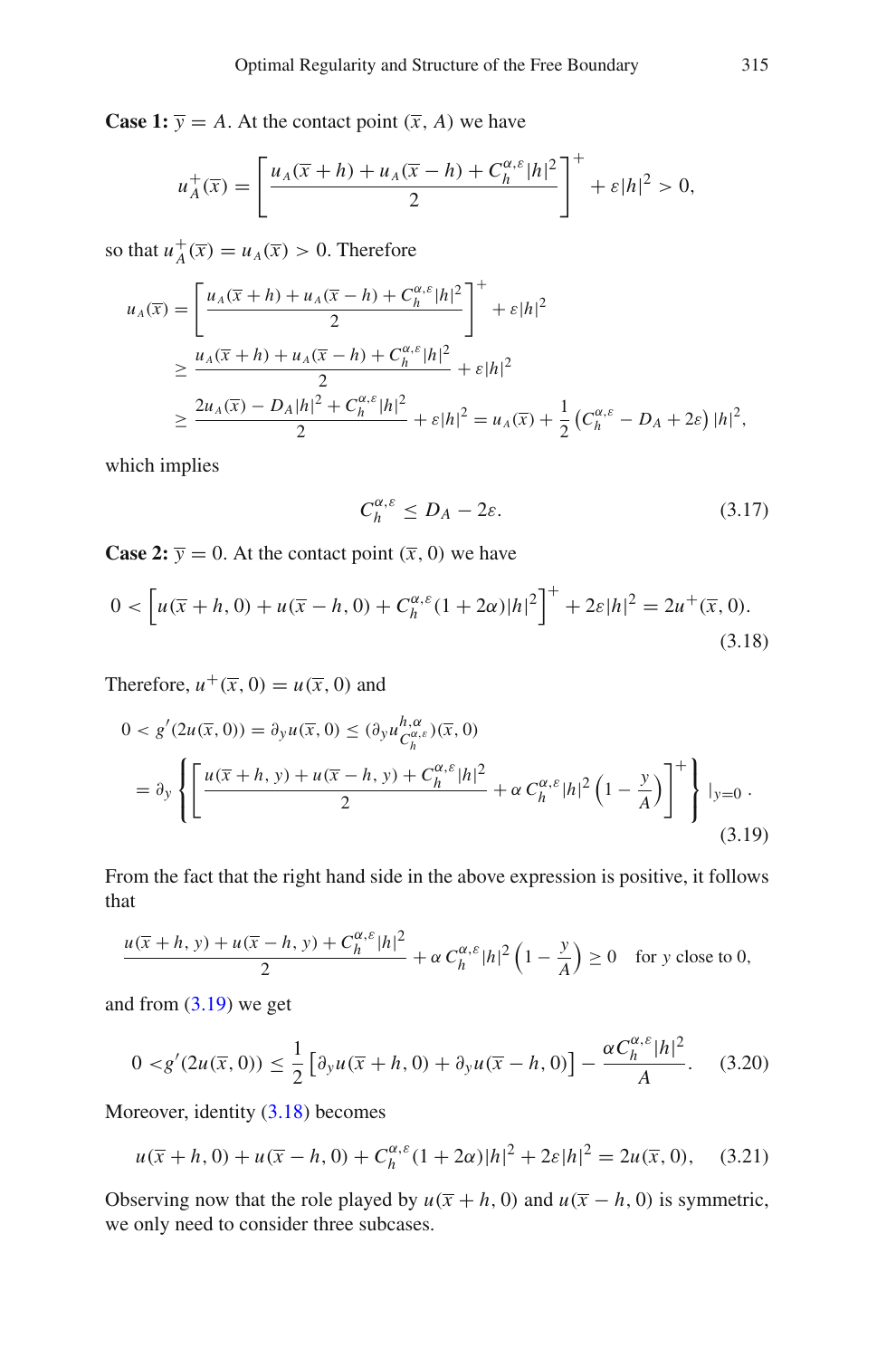**Case 2a:**  $\overline{y} = 0$  with  $u(\overline{x} + h, 0) \ge 0$  and  $u(\overline{x} - h, 0) \ge 0$ . In this case, recalling  $(2.1)$ , from relation  $(3.20)$  we obtain

$$
0 < g'(2u(\overline{x}, 0)) \le \frac{1}{2} \left[ g'(2u(\overline{x} + h, 0)) + g'(2u(\overline{x} - h, 0)) \right] - \frac{\alpha C_h^{\alpha, \varepsilon} |h|^2}{A} . \tag{3.22}
$$

Let us now show that for every  $a, b \geq 0$ 

<span id="page-18-1"></span><span id="page-18-0"></span>
$$
\frac{g'(a) + g'(b)}{2} \le g'\left(\frac{a+b}{2}\right) + \frac{1}{8}||g'''||_{L^{\infty}}(a-b)^2.
$$
 (3.23)

Indeed, there exist  $\theta$ ,  $\tau \in (0, 1)$  such that

$$
g'(a) = g'\left(\frac{a+b}{2} + \frac{a-b}{2}\right) = g'\left(\frac{a+b}{2}\right) + g''\left(\frac{a+b}{2}\right)\frac{a-b}{2} + \frac{1}{2}g''' \Big|_{\frac{a+b}{2} + \theta \frac{a-b}{2}} \left(\frac{a-b}{2}\right)^2,
$$

and

$$
g'(b) = g'\left(\frac{a+b}{2} - \frac{a-b}{2}\right) = g'\left(\frac{a+b}{2}\right) - g''\left(\frac{a+b}{2}\right)\frac{a-b}{2} + \frac{1}{2}g''' \Big|_{\frac{a+b}{2} - t\frac{a-b}{2}} \left(\frac{a-b}{2}\right)^2.
$$

Summing up the last two relations we obtain the claim. Applying  $(3.23)$  with  $a =$  $2u(\bar{x} + h, 0)$  and  $b = 2u(\bar{x} - h, 0)$ , and using [\(3.21\)](#page-17-3), relation [\(3.22\)](#page-18-1) gives

$$
g'(2u(\overline{x},0)) \le g'(2u(\overline{x},0) - (1+2\alpha)C_h^{\alpha,\varepsilon}|h|^2 - 2\varepsilon|h|^2) + \frac{1}{2}||g'''||_{L^{\infty}}(u(\overline{x}+h,0) - u(\overline{x}-h,0))^2 - \frac{\alpha C_h^{\alpha,\varepsilon}|h|^2}{A}.
$$

By Lemma [3.4](#page-12-0) it follows that  $u(\cdot, 0)$  is Lipschitz continuous, with Lipschitz constant  $L_A/c_A$ . Therefore, recalling that  $c_A = 1 - 2A||g''||_{L^{\infty}}$ , we get

$$
g'(2u(\overline{x}, 0)) \le g'(2u(\overline{x}, 0))
$$
  
+ 
$$
[(1 + 2\alpha)C_h^{\alpha,\varepsilon} + 2\varepsilon] |h|^2 ||g''||_{L^{\infty}} + 2\frac{L_A^2}{c_A^2} ||g'''||_{L^{\infty}} |h|^2 - \frac{\alpha C_h^{\alpha,\varepsilon} |h|^2}{A}
$$
  
= 
$$
g'(2u(\overline{x}, 0)) + |h|^2 \left[ 2\frac{L_A^2}{c_A^2} ||g'''||_{L^{\infty}}
$$
  
+ 
$$
2\varepsilon ||g''||_{L^{\infty}} + C_h^{\alpha,\varepsilon} \left( ||g''||_{L^{\infty}} - \alpha \frac{c_A}{A} \right) \right]
$$
  
= 
$$
g'(2u(\overline{x}, 0)) + |h|^2 \left[ 2\frac{L_A^2}{c_A^2} ||g'''||_{L^{\infty}} + 2\varepsilon ||g''||_{L^{\infty}} - C_h^{\alpha,\varepsilon} \frac{\alpha c_A - A ||g''||_{L^{\infty}}}{A} \right].
$$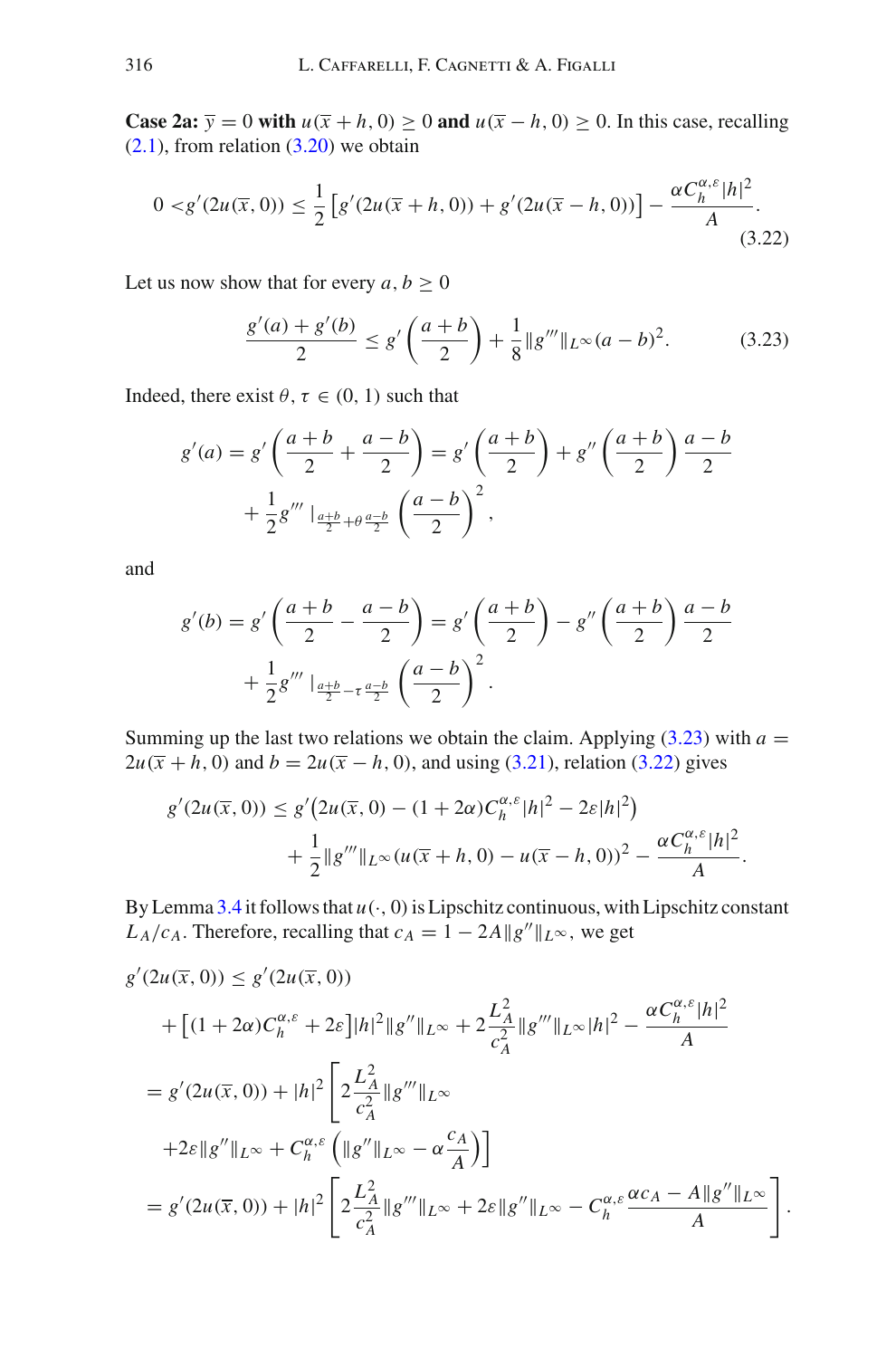The inequality above is only possible if the last term in the right hand side is non-negative, that is, if

<span id="page-19-2"></span><span id="page-19-0"></span>
$$
C_h^{\alpha,\varepsilon} \le \frac{2A(L_A^2 \|g''' \|_{L^\infty} + \varepsilon c_A^2 \|g'' \|_{L^\infty})}{c_A^2 (\alpha c_A - A \|g'' \|_{L^\infty})}.
$$
\n(3.24)

**Case 2b:**  $\overline{y} = 0$  with  $u(\overline{x} + h, 0) \ge 0$  and  $u(\overline{x} - h, 0) < 0$ . In this case, recalling  $(2.1)$ ,  $(3.20)$  implies that

$$
0 < g'(2u(\overline{x}, 0)) \le \frac{1}{2} \left[ g'(2u(\overline{x} + h, 0)) - g'(2|u(\overline{x} - h, 0)|) \right] - \frac{\alpha C_h^{\alpha, \varepsilon} |h|^2}{A}.
$$
\n(3.25)

By Lemma [3.4,](#page-12-0)  $u(\cdot, 0)$  is Lipschitz continuous, with Lipschitz constant  $L_A/c_A$ . Therefore, the right hand side of the above expression can be estimated as follows:

$$
\frac{1}{2} \left[ g'(2|u(\overline{x}+h,0)|) - g'(2|u(\overline{x}-h,0)|) \right] - \frac{\alpha C_h^{\alpha,\varepsilon} |h|^2}{A}
$$
\n
$$
\leq ||g''||_{L^{\infty}} \left| |u(\overline{x}-h,0)| - |u(\overline{x}+h,0)| \right| - \frac{\alpha C_h^{\alpha,\varepsilon} |h|^2}{A}
$$
\n
$$
\leq 2 \frac{L_A}{c_A} ||g''||_{L^{\infty}} |h| - \frac{\alpha C_h^{\alpha,\varepsilon} |h|^2}{A}.
$$

On the other hand, thanks to  $(3.21)$  we can estimate the left hand side of  $(3.25)$  as

$$
g'(2u(\overline{x},0)) = g'(|u(\overline{x}+h,0)| - |u(\overline{x}-h,0)| + C_h^{\alpha,\varepsilon}(1+2\alpha)|h|^2 + 2\varepsilon|h|^2)
$$
  
\n
$$
\geq g'(0^+) - ||g''||_{L^{\infty}}||u(\overline{x}+h,0)| - |u(\overline{x}-h,0)| - ||g''||_{L^{\infty}}[C_h^{\alpha,\varepsilon}(1+2\alpha) + 2\varepsilon]|h|^2
$$
  
\n
$$
\geq g'(0^+) - 2\frac{L_A}{c_A}||g''||_{L^{\infty}}|h| - ||g''||_{L^{\infty}}[C_h^{\alpha,\varepsilon}(1+2\alpha) + 2\varepsilon]|h|^2.
$$

Combining the last two inequalities and  $(3.25)$  we obtain

$$
g'(0^+) \le 4\frac{L_A}{c_A} \|g''\|_{L^\infty} |h| + \|g''\|_{L^\infty} [C_h^{\alpha,\varepsilon}(1+2\alpha) + 2\varepsilon] |h|^2 - \frac{\alpha C_h^{\alpha,\varepsilon} |h|^2}{A}
$$
  
=  $4\frac{L_A}{c_A} \|g''\|_{L^\infty} |h| + \left[2\varepsilon \|g''\|_{L^\infty} - C_h^{\alpha,\varepsilon} \frac{\alpha c_A - A \|g''\|_{L^\infty}}{A}\right] |h|^2.$  (3.26)

We now distinguish two subcases.

**Case 2bi: Small values of |h|.** Let  $c_g > 0$  be defined by [\(3.13\)](#page-15-4). From [\(3.26\)](#page-19-1) it follows that for every  $|h| ∈ [0, 1/c_g)$  we have

<span id="page-19-1"></span>
$$
g'(0^+) \le 4 \frac{L_A}{c_A} \|g''\|_{L^\infty} |h| + 2\varepsilon \|g''\|_{L^\infty} |h|^2
$$
  

$$
< 4 \frac{L_A}{c_A} \|g''\|_{L^\infty} |h| + D_A \|g''\|_{L^\infty} |h|^2 < g'(0^+),
$$

which is impossible. Therefore,  $(3.26)$  can only be satisfied for  $|h| \geq 1/c_g$ .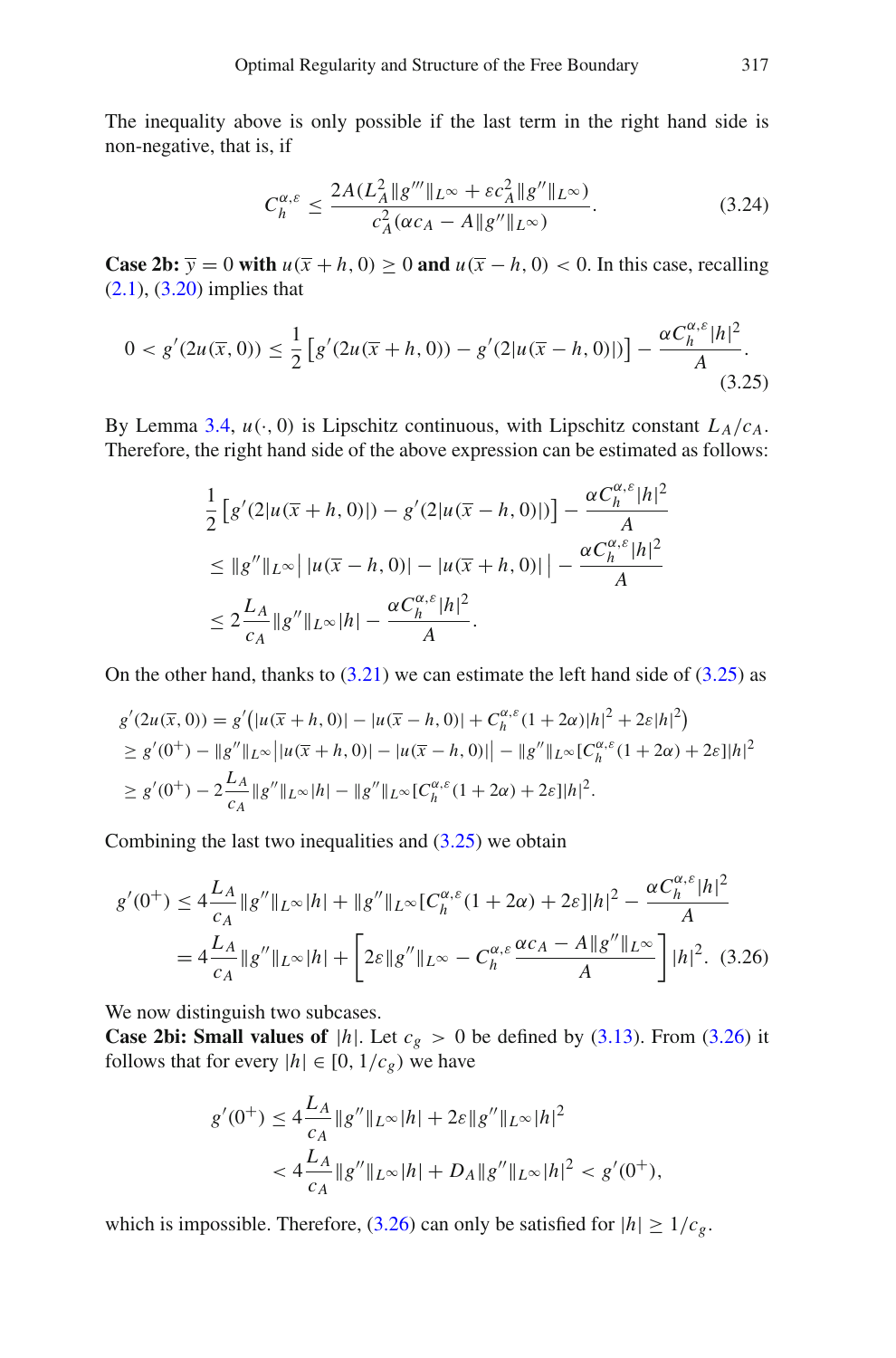**Case 2bii:** |*h*| **large.** Suppose now that  $|h| \ge 1/c_g$ , where  $c_g$  is given by [\(3.13\)](#page-15-4). Then,  $|h| \leq c_g |h|^2$  and thanks to [\(3.26\)](#page-19-1) we obtain

$$
g'(0^+) \le \left[ \left( 4\frac{L_A c_g}{c_A} + 2\varepsilon \right) \|g''\|_{L^\infty} - C_h^{\alpha,\varepsilon} \frac{\alpha c_A - A \|g''\|_{L^\infty}}{A} \right] |h|^2.
$$

Last inequality is impossible, unless

<span id="page-20-2"></span>
$$
C_h^{\alpha,\varepsilon} < \frac{\left(4\frac{L_{AC_g}}{c_A} + 2\varepsilon\right)A\|g''\|_{L^\infty}}{\alpha c_A - A\|g''\|_{L^\infty}} \\
= \frac{2A(2L_{AC_A C_g} \|g''\|_{L^\infty} + \varepsilon c_A^2 \|g''\|_{L^\infty})}{c_A^2(\alpha c_A - A\|g''\|_{L^\infty})}.\tag{3.27}
$$

**Case 2c:**  $\overline{y} = 0$  with  $u(\overline{x} + h, 0) < 0$  and  $u(\overline{x} - h, 0) < 0$ . In this case, inequality [\(3.20\)](#page-17-2) becomes

$$
0 < g'(2u(\overline{x}, 0)) \le -\frac{1}{2} \left[ g'(|u(\overline{x}+h, 0)|) + g'(|u(\overline{x}-h, 0)|) \right] - \frac{\alpha C_h^{\alpha, \varepsilon} |h|^2}{A} < 0,
$$

which is impossible.

**Case 2d: Proof of** [\(3.14\)](#page-15-3). From the previous steps it follows that at least one among inequalities  $(3.17)$ ,  $(3.24)$ , and  $(3.27)$  has to be satisfied. Recalling the definition of  $f_{\varepsilon}(\alpha)$ , this concludes the proof of [\(3.14\)](#page-15-3) and, in turn, of the lemma.  $\square$ 

#### <span id="page-20-0"></span>**4. Phases Separation and Optimal Regularity**

<span id="page-20-1"></span>As already mentioned in the Introduction, the main problem in establishing optimal regularity is that one cannot exclude *a priori* the existence of free boundary points where the function *u* changes sign. Indeed, at such points  $\partial_y u(\cdot, 0)$  would be discontinuous, with a jump of  $2g'(0^+)$ . This is ruled out by the next proposition, which shows that the two "phases" { $x \in \mathbb{R}^n : u(x, 0) > 0$ } and { $x \in \mathbb{R}^n : u(x, 0) <$ 0} are well separated.

**Proposition 4.1.** *Let*  $u_A$  *and g be as in Theorem* [1.1](#page-3-0), *let*  $u \in H^1(\mathbb{R}^n \times (0, A))$  *be a solution of* [\(1.2\)](#page-2-1)*, and let*  $x \in \partial K_u$ *, where*  $K_u$  *is defined by* [\(1.3\)](#page-2-3)*. Then, there exists*  $r_0 = r_0(x) \in (0, 1)$  *such that* 

$$
B_{r_0}^n(x) \cap \overline{\{x' \in \mathbb{R}^n : u(x',0) > 0\}} \cap \overline{\{x' \in \mathbb{R}^n : u(x',0) < 0\}} = \varnothing.
$$

Before proving Proposition [4.1,](#page-20-0) we show how this allows us to prove Theorem [1.1.](#page-3-0)

**Proof of Theorem [1.1.](#page-3-0)** Let  $x \in \partial K_u$ . Without any loss of generality, thanks to Proposition [4.1,](#page-20-0) we can assume that

$$
u(x', 0) \ge 0 \qquad \text{for every } x' \in B_{r_0}^n(x),
$$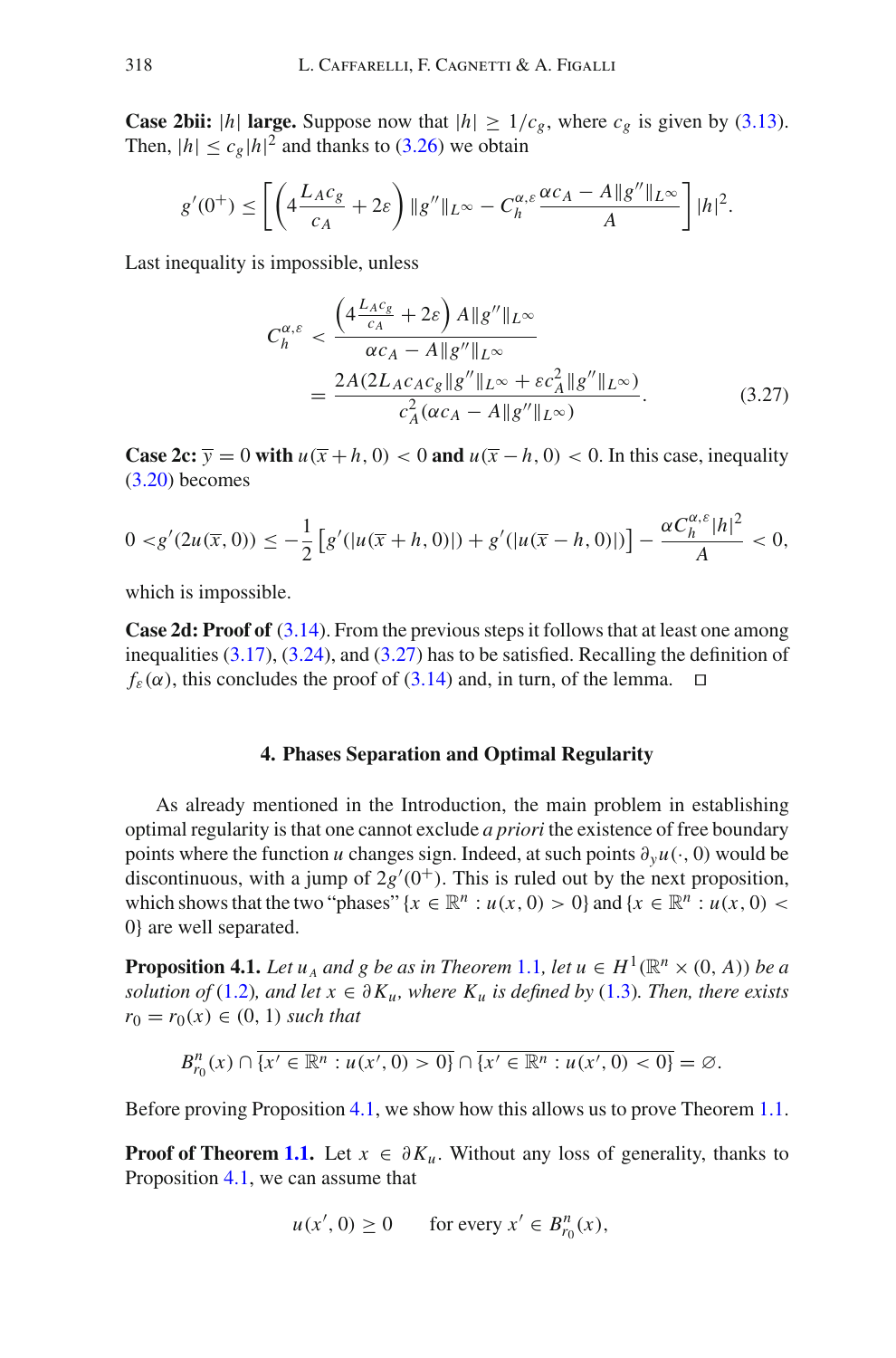where  $r_0$  is given by Proposition [4.1.](#page-20-0) We claim that there exists  $0 < \hat{r} \le r_0$  and  $D' > 0$ , such that

<span id="page-21-0"></span>
$$
D_{xx}^2 u(x', y) \ge -D' \qquad \text{for every } (x', y) \in B_{\widehat{r}}(x, 0) \cap \{y > 0\}. \tag{4.1}
$$

Indeed, let us write  $u = u_1 + u_2 + u_3$ , where  $u_1, u_2$ , and  $u_3$  are the harmonic functions in  $\mathbb{R}^n \times (0, A)$  with the following boundary conditions:

$$
\begin{cases} u_1 = 0 & \text{on } \{y = 0\}, \\ u_1 = u_A & \text{on } \{y = A\}, \end{cases} \qquad \begin{cases} u_2 = u^+ & \text{on } \{y = 0\}, \\ u_2 = 0 & \text{on } \{y = A\}, \end{cases} \qquad \begin{cases} u_3 = u^- & \text{on } \{y = 0\}, \\ u_3 = 0 & \text{on } \{y = A\}. \end{cases}
$$

Note now that *u*<sub>3</sub> is  $C^{\infty}$  in a neighborhood of  $(x, 0)$ , since  $u^{-} = 0$  in  $B_{r_0}^n(x)$ . Analogously,  $u_1$  is also  $C^{\infty}$  in a neighborhood of  $(x, 0)$ . On the other hand, by maximum principle  $u_2 > 0$ . Therefore, an argument similar to the one used in the proof of Lemma [3.5](#page-14-0) shows that, for every  $y \in [0, A]$ ,  $u_2(\cdot, y)$  is semiconvex. Therefore,

$$
D_{xx}^2 u_2(x', y) \ge -\overline{D} \quad \text{for every } (x', y) \in \mathbb{R}^n \times (0, A).
$$

Then, using the fact that  $u_1$  and  $u_3$  are smooth, [\(4.1\)](#page-21-0) follows.

We now note that v defined in [\(1.5\)](#page-4-0) is a harmonic function in  $\mathbb{R}^n \times (0, A)$ satisfying

$$
v \ge 0
$$
 and  $v[\partial_y v + g'(0^+) - g'(2|v|)] \equiv 0$  on  $\{y = 0\} \cap B_{\hat{r}}^n(x)$ ,

which is just a minor variation of the classical Signorini problem  $v\partial_\gamma v = 0$  [\[5](#page-46-9),[6\]](#page-46-12). Thus, the remaining part of the proof of Theorem [1.1](#page-3-0) can easily be obtained by repeating (with the needed minor modifications) the arguments used in [\[5](#page-46-9)[,8](#page-46-10)].  $\Box$ 

We now give the proof of Proposition [4.1.](#page-20-0)

**Proof of Proposition [4.1.](#page-20-0)** Without any loss of generality, we can assume  $x = 0$ . We will argue by contradiction, assuming that

<span id="page-21-1"></span>
$$
B_r^n \cap \overline{\{x' \in \mathbb{R}^n : u(x', 0) > 0\}} \cap \overline{\{x' \in \mathbb{R}^n : u(x', 0) < 0\}} \neq \emptyset \quad \text{for every } r > 0. \tag{4.2}
$$

We divide the proof into two steps.

**Step 1:** We show that [\(4.2\)](#page-21-1) implies that  $u(\cdot, 0)$  is differentiable at  $x = 0$  with  $\nabla_x u(0, 0) = 0$ . Since  $u(0, 0) = 0$ ,  $u^+ \ge 0$ , and  $u^- \le 0$ , we have

$$
0 \in \partial_x^{-} u^{+}(0,0)
$$
 and  $0 \in \partial_x^{+} u^{-}(0,0)$ ,

where we denote by  $\partial_x^+ u^+ (\cdot, 0)$  and  $\partial_x^+ u^- (\cdot, 0)$  the subdifferential of  $u^+ (\cdot, 0)$  and the superdifferential of  $u^-(\cdot, 0)$ , respectively. Suppose now that [\(4.2\)](#page-21-1) is satisfied but, by contradiction, there exists  $\xi \in \mathbb{R}^n$  such that

$$
\xi \in (\partial_x^{-} u^{+}(0,0) \cup \partial_x^{+} u^{-}(0,0)) \setminus \{0\}.
$$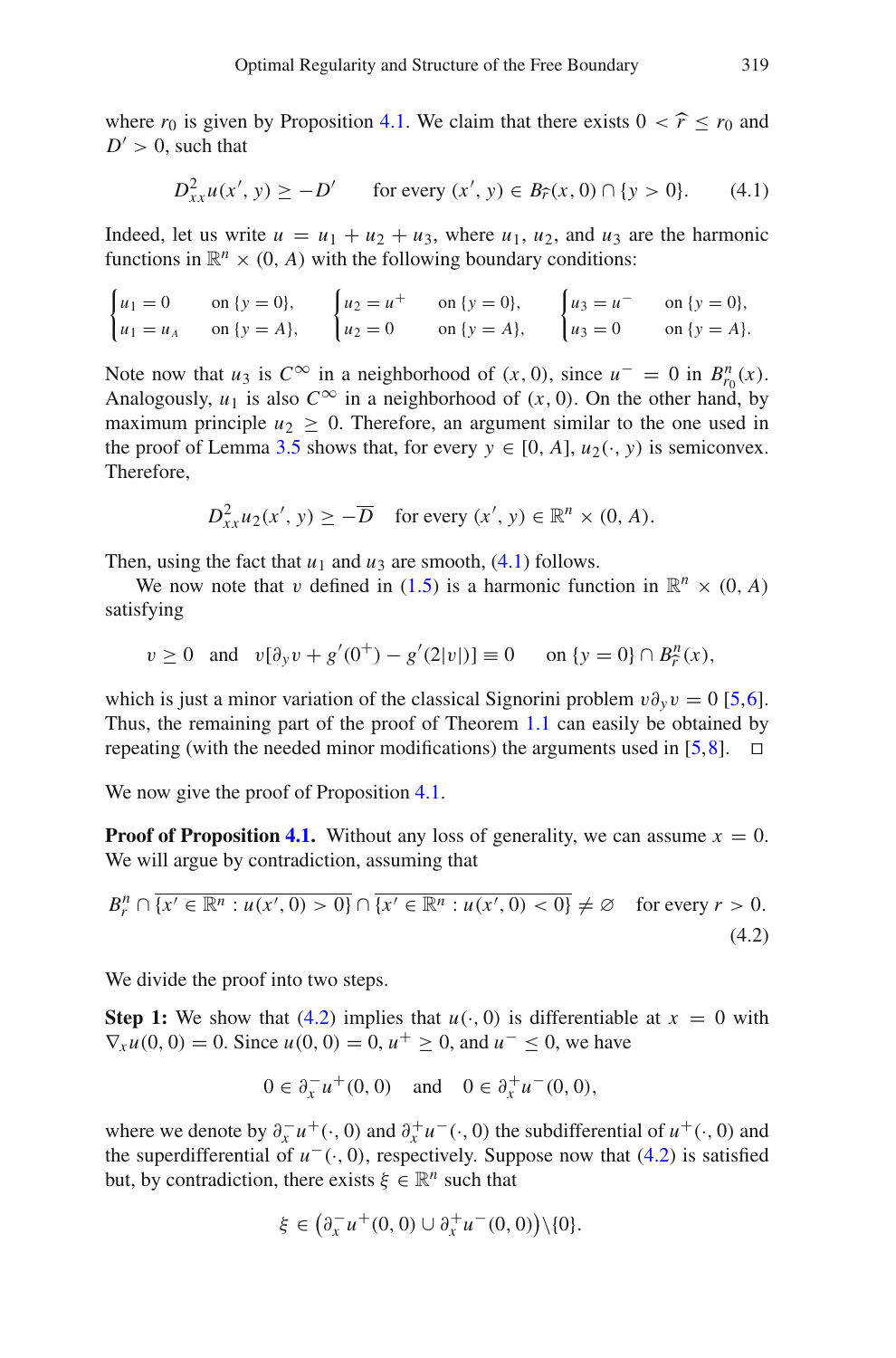Without loss of generality, we can assume  $\xi \in \partial_x^{-} u^{+}(0, 0)$  and  $\xi = b\mathbf{e}_1$  for some  $b > 0$ , that is

<span id="page-22-0"></span>
$$
b\mathbf{e}_1 \in \partial_x^{-} u^{+}(0,0), \quad \text{for some } b > 0. \tag{4.3}
$$

Since, by Lemma [3.5,](#page-14-0)  $u^+(\cdot, 0)$  is semiconvex with semiconvexity constant  $\overline{D}$ , [\(4.3\)](#page-22-0) implies that

<span id="page-22-2"></span>
$$
u^+(x,0) + \overline{D}|x|^2 \ge u^+(0,0) + b\mathbf{e}_1 \cdot x \quad \text{for every } x \in \mathbb{R}^n. \tag{4.4}
$$

Setting  $x_b := \frac{b}{2D} \mathbf{e}_1$ , the above inequality can be written as  $u^+(x, 0) \ge \overline{D}(|x_b|^2 - 1)$  $|x - x_b|^2$ ), so that

<span id="page-22-5"></span>
$$
u(x, 0) > 0
$$
 for every  $x \in B_{|x_b|}^n(x_b)$ . (4.5)

We now divide the proof of Step 1 into two substeps.

**Step 1a:** We show that

$$
(4.3) \quad \Longrightarrow \quad \partial_x^+ u^-(0,0) \setminus \{0\} \neq \varnothing.
$$

Suppose, by contradiction, that [\(4.3\)](#page-22-0) is satisfied but  $\partial_x^+ u^-(0,0) = \{0\}$ . Then, since *u*<sup>−</sup> is semiconcave, *u*<sup>−</sup>(·, 0) is differentiable in 0 and

<span id="page-22-1"></span>
$$
u(x, 0) \ge u^-(x, 0) \ge o(|x|) \quad \text{for every } x \in \mathbb{R}^n. \tag{4.6}
$$

By [\(4.2\)](#page-21-1), we can find a sequence  $\{x_k\}_{k\in\mathbb{N}} \subset \mathbb{R}^n \setminus \{0\}$  with  $x_k \to 0$  such that

<span id="page-22-3"></span>
$$
u(x_k, 0) < 0 \quad \text{for every } k \in \mathbb{N}.\tag{4.7}
$$

Setting  $h_k := 2|x_k| \mathbf{e}_1$ , thanks to [\(4.6\)](#page-22-1) we have

$$
u(x_k - h_k, 0) \ge u^-(x_k - h_k, 0) = o(|x_k - h_k|) = o(|x_k|), \tag{4.8}
$$

where the last equality follows from our choice of the sequence  ${h_k}_{k \in \mathbb{N}}$ . On the other hand, by [\(4.4\)](#page-22-2) it follows that

$$
u^+(x_k + h_k, 0) \ge b\mathbf{e}_1 \cdot (x_k + h_k) - \overline{D}|x_k + h_k|^2
$$
  
=  $b|x_k|\left(2 + \mathbf{e}_1 \cdot \frac{x_k}{|x_k|}\right) - \overline{D}|x_k|^2 \left(5 + 4\mathbf{e}_1 \cdot \frac{x_k}{|x_k|}\right)$   
 $\ge b|x_k| - 9\overline{D}|x_k|^2 \ge \frac{b}{2}|x_k|,$  (4.9)

for *k* sufficiently large. Thanks to Remark [3.7,](#page-15-1) combining [\(4.7\)](#page-22-3), [\(4.9\)](#page-22-4), and [\(4.9\)](#page-22-4), we have that, for *k* large enough,

<span id="page-22-4"></span>
$$
0 > 2u(x_k, 0) \ge 2u^{-}(x_k, 0)
$$
  
\n
$$
\ge \left[ u(x_k + h_k, 0) + u(x_k - h_k, 0) - \overline{C}|h_k|^2 \right]^{-1}
$$
  
\n
$$
\ge \left[ \frac{b}{2}|x_k| + o(|x_k|) - 4\overline{C}|x_k|^2 \right]^{-1} = 0,
$$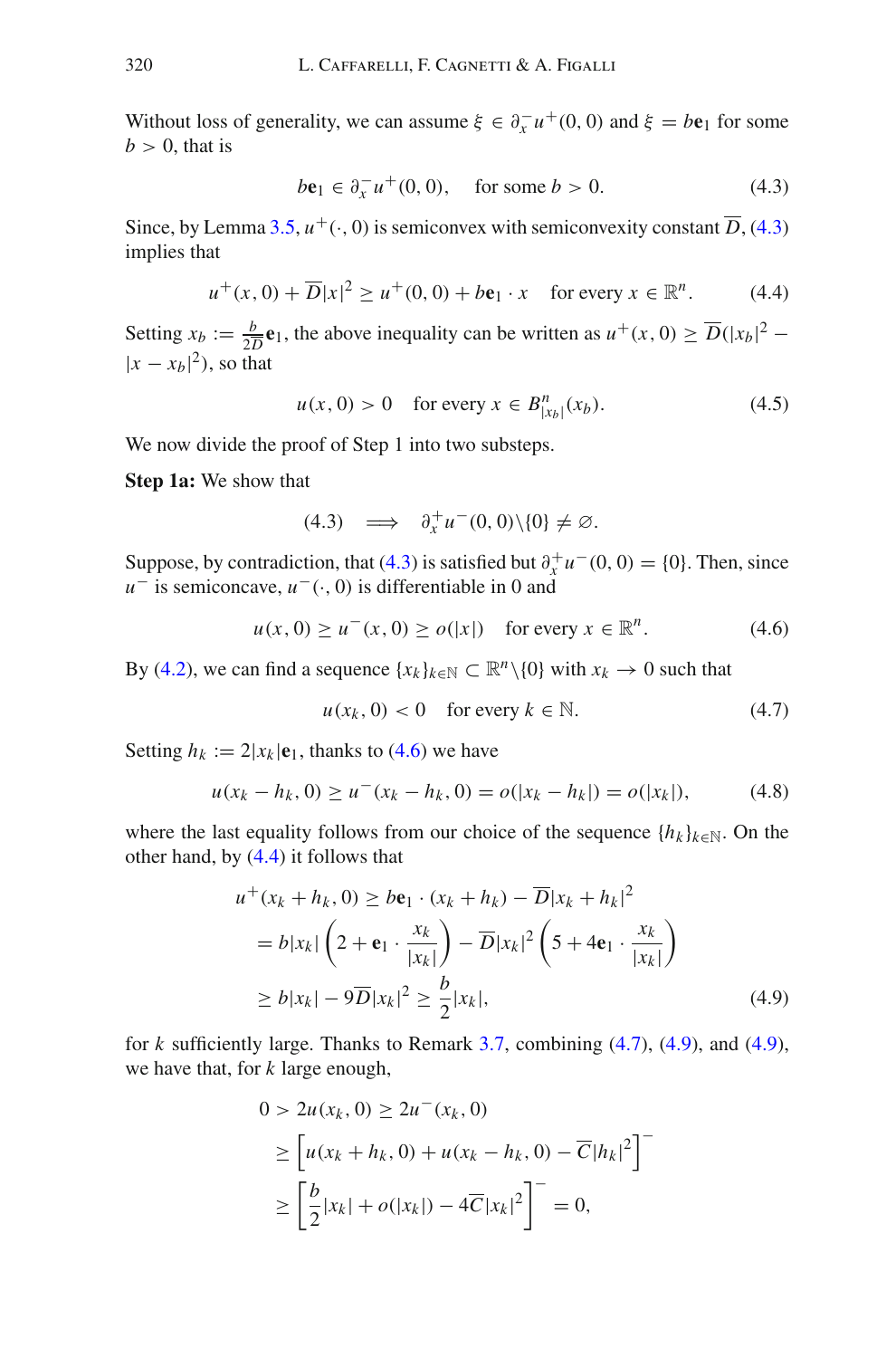which is impossible.

**Step 1b:** We conclude the proof of Step 1. By Step 1a, there exists  $d > 0$  and **e** ∈ S<sup>*n*</sup> ∩ {*y* = 0} such that *d***e** ∈  $\partial_x^+ u^-(0, 0)$ . Since, by Lemma [3.6,](#page-15-0)  $u^-(\cdot, 0)$  is semiconcave with semiconcavity constant  $\overline{C}$ , by repeating the same argument used to show  $(4.4)$  we have that

<span id="page-23-0"></span>
$$
u(x, 0) < 0
$$
 for every  $x \in B_{|x_d|}^n(x_d)$ , (4.10)

where we set  $x_d := \frac{d}{2C}$ **e**. Taking into account [\(4.5\)](#page-22-5), this implies **e** = −**e**<sub>1</sub>, thus  $x_d = -\frac{d}{2\overline{C}}$ **e**<sub>1</sub>. We will now show that  $\partial_{x_1} u(\cdot, 0)$  is unbounded, against Lemma [3.4.](#page-12-0)

To this aim, for every  $\varepsilon > 0$  we set  $w_{\varepsilon} := -\varepsilon \mathbf{e}_1$ . In this way,  $w_{\varepsilon} \to 0$  as  $\varepsilon \to 0^+$  and  $w_{\varepsilon} \in B_{|x_d|}^n(x_d)$  for  $\varepsilon$  sufficiently small, so that  $u(w_{\varepsilon}, 0) < 0$ . We claim that

<span id="page-23-2"></span>
$$
\lim_{\varepsilon \to 0^+} \partial_{x_1} u(w_{\varepsilon}, 0) = +\infty. \tag{4.11}
$$

Let  $\tilde{u}: \mathbb{R}^n \times [0, \infty) \to \mathbb{R}$  be the harmonic extension of  $u(x, 0)$  to the half space  $\mathbb{R}^n \times [0, \infty)$ . We have

$$
\frac{1}{C_n} \partial_{x_1} u(w_{\varepsilon}, 0) = \frac{1}{C_n} \partial_{x_1} \tilde{u}(w_{\varepsilon}, 0) = \int_{\mathbb{R}^n} \frac{((w_{\varepsilon})_1 - z_1)}{|w_{\varepsilon} - z|^{n+1}} \left( \partial_y \tilde{u}(w_{\varepsilon}, 0) - \partial_y \tilde{u}(z, 0) \right) dz
$$
  
\n
$$
= \int_{\mathbb{R}^n} \frac{((w_{\varepsilon})_1 - z_1)}{|w_{\varepsilon} - z|^{n+1}} \left( \partial_y (\tilde{u} - u)(w_{\varepsilon}, 0) - \partial_y (\tilde{u} - u)(z, 0) \right) dz
$$
  
\n
$$
+ \int_{\mathbb{R}^n} \frac{((w_{\varepsilon})_1 - z_1)}{|w_{\varepsilon} - z|^{n+1}} \left( \partial_y u(w_{\varepsilon}, 0) - \partial_y u(z, 0) \right) dz,
$$

for some positive dimensional constant *C<sub>n</sub>*. Since  $\tilde{u} - u$  vanishes on {*y* = 0} and is harmonic in  $\mathbb{R}^n \times (0, A)$ , we have  $x \mapsto \partial_y(\tilde{u} - u)(x, 0) \in C^\infty(\mathbb{R}^n)$ . Therefore, to prove our claim it will be sufficient to show that the last integral diverges as  $\varepsilon \to 0^+$ . Let  $f : \mathbb{R}^n \to \mathbb{R}$  be defined as

$$
f(x) := \begin{cases} \frac{\partial_y u(x,0)}{\partial_y (0^+)} & \text{if } u(x,0) < 0, \\ -g'(0^+) & \text{if } u(x,0) \ge 0. \end{cases}
$$

Since  $\partial_y u(x, 0) = -g'(2|u(x, 0)|)$  where  $u(x, 0) < 0$ , it follows that that *f* is Lipschitz continuous, with Lipschitz constant  $2||g''||_{L^{\infty}} \frac{L_A}{1-2A||g''||_{L^{\infty}}}$  (recall Lemma [3.4\)](#page-12-0). In what follows, we set

<span id="page-23-1"></span>
$$
\lambda := \min\left\{\frac{b}{\overline{D}}, \frac{d}{\overline{C}}\right\}.
$$
\n(4.12)

Given  $r > 0$  with  $0 < r < \lambda/4$ , we split the integral under consideration as follows:

$$
\int_{\mathbb{R}^n} \frac{\left((w_{\varepsilon})_1 - z_1\right)}{|w_{\varepsilon} - z|^{n+1}} \left(\partial_y u(w_{\varepsilon}, 0) - \partial_y u(z, 0)\right) dz
$$
\n
$$
= \int_{\mathbb{R}^n \setminus B_r^n} \frac{\left((w_{\varepsilon})_1 - z_1\right)}{|w_{\varepsilon} - z|^{n+1}} \left(\partial_y u(w_{\varepsilon}, 0) - \partial_y u(z, 0)\right) dz.
$$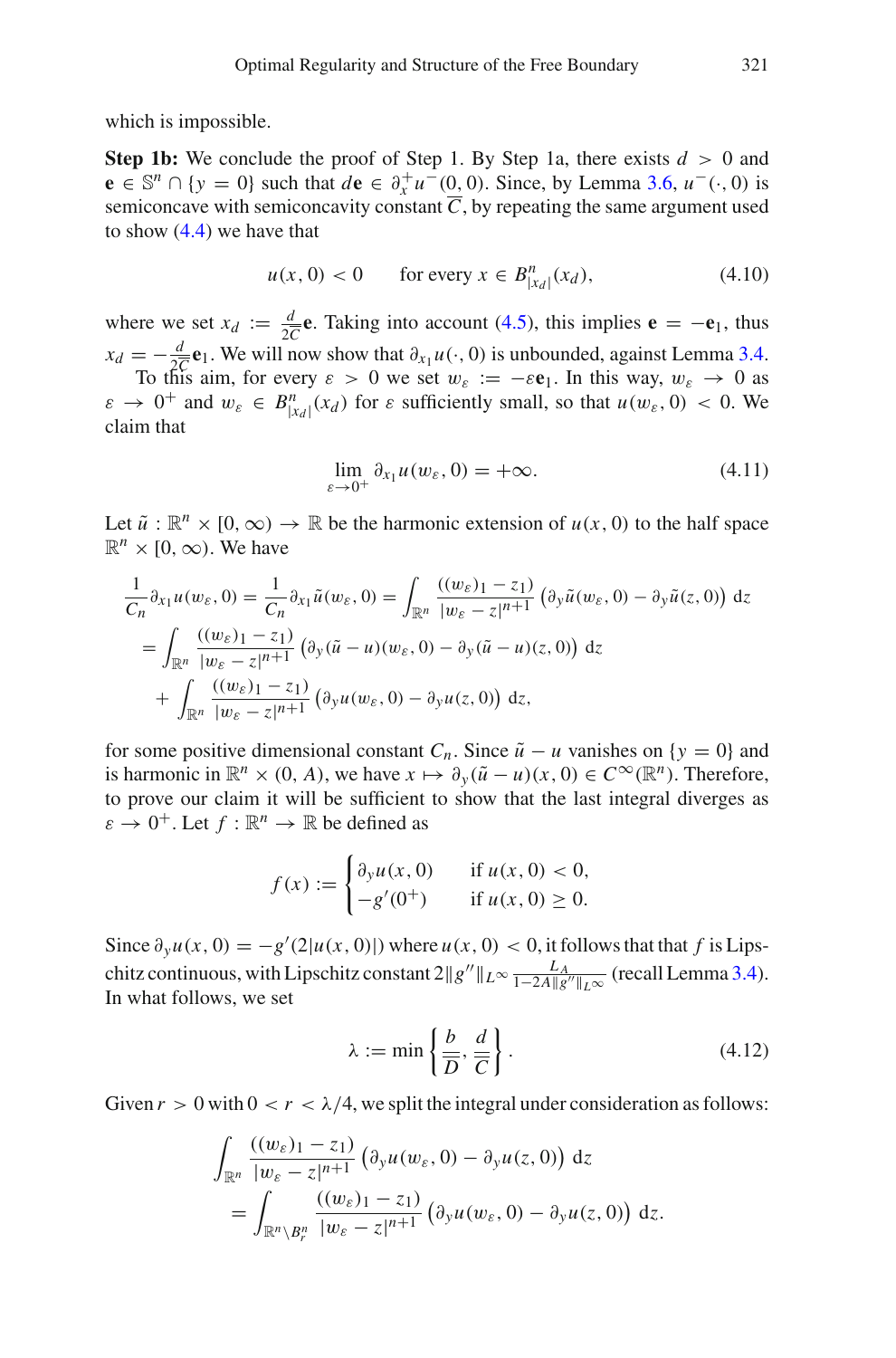$$
+\int_{B_r^n}\frac{((w_{\varepsilon})_1-z_1)}{|w_{\varepsilon}-z|^{n+1}}\left(\partial_y u(w_{\varepsilon},0)-\partial_y u(z,0)\right)\,\mathrm{d}z.
$$

We can disregard the first integral, which is bounded for  $\varepsilon$  small enough. Concerning the second integral, using the fact that  $u(w_{\varepsilon}, 0) < 0$ , we have

$$
\int_{B_r^n} \frac{((w_{\varepsilon})_1 - z_1)}{|w_{\varepsilon} - z|^{n+1}} \left( \partial_y u(w_{\varepsilon}, 0) - \partial_y u(z, 0) \right) dz = \int_{B_r^n} \frac{((w_{\varepsilon})_1 - z_1)}{|w_{\varepsilon} - z|^{n+1}} \left( \partial_y u(w_{\varepsilon}, 0) - f(w_{\varepsilon}) \right) dz \n+ \int_{B_r^n} \frac{((w_{\varepsilon})_1 - z_1)}{|w_{\varepsilon} - z|^{n+1}} \left( f(z) - \partial_y u(z, 0) \right) dz + \int_{B_r^n} \frac{((w_{\varepsilon})_1 - z_1)}{|w_{\varepsilon} - z|^{n+1}} \left( f(w_{\varepsilon}) - f(z) \right) dz \n= \int_{B_r^n} \frac{((w_{\varepsilon})_1 - z_1)}{|w_{\varepsilon} - z|^{n+1}} \left( f(z) - \partial_y u(z, 0) \right) dz + \int_{B_r^n} \frac{((w_{\varepsilon})_1 - z_1)}{|w_{\varepsilon} - z|^{n+1}} \left( f(w_{\varepsilon}) - f(z) \right) dz \n=: I_1^{\varepsilon} + I_2^{\varepsilon}.
$$

Since *f* is Lipschitz continuous,  $I_2^{\varepsilon}$  is uniformly bounded in  $\varepsilon$ . By definition of *f* and by [\(4.5\)](#page-22-5), we can split  $I_1^{\varepsilon}$  in the following way:

$$
I_1^{\varepsilon} = \int_{B_r^n} \frac{((w_{\varepsilon})_1 - z_1)}{|w_{\varepsilon} - z|^{n+1}} (f(z) - \partial_y u(z, 0)) dz
$$
  
\n
$$
= \int_{B_r^n \cap \{u \ge 0\}} \frac{((w_{\varepsilon})_1 - z_1)}{|w_{\varepsilon} - z|^{n+1}} (f(z) - \partial_y u(z, 0)) dz
$$
  
\n
$$
= \int_{B_r^n \cap B_{|x_b|}^n(x_b)} \frac{((w_{\varepsilon})_1 - z_1)}{|w_{\varepsilon} - z|^{n+1}} (f(z) - \partial_y u(z, 0)) dz
$$
  
\n
$$
+ \int_{B_r^n \cap \{u \ge 0\} \setminus B_{|x_b|}^n(x_b)} \frac{((w_{\varepsilon})_1 - z_1)}{|w_{\varepsilon} - z|^{n+1}} (f(z) - \partial_y u(z, 0)) dz =: I_{1,1}^{\varepsilon} + I_{1,2}^{\varepsilon}.
$$

We claim that  $I_{1,2}^{\varepsilon}$  is uniformly bounded in  $\varepsilon$ . Indeed, first of all we observe that, thanks to  $(2.1)$  and Lemma [3.4,](#page-12-0)

$$
|f(z) - \partial_y u(z, 0)| = g'(0^+) + \partial_y u(z, 0) \le g'(0^+) + g'(2u(z, 0))
$$
  

$$
\le 2(g'(0^+) + ||g''||_{L^{\infty}} u(z, 0)) \le 2(g'(0^+) + r \frac{L_A ||g''||_{L^{\infty}}}{1 - 2A ||g''||_{L^{\infty}}}) =: c_r
$$

for every  $z \in B_r^n \cap \{u \ge 0\}$ . Then, recalling [\(4.10\)](#page-23-0), we have

$$
|I_{1,2}^{\varepsilon}| \leq c_r \int_{B_r^n \cap \{u \geq 0\} \setminus B_{|x_b|}^n(x_b)} \frac{1}{|w_{\varepsilon} - z|^n} dz = c_r \int_{B_r^n \setminus (B_{|x_b|}^n(x_b) \cup B_{|x_d|}^n(x_d))} \frac{1}{|w_{\varepsilon} - z|^n} dz
$$
  

$$
= c_r \int_0^r \int_{\mathbb{S}^{n-1} \cap \{\omega \in \mathbb{S}^{n-1} : -\rho \overline{c}/d < \omega_1 < \rho \overline{D}/b\}} \frac{\rho^{n-1}}{|w_{\varepsilon} - \rho \omega|^n} d\mathcal{H}^{n-1}(\omega) d\rho
$$
  

$$
\leq c_r \int_0^r \int_{\Sigma_\rho} \frac{\rho^{n-1}}{|w_{\varepsilon} - \rho \omega|^n} d\mathcal{H}^{n-1}(\omega) d\rho,
$$

where we set

$$
\Sigma_{\rho} := \left\{ \omega \in \mathbb{S}^{n-1} : |\omega_1| < \frac{\rho}{\lambda} \right\},\
$$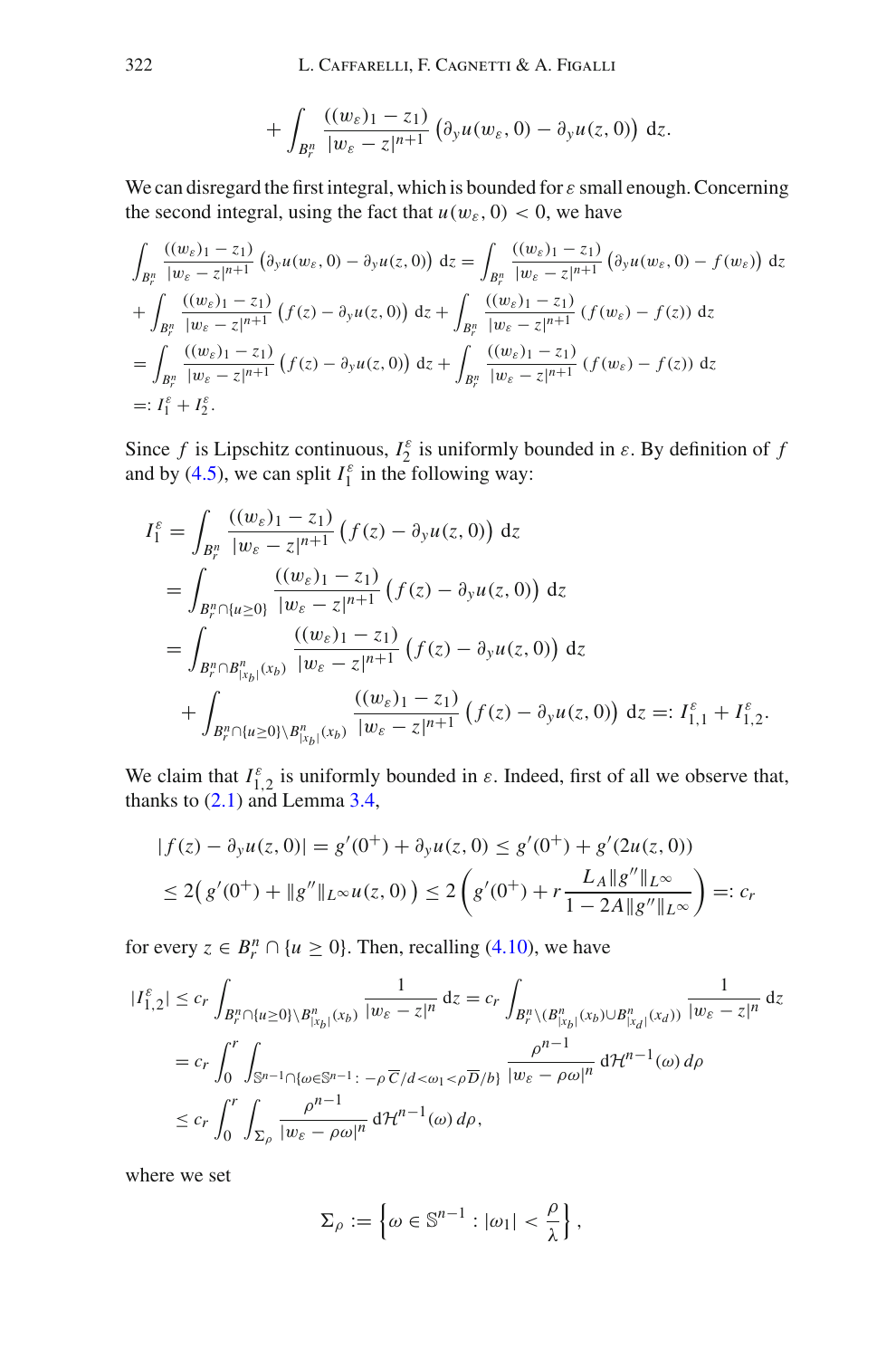and  $\lambda$  is defined by [\(4.12\)](#page-23-1). Since  $w_{\varepsilon} := -\varepsilon \mathbf{e}_1$ , we note that for every  $\rho \in (0, r)$ and  $\omega \in \Sigma_{\rho}$ 

$$
|w_{\varepsilon} - \rho \omega|^2 = \rho^2 + 2\varepsilon\rho \omega_1 + \varepsilon^2 > \rho^2 - 2\varepsilon\rho^2 \lambda + \varepsilon^2 = \rho^2 (1 - 2\varepsilon\lambda) + \varepsilon^2 > \frac{1}{2}\rho^2,
$$

for  $\varepsilon$  sufficiently small. Therefore, for  $\varepsilon$  sufficiently small we obtain

$$
|I_{1,2}^{\varepsilon}| \leq 2^{\frac{n}{2}} c_r \int_0^r \int_{\Sigma_\rho} \frac{1}{\rho} d\mathcal{H}^{n-1}(\omega) d\rho \leq 2^{\frac{n}{2}} c_r C,
$$

where we used the fact that  $\mathcal{H}^{n-1}(\Sigma_\rho) \leq C\rho$  for some positive constant  $C = C(n)$ .

Let us now estimate  $I_1^{\varepsilon}$ . Since  $z_1 > 0$  for every  $z \in B_r^n \cap B_{|x_b|}^n(x_b)$  and  $(w_{\varepsilon})_1 =$  $-\varepsilon < 0$ , we have  $(w_{\varepsilon})_1 - z_1 < 0$ . Therefore, since  $g' > 0$ ,

$$
I_{1,1}^{\varepsilon} = \int_{B_{r}^{n} \cap B_{|x_{b}|}^{n}(x_{b})} \frac{(w_{\varepsilon})_{1} - z_{1}}{|w_{\varepsilon} - z|^{n+1}} \left( f(z) - \partial_{y} u(z, 0) \right) dz
$$
  
\n
$$
= \int_{B_{r}^{n} \cap B_{|x_{b}|}^{n}(x_{b})} \frac{z_{1} - (w_{\varepsilon})_{1}}{|w_{\varepsilon} - z|^{n+1}} \left( g'(0^{+}) + g'(2u(z, 0)) \right) dz
$$
  
\n
$$
\geq g'(0^{+}) \int_{B_{r}^{n} \cap B_{|x_{b}|}^{n}(x_{b})} \frac{z_{1} - (w_{\varepsilon})_{1}}{|w_{\varepsilon} - z|^{n+1}} dz \geq g'(0^{+}) \int_{B_{r-\varepsilon}^{n}(w_{\varepsilon}) \cap B_{|x_{b}|}^{n}(x_{b})} \frac{z_{1} - (w_{\varepsilon})_{1}}{|w_{\varepsilon} - z|^{n+1}} dz
$$
  
\n
$$
= g'(0^{+}) \int_{B_{r-\varepsilon}^{n} \cap B_{|x_{b}|}^{n}(x_{b} - w_{\varepsilon})} \frac{\tau_{1}}{|\tau|^{n+1}} d\tau = g'(0^{+}) \int_{\varepsilon}^{r-\varepsilon} \frac{1}{\rho} \int_{\Sigma_{\rho}^{\varepsilon}} \omega_{1} d\mathcal{H}^{n-1}(\omega) d\rho,
$$

where

$$
\Sigma_{\rho}^{\varepsilon} := \left\{ \omega \in \mathbb{S}^{n-1} : \frac{\overline{D}(\rho^2 + \varepsilon^2) + \varepsilon b}{\rho(b + 2\varepsilon \overline{D})} < \omega_1 < 1 \right\}.
$$

Note now that, for  $\varepsilon$  sufficiently small, since  $\rho < r - \varepsilon < \lambda/4 \le b/(4\overline{D})$ , we have

$$
\frac{\overline{D}(\rho^2 + \varepsilon^2) + \varepsilon b}{\rho(b + 2\varepsilon \overline{D})} < 2\frac{\overline{D}\rho}{b} < \frac{1}{2}.
$$

Therefore,

$$
I_{1,1}^{\varepsilon} \ge g'(0^+) \int_{\varepsilon}^{r-\varepsilon} \frac{1}{\rho} \int_{\mathbb{S}^{n-1} \cap \{1/2 < \omega_1 < 1\}} \omega_1 d\mathcal{H}^{n-1}(\omega) d\rho
$$
  
=  $c_n g'(0^+) \int_{\varepsilon}^{r-\varepsilon} \frac{1}{\rho} d\rho = c_n g'(0^+) \ln \left( \frac{r-\varepsilon}{\varepsilon} \right),$ 

for some positive dimensional constant  $c_n$ . Taking the limit as  $\varepsilon \to 0^+$  we obtain

$$
\lim_{\varepsilon \to 0^+} I_{1,1}^{\varepsilon} = +\infty,
$$

which proves  $(4.11)$ . As noted before, this contradicts Lemma [3.4,](#page-12-0) concluding the proof of Step 1.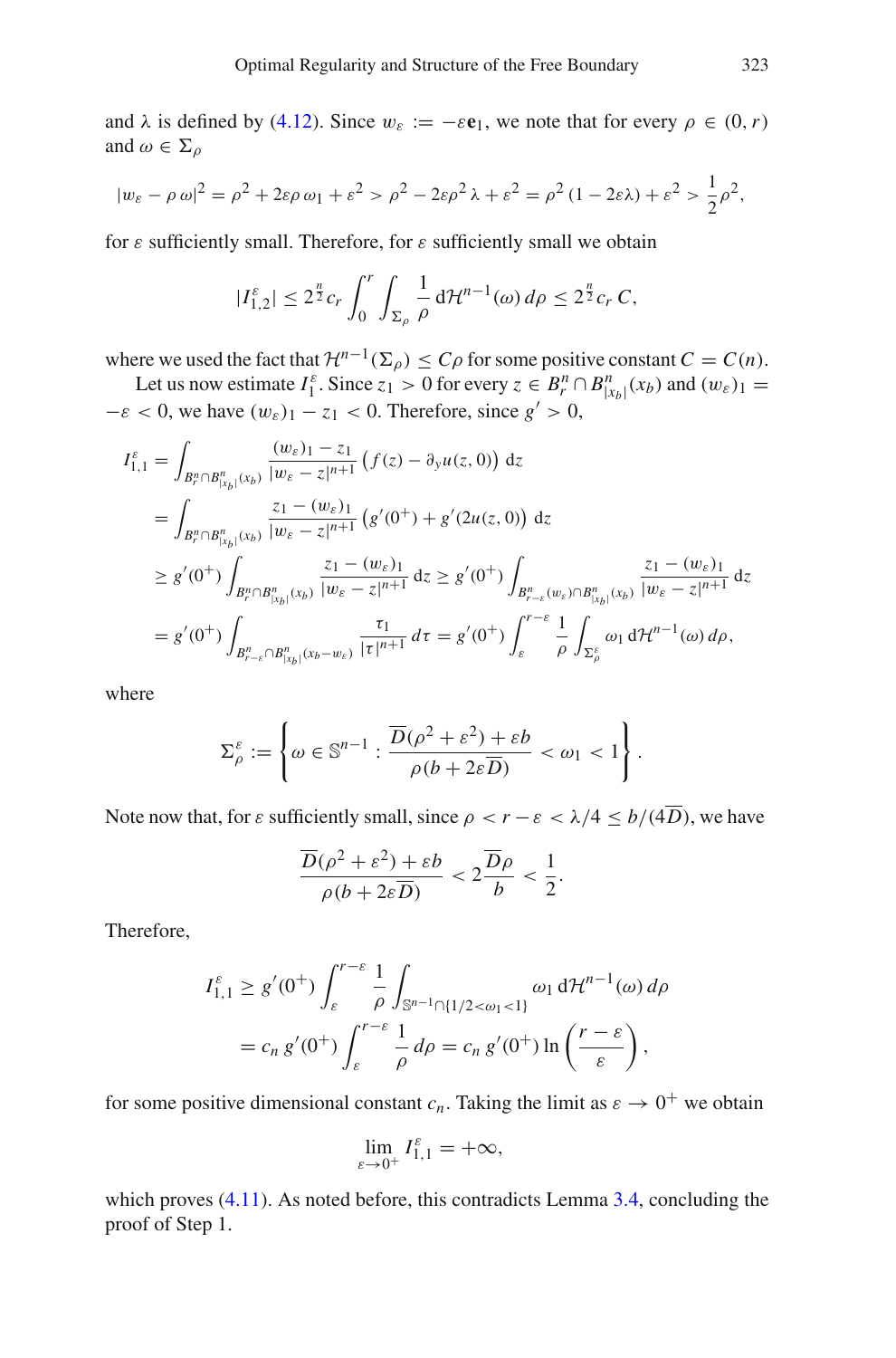**Step 2:** We show that there exist positive constants  $\gamma$ ,  $\eta$ , and  $\overline{r}$  such that

<span id="page-26-0"></span>
$$
\partial_{y} u \ge \frac{3}{4} g'(0^{+}) \qquad \text{in } R_{\gamma \bar{r}} := B_{\gamma \bar{r}}^{n} \times \left[ (1 - \gamma) \eta \bar{r}, (1 + \gamma) \eta \bar{r} \right]. \tag{4.13}
$$

By Step 1 we know that  $u(\cdot, 0)$  is differentiable at  $x = 0$  with  $\nabla_x u(0, 0) = 0$ , hence there exists a continuous function  $\sigma$ : [0,  $\infty$ )  $\rightarrow$  [0,  $\infty$ ) with  $\sigma$ (0) = 0 such that

 $|u(x, 0)| \leq \sigma(|x|)|x|$  for every  $x \in \mathbb{R}^n$ .

Note that, with no loss of generality, we can assume that  $\sigma(r) \geq r$  for all *r*.

Let *M*, *C*, *n* be positive constants to be chosen later, and for every  $r \in (0, 1)$ set

$$
\Gamma_r := B_r^n \times [0, \eta r].
$$

We consider the harmonic function  $V^+ : \Gamma_r \to \mathbb{R}$  defined as

$$
V^+(x, y) := u(x, y) - M \frac{\sigma(r)}{r} |x - x_0^+|^2 + nM \frac{\sigma(r)}{r} y^2 - (g'(0^+) - Cr)y,
$$

where  $x_0^+ \in \mathbb{R}^n$  is such that  $u(x_0^+, 0) > 0$  and  $|x_0^+| = c_0 r$  with  $0 < c_0 \ll 1$  (note that that such a point  $x_0^+$  exists, because we are assuming, by contradiction, that  $(0, 0)$  is a boundary point both for  $\{u > 0\}$  and for  $\{u < 0\}$ ). Since  $V^+$  is harmonic, we have

$$
0 < \max_{\overline{\Gamma}_r} V^+ = \max_{\partial \Gamma_r} V^+,
$$

where the positivity comes from the fact that  $V^+(x_0^+, 0) = u(x_0^+, 0) > 0$ . We now have several possibilities.

**Case 2a:** We show that, if *C* is sufficiently large, then there exists no  $\overline{x} \in \partial \Gamma_r \cap \{y = 0\}$ 0} such that

$$
\max_{\overline{\Gamma}_r} V^+ = V^+(\overline{x}, 0).
$$

Suppose that such  $\bar{x}$  exists. Then, it cannot be  $u(\bar{x}, 0) \le 0$ , since in that case

$$
V^{+}(\overline{x}, 0) = u(\overline{x}, 0) - M \frac{\sigma(r)}{r} |\overline{x} - x_{0}^{+}|^{2} \leq 0.
$$

Therefore,  $u(\overline{x}, 0) > 0$ , and

$$
\partial_y V^+(\overline{x}, 0) = \partial_y u(\overline{x}, 0) - g'(0^+) + Cr = g'(2u(\overline{x}, 0)) - g'(0^+) + Cr
$$
  
\n
$$
\ge -2u(\overline{x}, 0) \|g''\|_{L^\infty} + Cr \ge -2\sigma(r) r \|g''\|_{L^\infty} + Cr.
$$

If we choose *C* large enough we obtain  $\partial_y V^+(\overline{x}, 0) > 0$ , which is impossible.

**Case 2b:** We show that, if *M* is sufficiently large and *n* is sufficiently small, then there exists no point  $(\overline{x}, \overline{y})$  with  $|\overline{x}| = r$  and  $\overline{y} \in [0, \eta r]$  such that

$$
\max_{\overline{\Gamma}_r} V^+ = V^+(\overline{x}, \overline{y}).
$$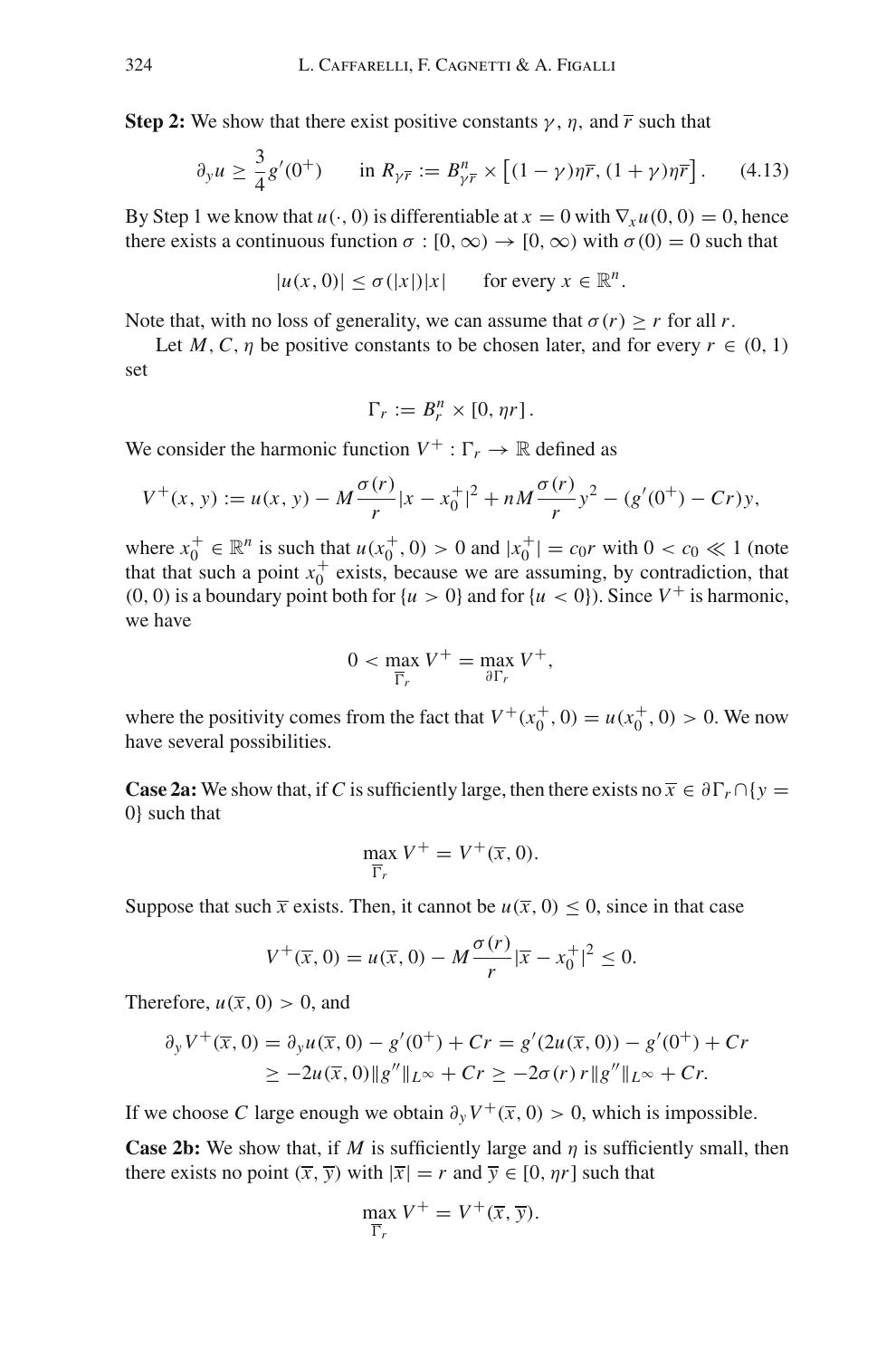Indeed, suppose that such a point  $(\overline{x}, \overline{y})$  exists. Then, since  $|\overline{x}| = r$  and  $|x_0^+| = c_0 r$ , we have

$$
(1 - c_0)^2 r^2 \le |\overline{x} - x_0^+|^2 \le (1 + c_0)^2 r^2.
$$

Thus,

$$
0 < V^+(\overline{x}, \overline{y}) = u(\overline{x}, \overline{y}) - M \frac{\sigma(r)}{r} |\overline{x} - x_0^+|^2 + nM \frac{\sigma(r)}{r} \overline{y}^2 - (g'(0^+) - Cr) \overline{y}
$$
\n
$$
\leq u(\overline{x}, \overline{y}) - M (1 - c_0)^2 \sigma(r) r + nM \frac{\sigma(r)}{r} \overline{y}^2 - (g'(0^+) - Cr) \overline{y},
$$

so that (recall that  $c_0 \ll 1$ )

$$
u(\overline{x}, \overline{y}) > M (1 - c_0)^2 \sigma(r) r - nM \frac{\sigma(r)}{r} \overline{y}^2 + (g'(0^+) - Cr) \overline{y}
$$
  
\n
$$
\geq M (1 - c_0)^2 \sigma(r) r - (nM \eta^2 \sigma(r) r + C \eta r^2) + g'(0^+) \overline{y}
$$
  
\n
$$
\geq \frac{M}{2} \sigma(r) r + g'(0^+) \overline{y},
$$

for  $\eta$  small enough. Thanks to [\(3.10\)](#page-11-1), this last estimate gives

$$
\frac{M}{2}\sigma(r)r + g'(0^+)\overline{y}
$$
\n
$$
\leq u(\overline{x}, \overline{y}) \leq u(\overline{x}, 0) + g'(0^+)\overline{y} + C_1\frac{\overline{y}^2}{2} \leq \sigma(r)r + C_1\eta^2\frac{r^2}{2} + g'(0^+)\overline{y},
$$

which is impossible for *M* sufficiently large.

**Case 2c:** We show that, if *M* is sufficiently large and  $\eta$  is sufficiently small, then there exists no point  $\overline{x} \in \mathbb{R}^n$  with  $r/2 \leq |\overline{x}| \leq r$  such that

$$
\max_{\overline{\Gamma}_r} V^+ = V^+(\overline{x}, \eta r).
$$

This case can be treated as Case 2b.

**Case 2d:** We show that, if *M* is sufficiently large and  $\eta$  is sufficiently small, there exist  $\gamma$ ,  $\overline{r} > 0$  such that [\(4.13\)](#page-26-0) is satisfied. From Cases 2a–2c, there exists  $\overline{x} \in \mathbb{R}^n$ with  $|\overline{x}| < r/2$  such that

$$
\max_{\overline{\Gamma}_r} V^+ = V^+(\overline{x}, \eta r),
$$

so that

$$
0 \leq \partial_y V^+(\overline{x}, \eta r) = \partial_y u(\overline{x}, \eta r) + 2n M \eta \sigma(r) - (g'(0^+) - Cr).
$$

Using the fact that  $r \leq \sigma(r)$  we have

<span id="page-27-0"></span>
$$
\partial_y u(\overline{x}, \eta r) \ge g'(0^+) - 2n M \eta \sigma(r) - Cr \ge g'(0^+) - C_\eta \sigma(r), \qquad (4.14)
$$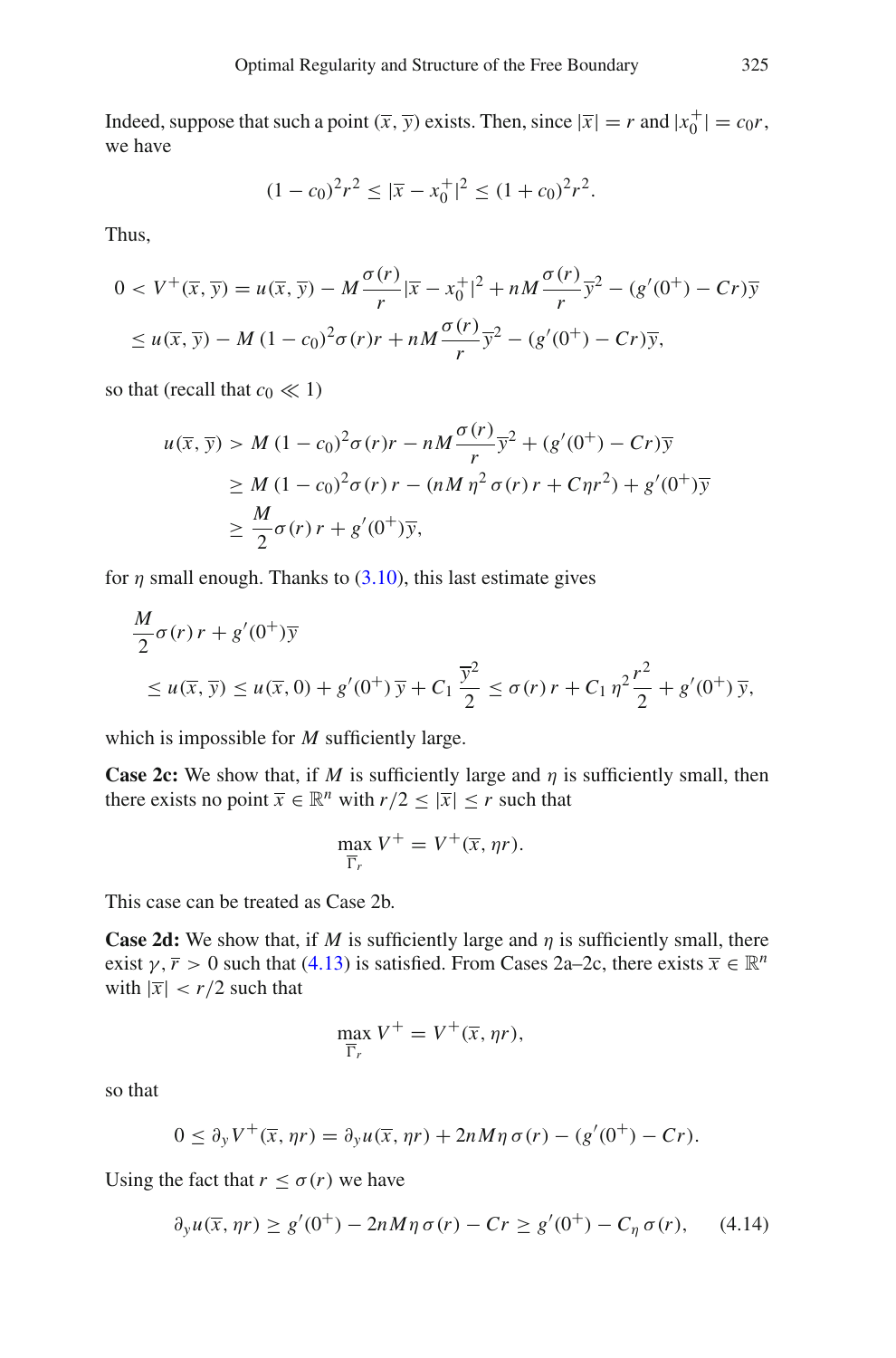where  $C_{\eta} = 2nM\eta + C$ . For  $\gamma \in (1/2, 1)$  let us set

$$
(\overline{x}, \eta r) \in R_{\gamma r} := B_{\gamma r}^{n} \times \left[ (1 - \gamma) \eta r, (1 + \gamma) \eta r \right].
$$

Thanks to [\(3.10\)](#page-11-1), the function  $g'(0^+) + 2C_1\eta r - \partial_y u$  is harmonic and nonnegative in  $\Gamma_{2r}$ . Thus, by [\(4.14\)](#page-27-0) and Harnack inequality, there exists a constant  $C_{\gamma} > 0$  such that

$$
\sup_{R_{\gamma r}} (g'(0^+) + 2C_1 \eta r - \partial_y u) \le C_\gamma \inf_{R_{\gamma r}} (g'(0^+) + 2C_1 \eta r - \partial_y u)
$$
  

$$
\le C_\gamma (g'(0^+) + 2C_1 \eta r - (g'(0^+) - C_\eta \sigma(r)))
$$
  

$$
= C_\gamma (2C_1 \eta r + C_\eta \sigma(r)).
$$

From the previous chain of inequalities we obtain

$$
\partial_y u \ge g'(0^+) + 2C_1(1 - C_\gamma)\eta r - C_\gamma C_\eta \sigma(r) \quad \text{in } R_{\gamma r}.
$$

Therefore, there exists  $\overline{r} = \overline{r}(\gamma)$  such that

$$
\partial_y u \ge \frac{3}{4} g'(0^+) \quad \text{in } R_{\gamma \overline{r}},
$$

thus showing  $(4.13)$ .

**Step 3:** We conclude. An argument analogous to that one used in Step 2 can be applied to the harmonic function  $V^- : \Gamma_r \to \mathbb{R}$  defined as

$$
V^-(x, y) := u(x, y) + M \frac{\sigma(r)}{r} |x - x_0^-|^2 - nM \frac{\sigma(r)}{r} y^2 + (g'(0^+) - Cr)y,
$$

where  $x_0^-$  ∈  $\mathbb{R}^n$  is such that  $u(x_0^-, 0) < 0$  and  $|x_0^-| = c_0^- r$  with  $0 < c_0^- \ll 1$ , to obtain that

$$
\partial_y u \le -\frac{3}{4}g'(0^+) \quad \text{in } R_{\gamma\bar{r}}.
$$

<span id="page-28-0"></span>Comparing the inequality above to  $(4.13)$ , we obtain the desired contradiction.  $\Box$ 

#### **5. Frequency Formula**

In this section we prove a frequency formula, which will allow us to study the blow up profiles of solutions  $u$  of  $(1.2)$ . To this purpose, assuming that  $(0, 0)$ is a free boundary point for *u*, and that  $u(x, 0) \ge 0$  in a neighborhood of 0 (cf. Proposition [4.1\)](#page-20-0), we investigate the regularity properties of the function  $v : \mathbb{R}^n \times$  $[-A, A] \rightarrow \mathbb{R}$  defined by [\(1.5\)](#page-4-0).

Throughout this section we assume that the hypotheses of Theorem [1.1](#page-3-0) are satisfied, that v is given by  $(1.5)$  where u is a solution of  $(1.2)$ , that  $(0, 0)$  is a free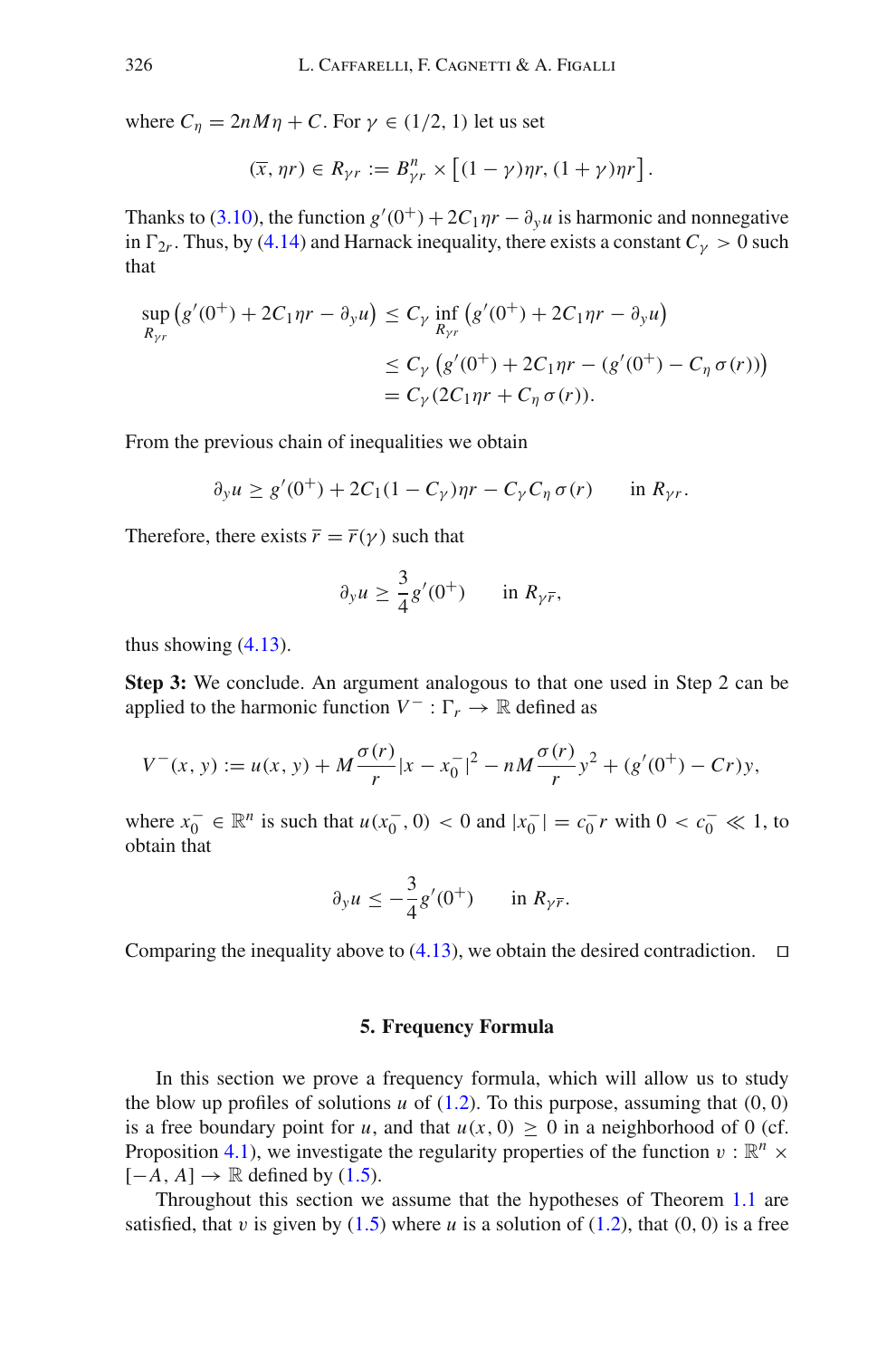boundary point for *v*, and that  $v(x, 0) \ge 0$  for every  $x \in B_{r_0}^n$ , where  $r_0$  is given by Proposition  $4.1$ . Therefore,  $v$  satisfies:

$$
\begin{cases}\n\Delta v = 0 & \text{in } B_{r_0} \setminus \{y = 0\}, \\
v \ge 0 & \text{on } B_{r_0}^n, \\
\partial_y v \le g'(2v) - g'(0^+) & \text{on } B_{r_0}^n, \\
\partial_y v = g'(2v) - g'(0^+) & \text{on } B_{r_0}^n \cap \{v > 0\}.\n\end{cases}
$$

Since v is even with respect to the hyperplane  $\{y = 0\}$ , we have

<span id="page-29-1"></span>
$$
v_{RT} = v_{LT}
$$
 and  $-\frac{\partial v_{LT}}{\partial y} = \frac{\partial v_{RT}}{\partial y}$  on  $B_{r_0}^n$ . (5.1)

First of all we observe that

$$
\partial_y v(x,0) = g'(2v(x,0)) - g'(0^+) \le 2\|g''\|v(x,0) \le \frac{2\|g''\|L_A}{1 - 2A\|g''\|_{L^\infty}} r_0 =: C_0,
$$

for every  $x \in B_{r_0}^n$ , where we used the definition of v, Lemma [3.4,](#page-12-0) and the fact that (0, 0) is a free boundary point. From the above inequality it follows that the function

<span id="page-29-2"></span>
$$
\widetilde{v}(x, y) := v(x, y) - C_0|y| \tag{5.2}
$$

is superharmonic in  $B_{r_0}$ . Indeed, let  $\varphi \in C_c^{\infty}(B_{r_0})$  with  $\varphi \ge 0$ . Then, using the fact that  $\tilde{v}$  is harmonic in  $B_{r_0} \setminus \{y = 0\}$ 

$$
\int_{B_{r_0}} \widetilde{v} \Delta \varphi dz = \int_{B_{r_0} \cap \{y > 0\}} \widetilde{v} \Delta \varphi dz + \int_{B_{r_0} \cap \{y < 0\}} \widetilde{v} \Delta \varphi dz
$$
\n
$$
= \int_{B_{r_0} \cap \{y > 0\}} \operatorname{div}(\widetilde{v} \nabla \varphi) dz + \int_{B_{r_0} \cap \{y > 0\}} \operatorname{div}(\widetilde{v} \nabla \varphi) dz
$$
\n
$$
- \int_{B_{r_0} \cap \{y > 0\}} \nabla \widetilde{v} \cdot \nabla \varphi dz - \int_{B_{r_0} \cap \{y < 0\}} \nabla \widetilde{v} \cdot \nabla \varphi dz
$$
\n
$$
= \int_{B_{r_0}^n} (\widetilde{v}_{LT} - \widetilde{v}_{RT}) \frac{\partial \varphi}{\partial y} d\mathcal{H}^n - \int_{B_{r_0} \cap \{y > 0\}} \operatorname{div}(\varphi \nabla \widetilde{v}) dz - \int_{B_{r_0} \cap \{y < 0\}} \operatorname{div}(\varphi \nabla \widetilde{v}) dz
$$
\n
$$
= \int_{B_{r_0}^n} \varphi \left( \frac{\partial \widetilde{v}_{RT}}{\partial y} - \frac{\partial \widetilde{v}_{LT}}{\partial y} \right) = 2 \int_{B_{r_0}^n} \varphi \frac{\partial \widetilde{v}_{RT}}{\partial y} d\mathcal{H}^n \le 0,
$$

where we used  $(5.1)$ . We can now state the main result of the section.

**Proposition 5.1.** *Let*  $F_v$  :  $(0, \infty) \rightarrow [0, \infty)$  *be given by* 

<span id="page-29-0"></span>
$$
F_v(r) := \int_{\partial B_r} v^2 d\mathcal{H}^n,
$$

*let r*<sup>0</sup> *be given by Proposition [4.1,](#page-20-0) and set*

$$
\Phi_v(r) := r \frac{d}{dr} \log \left( \max\{ F_v(r), r^{n+4} \} \right).
$$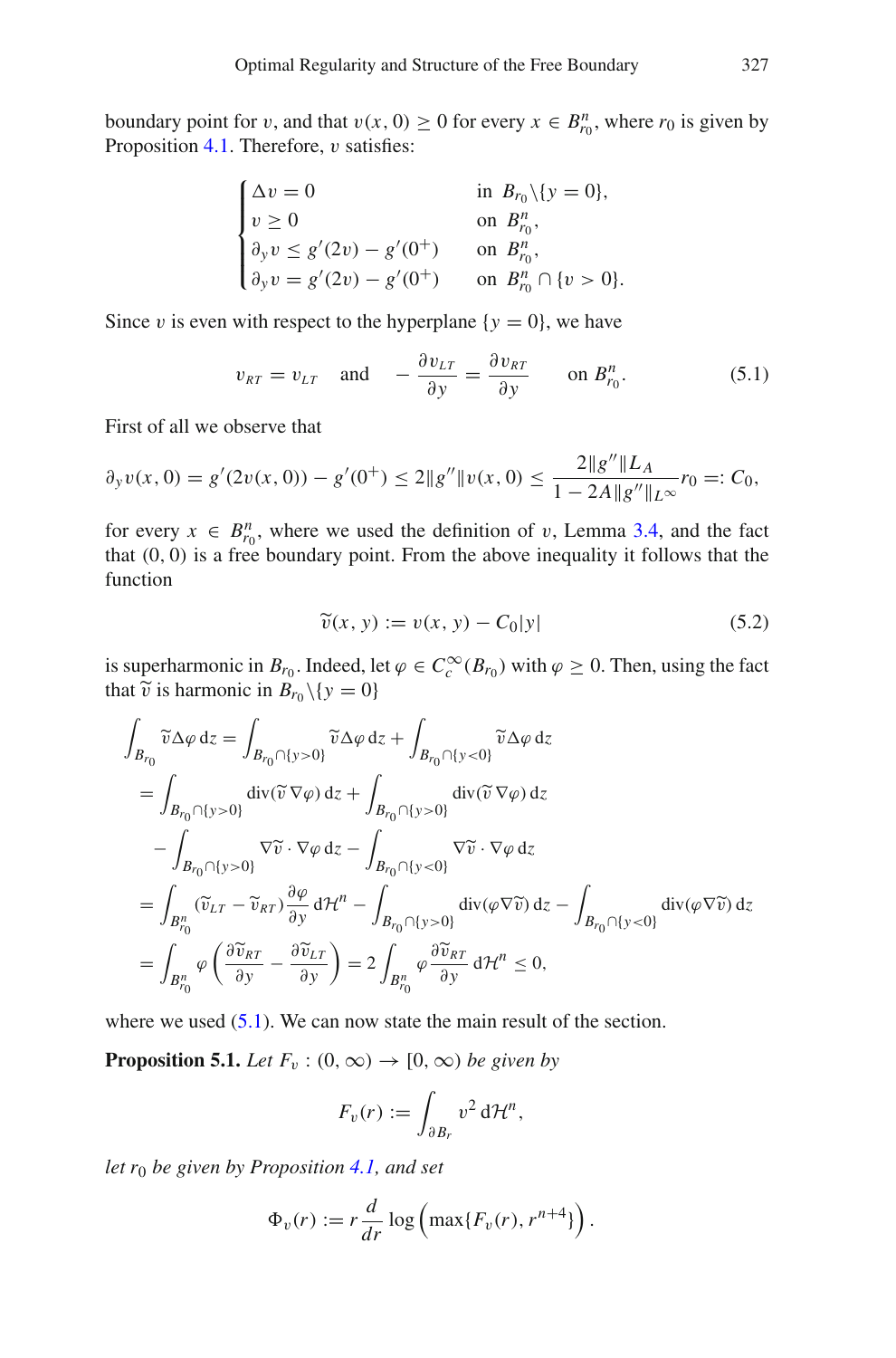*Then, there exist*  $0 < \bar{r}_0 \le r_0$ *, and a positive constant C, such that the function*  $r \mapsto \Phi_v(r)e^{Cr}$  *is monotone nondecreasing for*  $r \in (0, \bar{r}_0)$ *. In particular, there exists*

<span id="page-30-1"></span>
$$
\Phi_v(0^+) = \lim_{r \to 0^+} \Phi_v(r).
$$

Before giving the proof, we need several auxiliary lemmas. When integrating along the boundary of a smooth  $(n + 1)$ -dimensional set, we will denote by  $\nu$ the outer unit normal, and by  $v_y$  the derivative of v along v. We will denote the tangential gradient of v by  $\nabla_\tau v$ , so that  $\nabla_\tau v = \nabla v - v_\nu v$ .

The next lemma is an adaptation of [\[9,](#page-46-11) Lemma 7.8].

**Lemma 5.2.** *For every*  $r \in (0, r_0)$ 

$$
(n-1)\int_{B_r} |\nabla v|^2 dz = r \int_{\partial B_r} \left[ |\nabla_\tau v|^2 - v_v^2 \right] d\mathcal{H}^n
$$

$$
+ 4 \int_{B_r^n} (g'(2v) - g'(0^+))(x \cdot \nabla_\tau v) dx.
$$

**Proof.** Since  $\Delta v = 0$  in  $B_{r_0} \setminus \{y = 0\}$ , there we have

$$
\begin{aligned} \operatorname{div} & \left[ |\nabla v|^2 z - 2(z \cdot \nabla v) \nabla v \right] \\ &= (n+1) |\nabla v|^2 + 2(D^2 v \cdot \nabla v) \cdot z - 2(z \cdot \nabla v) \Delta v - 2 \nabla v \cdot \left( \nabla v + (D^2 v \cdot z) \right) \\ &= (n+1) |\nabla v|^2 - 2|\nabla v|^2 = (n-1) |\nabla v|^2. \end{aligned}
$$

Then,

<span id="page-30-0"></span>
$$
(n-1)\int_{B_r} |\nabla v|^2 dz = \int_{B_r \cap \{y>0\}} \operatorname{div} \left[ |\nabla v|^2 z - 2(z \cdot \nabla v) \nabla v \right] dz
$$
  
+ 
$$
\int_{B_r \cap \{y<0\}} \operatorname{div} \left[ |\nabla v|^2 z - 2(z \cdot \nabla v) \nabla v \right] dz
$$
  
= 
$$
\int_{\partial (B_r \cap \{y>0\})} \left[ |\nabla v|^2 (z \cdot v) - 2(z \cdot \nabla v) (\nabla v \cdot v) \right] d\mathcal{H}^n
$$
  
+ 
$$
\int_{\partial (B_r \cap \{y<0\})} \left[ |\nabla v|^2 (z \cdot v) - 2(z \cdot \nabla v) (\nabla v \cdot v) \right] d\mathcal{H}^n.
$$
(5.3)

Recalling that  $z = rv$  on  $\partial B_r$ , we get

$$
\int_{\partial (B_r \cap \{y>0\})} \left[ |\nabla v|^2 (z \cdot v) - 2(z \cdot \nabla v)(\nabla v \cdot v) \right] d\mathcal{H}^n
$$
\n
$$
= \int_{\partial B_r \cap \{y>0\}} \left[ |\nabla v|^2 (z \cdot v) - 2(z \cdot \nabla v)(\nabla v \cdot v) \right] d\mathcal{H}^n
$$
\n
$$
+ \int_{B_r^n} \left[ |\nabla v_{RT}|^2 (x \cdot v) - 2(x \cdot \nabla v_{RT})(\nabla v_{RT} \cdot v) \right] dx
$$
\n
$$
= r \int_{\partial B_r \cap \{y>0\}} \left[ |\nabla v|^2 - 2v_v^2 \right] d\mathcal{H}^n
$$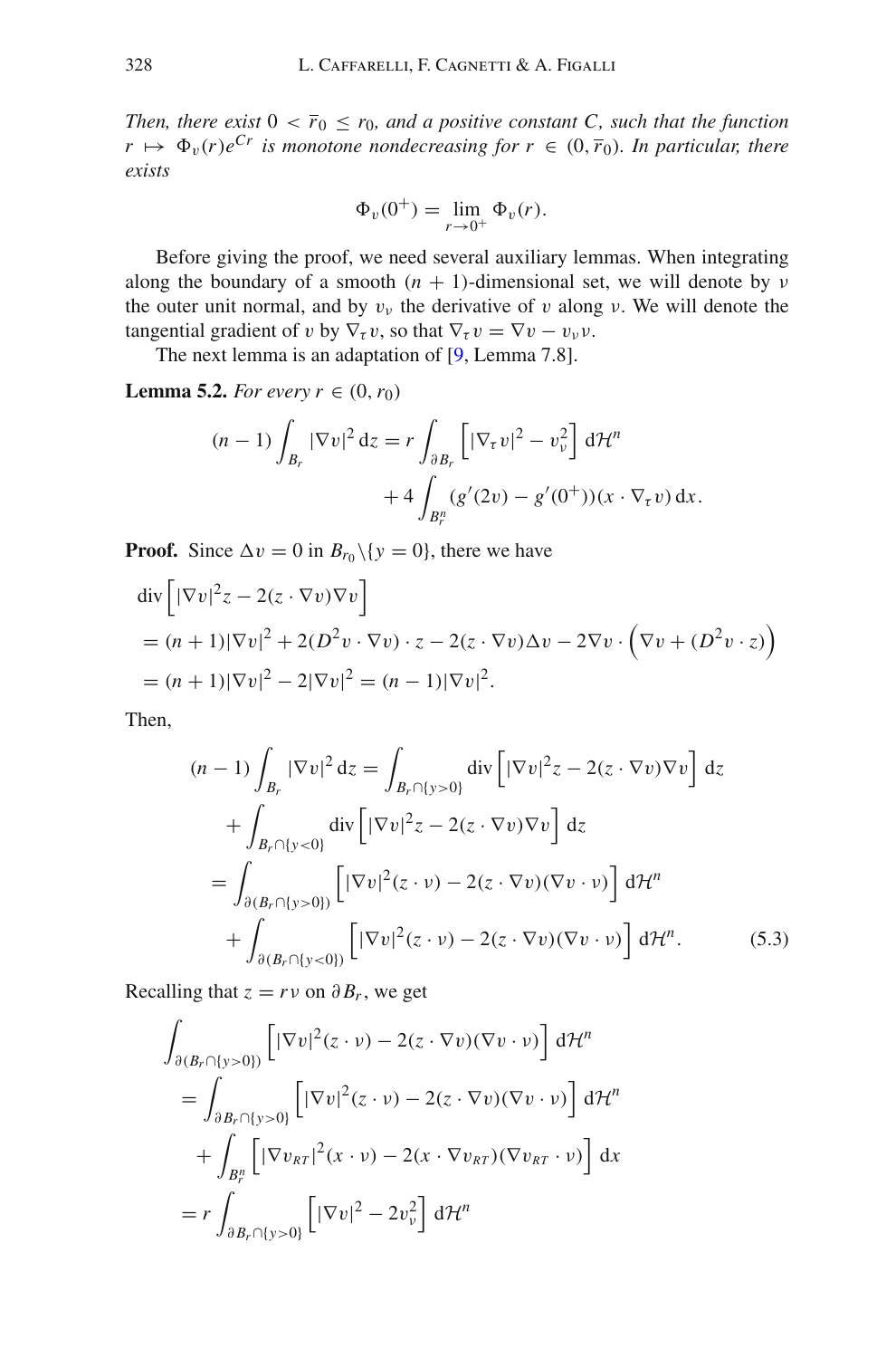$$
+ \int_{B_r^n} \left[ |\nabla v_{RT}|^2 (x \cdot v) - 2(x \cdot \nabla v_{RT}) (\nabla v_{RT} \cdot v) \right] dx
$$
  
\n
$$
= r \int_{\partial B_r \cap \{y > 0\}} \left[ |\nabla_\tau v|^2 - v_v^2 \right] d\mathcal{H}^n + \int_{B_r^n} 2(x \cdot \nabla v_{RT}) \partial_y v_{RT} dx
$$
  
\n
$$
= r \int_{\partial B_r \cap \{y > 0\}} \left[ |\nabla_\tau v|^2 - v_v^2 \right] d\mathcal{H}^n + \int_{B_r^n} 2(x \cdot \nabla_x v_{RT}) \partial_y v_{RT} dx. \quad (5.4)
$$

Similarly,

$$
\int_{\partial (B_r \cap \{y < 0\})} \left[ |\nabla v|^2 (z \cdot v) - 2(z \cdot \nabla v)(\nabla v \cdot v) \right] d\mathcal{H}^n
$$
\n
$$
= r \int_{\partial B_r \cap \{y < 0\}} \left[ |\nabla_\tau v|^2 - v_\nu^2 \right] d\mathcal{H}^n - \int_{B_r^n} 2(x \cdot \nabla_x v_{LT}) \, \partial_y v_{LT} \, dx. \tag{5.5}
$$

Combining  $(5.3)$ ,  $(5.4)$ , and  $(5.5)$  we obtain

<span id="page-31-1"></span><span id="page-31-0"></span>
$$
(n-1)\int_{B_r} |\nabla v|^2 dz = r \int_{\partial B_r} \left[ |\nabla_\tau v|^2 - v_v^2 \right] d\mathcal{H}^n
$$
  
+2\int\_{B\_r^n} \left[ (x \cdot \nabla\_x v\_{RT}) \partial\_y v\_{RT} - (x \cdot \nabla\_x v\_{LT}) \partial\_y v\_{LT} \right] dx.

Then, thanks to  $(5.1)$  and the equation satisfied by v, we conclude that

$$
(n-1)\int_{B_r} |\nabla v|^2 dz = r \int_{\partial B_r} \left[ |\nabla_\tau v|^2 - v_\nu^2 \right] d\mathcal{H}^n + 4 \int_{B_r^n} \partial_y v_{RT}(x \cdot \nabla_x v) dx
$$
  
=  $r \int_{\partial B_r} \left[ |\nabla_\tau v|^2 - v_\nu^2 \right] d\mathcal{H}^n + 4 \int_{B_r^n} (g'(2v) - g'(0^+))(x \cdot \nabla_x v) dx.$ 

We will also need the following lemma:

**Lemma 5.3.** *For every*  $r \in (0, r_0)$ 

<span id="page-31-2"></span>
$$
\int_{B_r} |\nabla v|^2 dz = \int_{\partial B_r} v v_v d\mathcal{H}^n - 2 \int_{B_r^n} v(g'(2v) - g'(0^+)) dx.
$$

**Proof.** Since v is harmonic in  $B_r \setminus \{y = 0\}$ ,

$$
\int_{B_r} \text{div}(v \nabla v) \, dz = \int_{B_r \cap \{y > 0\}} \text{div}(v \nabla v) \, dz + \int_{B_r \cap \{y < 0\}} \text{div}(v \nabla v) \, dz \n= \int_{B_r \cap \{y > 0\}} |\nabla v|^2 \, dz + \int_{B_r \cap \{y < 0\}} |\nabla v|^2 \, dz \n+ \int_{B_r \cap \{y > 0\}} v \Delta v \, dz + \int_{B_r \cap \{y < 0\}} v \Delta v \, dz = \int_{B_r} |\nabla v|^2 \, dz
$$

On the other hand, applying the divergence theorem in each half-sphere

$$
\int_{B_r} \operatorname{div}(v \nabla v) \, \mathrm{d}z = \int_{\partial (B_r \cap \{y > 0\})} v v_{\nu} \, \mathrm{d}t^n + \int_{\partial (B_r \cap \{y < 0\})} v v_{\nu} \, \mathrm{d}t^n
$$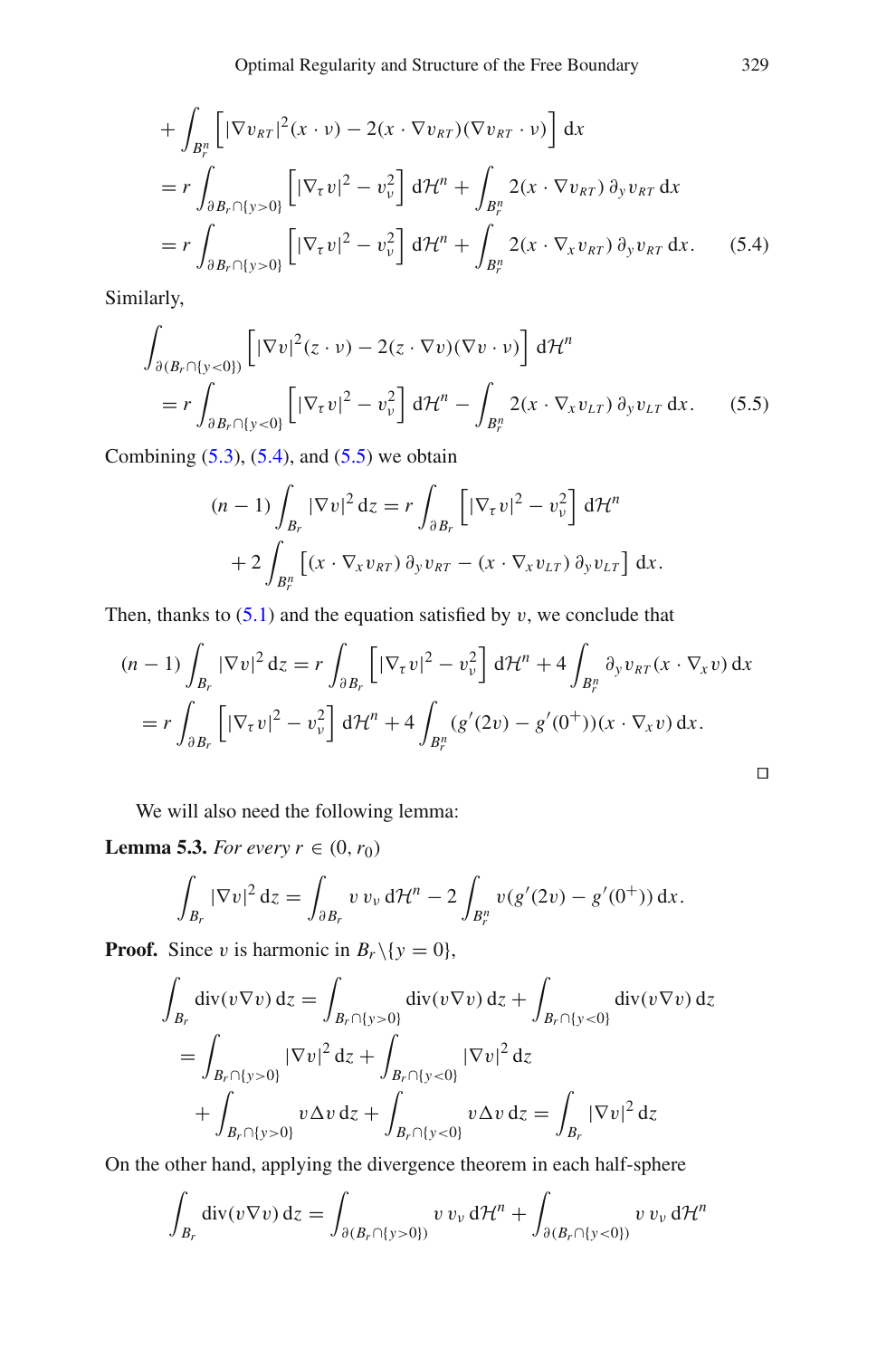$$
= \int_{\partial B_r} v v_{\nu} d\mathcal{H}^n + \int_{B_r^n} \left[ v_{LT} \partial_y v_{LT} - v_{RT} \partial_y v_{RT} \right] dx
$$
  

$$
= \int_{\partial B_r} v v_{\nu} d\mathcal{H}^n - 2 \int_{B_r^n} v \partial_y v_{RT} dx
$$
  

$$
= \int_{\partial B_r} v v_{\nu} d\mathcal{H}^n - 2 \int_{B_r^n} v(g'(2v) - g'(0^+)) dx,
$$

where we also used  $(5.1)$ . Comparing the last two chains of equalities we conclude.  $\Box$ 

<span id="page-32-2"></span>We now start by differentiating  $F_v(r)$ .

**Lemma 5.4.** *For every*  $r \in (0, r_0)$ 

$$
F'_{v}(r) = \int_{\partial B_{r}} 2 v v_{v} d\mathcal{H}^{n} + \frac{n}{r} F_{v}(r)
$$
  
=  $2 \int_{B_{r}} |\nabla v|^{2} dz + 4 \int_{B_{r}^{n}} v(g'(2v) - g'(0^{+})) dx + \frac{n}{r} F_{v}(r).$ 

**Proof.** Writing the integral in polar coordinates and differentiating we obtain

$$
F'_v(r) = \frac{d}{dr} \left[ \int_{\mathbb{S}^n} v^2(r\omega) r^n d\mathcal{H}^n(\omega) \right]
$$
  
= 
$$
\int_{\mathbb{S}^n} 2 v(r\omega) \nabla v(r\omega) \cdot \omega r^n \mathcal{H}^n(\omega) + n \int_{\mathbb{S}^n} v^2(r\omega) r^{n-1} d\mathcal{H}^n(\omega)
$$
  
= 
$$
\int_{\partial B_r} 2 v v_v d\mathcal{H}^n + \frac{n}{r} \int_{\partial B_r} v^2(z) d\mathcal{H}^n
$$
  
= 
$$
2 \int_{B_r} |\nabla v|^2 dz + 4 \int_{B_r^n} v(g'(2v) - g'(0^+)) dx + \frac{n}{r} F_v(r),
$$

where the last equality follows by Lemma  $5.3$ .  $\square$ 

We now state a trace inequality, whose proof can be found in [\[20\]](#page-47-7).

**Lemma 5.5.** *For any r* > 0 *and any function*  $w \in W^{1,2}(B_r)$  *we have* 

$$
\int_{\partial B_r} |w - \overline{w}|^2 d\mathcal{H}^n \le Cr \int_{B_r} |\nabla w|^2 dz,
$$

*where*

<span id="page-32-1"></span><span id="page-32-0"></span>
$$
\overline{w} := \frac{1}{\mathcal{H}^n(\partial B_r)} \int_{\partial B_r} w \, d\mathcal{H}^n,
$$

*and C is a constant depending only on the dimension n.*

In the following we will need an improvement of Lemma [5.5,](#page-32-0) which can be obtained using the fact that  $v$  is superharmonic.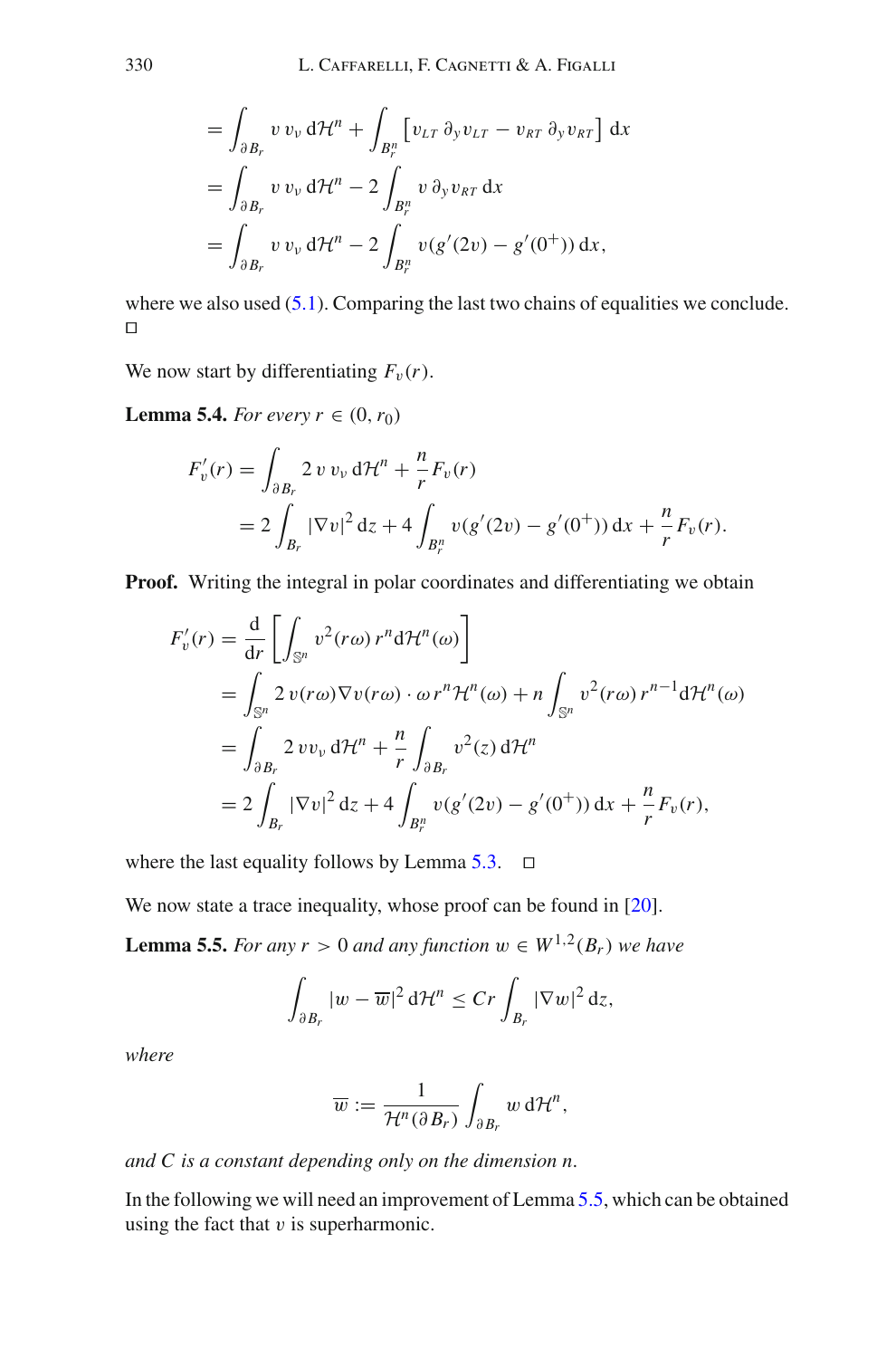**Lemma 5.6.** *There exists a constant C, depending only on n, such that for any*  $r \in (0, r_0)$ 

$$
F_v(r) = \int_{\partial B_r} v^2 d\mathcal{H}^n \leq Cr \int_{B_r} |\nabla v|^2 dz,
$$

*and*

$$
\int_{B_r^n} v^2 d\mathcal{H}^n \leq Cr \int_{B_r} |\nabla v|^2 dz.
$$

**Proof.** Let us start by proving the first inequality. Since  $v \in W^{1,2}(B_r)$ , by Lemma [5.5](#page-32-0)

<span id="page-33-1"></span>
$$
F_v(r) = \int_{\partial B_r} v^2 d\mathcal{H}^n \le Cr \int_{B_r} |\nabla v|^2 dz + \overline{v} \int_{\partial B_r} v d\mathcal{H}^n.
$$
 (5.6)

Let now  $\tilde{v}$  be given by [\(5.2\)](#page-29-2). Since  $\tilde{v}$  is superharmonic,

$$
0 = \widetilde{v}(0) \mathcal{H}^n(\partial B_r) \ge \overline{\widetilde{v}} \mathcal{H}^n(\partial B_r) = \int_{\partial B_r} \widetilde{v} \, d\mathcal{H}^n
$$
  
= 
$$
\int_{\partial B_r} v \, d\mathcal{H}^n = \int_{\partial B_r} v^+ \, d\mathcal{H}^n + \int_{\partial B_r} v^- \, d\mathcal{H}^n.
$$

The above inequality implies that

<span id="page-33-0"></span>
$$
\int_{\partial B_r} v^+ d\mathcal{H}^n \le -\int_{\partial B_r} v^- d\mathcal{H}^n = \int_{\partial B_r} |v^-| d\mathcal{H}^n. \tag{5.7}
$$

Since  $v(x, 0) \ge 0$ , we have  $v^-(x, 0) = 0$ . Thus, by rescaling,

$$
\frac{r\int_{B_r}|\nabla v^-|^2\mathrm{d}z}{\int_{\partial B_r}(v^-)^2\mathrm{d}\mathcal{H}^n}\geq\min\bigg\{\frac{\int_{B_1}|\nabla w|^2\mathrm{d}z}{\int_{\partial B_1}w^2\mathrm{d}\mathcal{H}^n}\,:\,w:B_1\to\mathbb{R},\ w|_{B_1^n}=0\bigg\}=:c_n>0,
$$

where the positivity of  $c_n$  follows by a standard compactness argument (actually, by spectral analysis theory, the minimum is attained by  $w(x, y) = y$ , thus  $c_n = 1$ .

Hence, by Hölder inequality,

$$
\frac{1}{\mathcal{H}^n(\partial B_r)} \int_{\partial B_r} |v^-| \, d\mathcal{H}^n \le \left(\frac{1}{\mathcal{H}^n(\partial B_r)} \int_{\partial B_r} (v^-)^2 \, d\mathcal{H}^n\right)^{1/2} \le \left(c_n^{-1}r^2 \int_{B_r} |\nabla v^-|^2 \, dz\right)^{1/2},
$$

that combined with  $(5.7)$  yields

$$
\int_{\partial B_r} |v| d\mathcal{H}^n \leq 2 \int_{\partial B_r} |v^-| d\mathcal{H}^n \leq Cr^{\frac{n+1}{2}} \left( \int_{B_r} |\nabla v|^2 dz \right)^{1/2}.
$$

Finally, plugging this into [\(5.6\)](#page-33-1) we get

$$
F_v(r) \leq C \bigg[ r \int_{B_r} |\nabla v|^2 \, \mathrm{d} z + \frac{1}{r^n} \left( \int_{\partial B_r} |v| \, \mathrm{d} \mathcal{H}^n \right)^2 \bigg] \leq C r \int_{B_r} |\nabla v|^2 \, \mathrm{d} z,
$$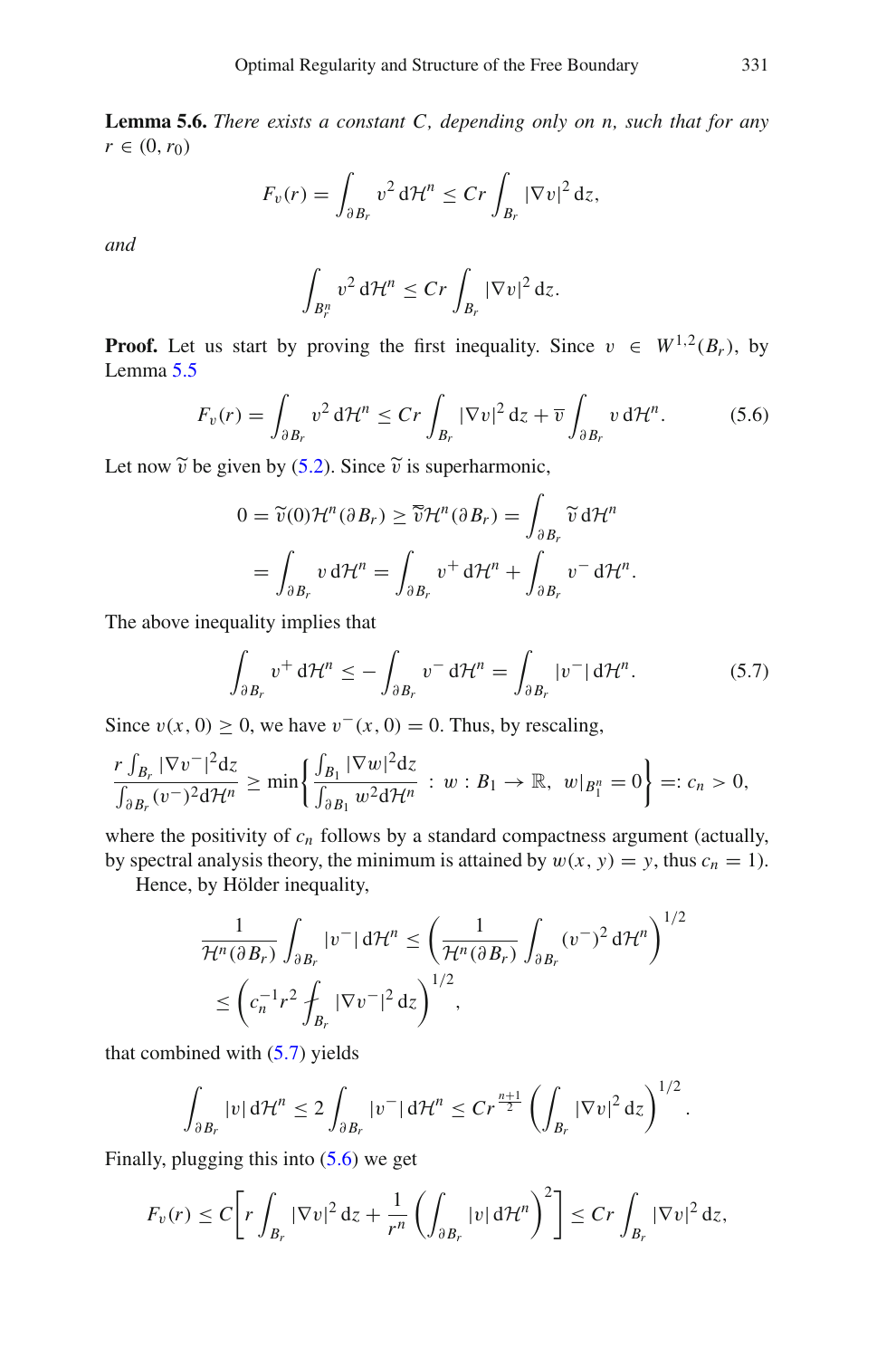which proves the first inequality of the statement.

To show the second inequality, it is enough to observe that

$$
\min\left\{\frac{\int_{B_1}|\nabla w|^2\mathrm{d}z+\int_{\partial B_1}w^2\mathrm{d}\mathcal{H}^n}{\int_{B_1^n}w^2\mathrm{d}\mathcal{H}^n} : w:B_1\to\mathbb{R}\right\}=:c'_n>0,
$$

where again positivity of  $c'_n$  follows by a standard compactness argument. By rescaling, this implies that

$$
\int_{B_r^n} v^2 d\mathcal{H}^n \leq \frac{1}{c'_n} \bigg( r \int_{B_r} |\nabla v|^2 dz + \int_{\partial B_r} v^2 d\mathcal{H}^n \bigg),
$$

and the result follows by the first inequality of the statement.  $\square$ 

Before proving Proposition [5.1](#page-29-0) we need another lemma.

**Lemma 5.7.** *There exists*  $\overline{r}_0 \in (0, r_0)$  *and a positive constant*  $C = C(n)$  *such that, whenever*  $F_v(r) > r^{n+4}$ *, we have* 

<span id="page-34-1"></span>
$$
\int_{B_r} |\nabla v|^2 dz \leq 2 \int_{\partial B_r} v v_v d\mathcal{H}^n,
$$

*and*

$$
\int_{\partial B_r} v\,v_\nu\,\mathrm{d}\mathcal{H}^n > Cr^{n+3},
$$

*for every*  $0 < r < \overline{r}_0$ *.* 

**Proof.** Suppose that  $F_v(r) > r^{n+4}$ . Then, by Lemma [5.6,](#page-32-1)

$$
r^{n+4} < F_v(r) \leq Cr \int_{B_r} |\nabla v|^2 \, \mathrm{d} z,
$$

which implies

<span id="page-34-0"></span>
$$
\int_{B_r} |\nabla v|^2 dz > \frac{r^{n+3}}{C}.\tag{5.8}
$$

Thanks to Lemma [5.3](#page-31-2) and Lemma [5.6,](#page-32-1) for *r* sufficiently small we have

$$
\int_{\partial B_r} v v_{\nu} d\mathcal{H}^n = \int_{B_r} |\nabla v|^2 dz + 2 \int_{B_r^n} v (g'(2v) - g'(0^+)) dx
$$
  
\n
$$
\geq \int_{B_r} |\nabla v|^2 dz - 4||g''||_{L^{\infty}} \int_{B_r^n} v^2 dx
$$
  
\n
$$
\geq (1 - 4rC||g''||_{L^{\infty}}) \int_{B_r} |\nabla v|^2 dz \geq \frac{1}{2} \int_{B_r} |\nabla v|^2 dz.
$$
 (5.9)

This shows the first inequality which, together with [\(5.8\)](#page-34-0), allows us to conclude.

<span id="page-34-2"></span> $\Box$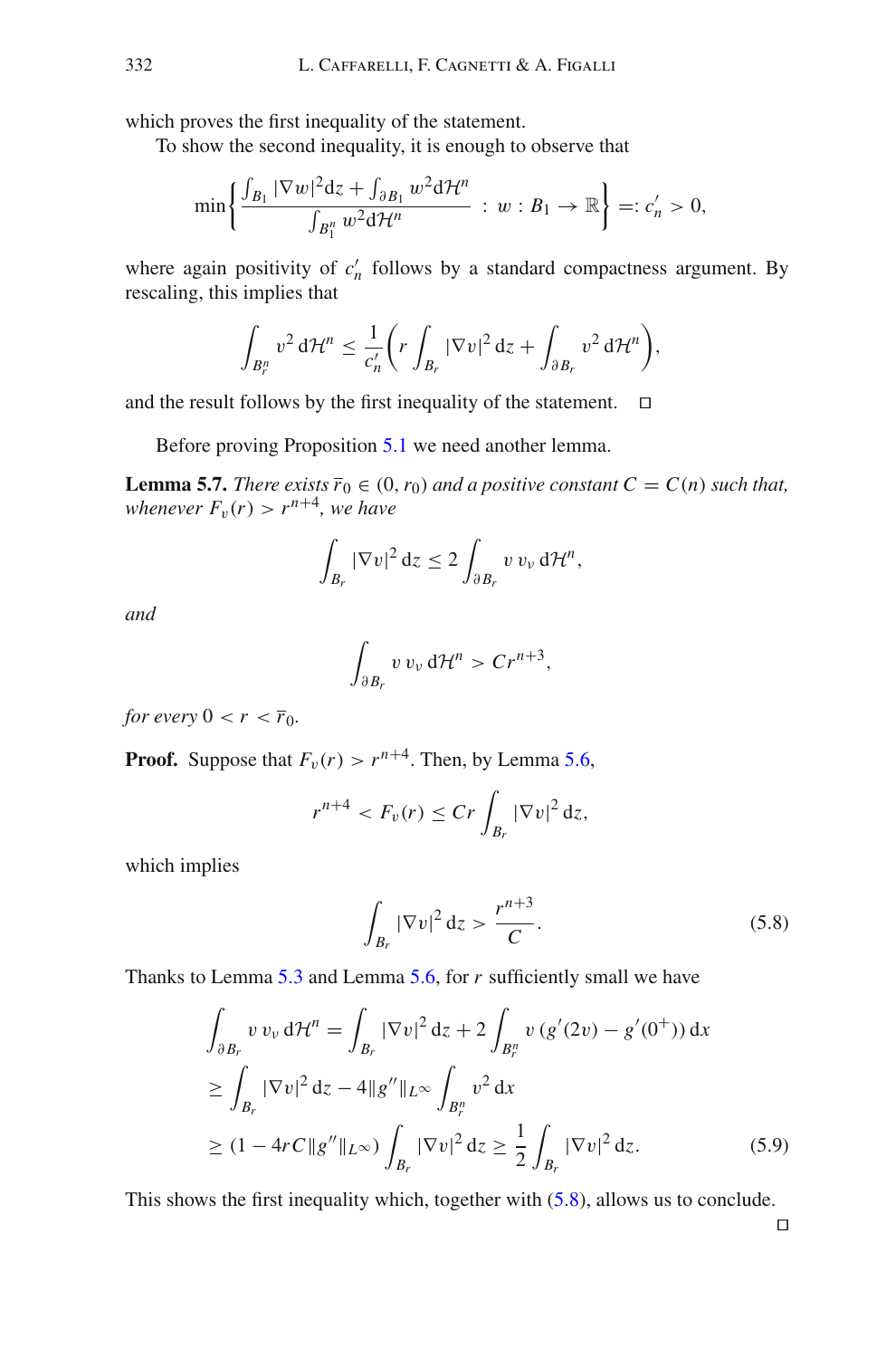We are now ready to prove Proposition [5.1.](#page-29-0)

**Proof of Proposition [5.1.](#page-29-0)** Since  $r \mapsto \max\{F_v(r), r^{n+4}\}\)$  is a semiconvex function (being the maximum between two smooth functions) and  $\Phi_{\nu}(r) = n + 4$  on the region where  $\max\{F_v(r), r^{n+4}\} = r^{n+4}$ , it suffices to prove the monotonicity of  $\Phi_v(r)e^{Cr}$  in the open set  $\{r : F_v(r) > r^{n+4}\}.$ 

Note that, thanks to Lemma [5.4,](#page-32-2)

<span id="page-35-1"></span>
$$
\Phi_v(r) = r \frac{F'_v(r)}{F_v(r)} = \frac{2r}{F_v(r)} \int_{\partial B_r} v v_v d\mathcal{H}^n + n. \tag{5.10}
$$

Setting  $\Psi_v(r) := \Phi_v(r) - n$ , the logarithmic derivative of  $\Psi_v$  is given by

$$
\frac{\Psi'_{v}(r)}{\Psi_{v}(r)} = \frac{d}{dr} \log \left( \frac{r}{F_{v}(r)} \int_{\partial B_{r}} v v_{v} d\mathcal{H}^{n} \right)
$$
\n
$$
= \frac{d}{dr} \left( \log r + \log \int_{\partial B_{r}} v v_{v} d\mathcal{H}^{n} - \log(F_{v}(r)) \right)
$$
\n
$$
= \frac{1}{r} + \frac{\frac{d}{dr} \int_{\partial B_{r}} v v_{v} d\mathcal{H}^{n}}{\int_{\partial B_{r}} v v_{v} d\mathcal{H}^{n}} - \frac{2 \int_{\partial B_{r}} v v_{v} d\mathcal{H}^{n}}{F_{v}(r)} - \frac{n}{r}, \qquad (5.11)
$$

where we used again Lemma [5.4.](#page-32-2) We now divide the remaining part of the proof into several steps. In the following, it will be convenient to define

$$
I_1(r) := 2 \int_{\partial B_r^n} v(g'(2v) - g'(0^+)) d\mathcal{H}^{n-1},
$$
  
\n
$$
I_2(r) := -\frac{2(n-1)}{r} \int_{B_r^n} v(g'(2v) - g'(0^+)) dx,
$$
  
\n
$$
I_3(r) := -\frac{4}{r} \int_{B_r^n} (g'(2v) - g'(0^+))(x \cdot \nabla_x v) dx.
$$

**Step 1:** We show that

<span id="page-35-0"></span>
$$
\frac{d}{dr} \int_{\partial B_r} v v_{\nu} d\mathcal{H}^n = \frac{n-1}{r} \int_{\partial B_r} v v_{\nu} d\mathcal{H}^n + 2 \int_{\partial B_r} v_{\nu}^2 d\mathcal{H}^n
$$

$$
+ I_1(r) + I_2(r) + I_3(r).
$$

Indeed, thanks to Lemma [5.3,](#page-31-2)

$$
\frac{d}{dr}\int_{\partial B_r} v v_\nu \,d\mathcal{H}^n = \frac{d}{dr}\int_{B_r} |\nabla v|^2 \,dz + 2\frac{d}{dr}\int_{B_r^n} v(g'(2v) - g'(0^+)) \,dx
$$
\n
$$
= \int_{\partial B_r} |\nabla v|^2 \,d\mathcal{H}^n + I_1(r). \tag{5.12}
$$

Using first Lemma [5.2](#page-30-1) and then Lemma [5.3,](#page-31-2) the first integral in the last expression can be written as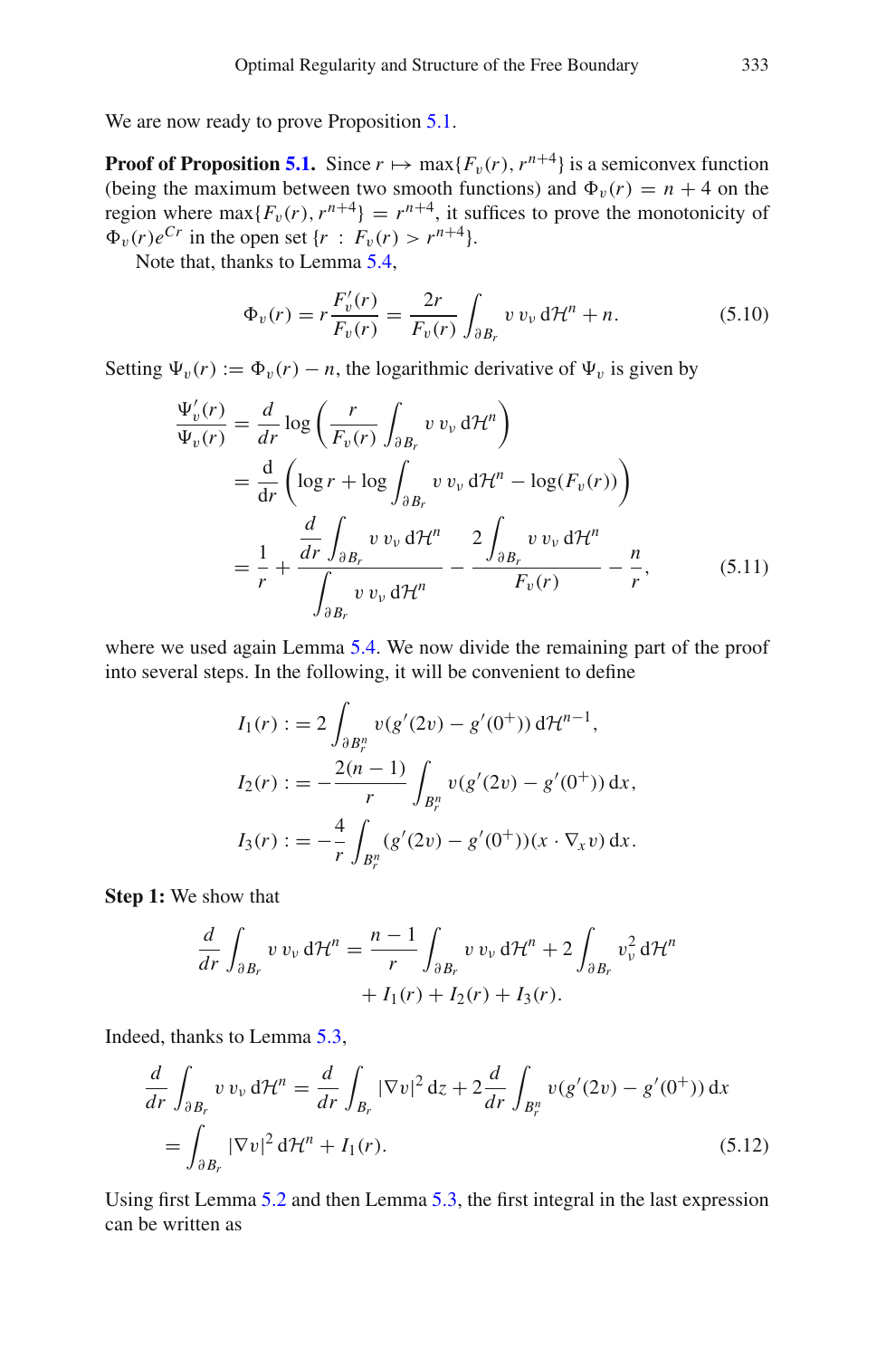$$
\int_{\partial B_r} |\nabla v|^2 d\mathcal{H}^n = \frac{n-1}{r} \int_{B_r} |\nabla v|^2 dz + 2 \int_{\partial B_r} v_v^2 d\mathcal{H}^n + I_3(r)
$$
  
= 
$$
\frac{n-1}{r} \int_{\partial B_r} v v_v d\mathcal{H}^n + I_2(r) + 2 \int_{\partial B_r} v_v^2 d\mathcal{H}^n + I_3(r).
$$

Inserting this last equality into  $(5.12)$ , we obtain the claim.

**Step 2:** We prove that

$$
I_1(r) + I_2(r) + I_3(r) \geq -C \int_{B_r} |\nabla v|^2 dz - Cr^{n+\frac{7}{2}}.
$$

Indeed,

$$
\frac{1}{2}I_3(r) = -\frac{2}{r} \int_{B_r^n} (g'(2v) - g'(0^+))(x \cdot \nabla_x v) dx
$$
  
\n
$$
= -\frac{2}{r} \int_{B_r^n} \text{div}_x \big( v(g'(2v) - g'(0^+))x \big) dx
$$
  
\n
$$
+ \frac{2}{r} \int_{B_r^n} v(g'(2v) - g'(0^+)) (\text{div}_x x) dx
$$
  
\n
$$
+ \frac{2}{r} \int_{B_r^n} v x \cdot \nabla_x (g'(2v)) dx
$$
  
\n
$$
= -I_1(r) - I_2(r) + \frac{2}{r} \int_{B_r^n} v(g'(2v) - g'(0^+)) dx
$$
  
\n
$$
+ \frac{2}{r} \int_{B_r^n} 2v(x \cdot \nabla_x v) g''(2v) dx.
$$

Therefore,

$$
I_1(r) + I_2(r) + I_3(r)
$$
  
=  $\frac{1}{2}I_3(r) + \frac{2}{r} \int_{B_r^n} v(g'(2v) - g'(0^+)) dx + \frac{2}{r} \int_{B_r^n} 2v(x \cdot \nabla_x v)g''(2v) dx.$  (5.13)

Let us first estimate the second term in the right hand side of the identity above. Thanks to Lemma [5.6,](#page-32-1)

$$
\frac{2}{r} \int_{B_r^n} v(g'(2v) - g'(0^+)) dx \ge -\frac{4||g''||_{L^\infty}}{r} \int_{B_r^n} v^2 dx \ge -C \int_{B_r} |\nabla v|^2 dz.
$$
\n(5.14)

Let us now estimate the remaining two terms. There exists  $\tau = \tau(x) \in (0, 1)$  such that

<span id="page-36-0"></span>
$$
\frac{1}{2}I_3(r) + \frac{2}{r} \int_{B_r^n} 2v(x \cdot \nabla_x v)g''(2v) dx
$$
  
=  $\frac{2}{r} \int_{B_r^n} (x \cdot \nabla_x v) (2vg''(2v) - g'(2v) + g'(0^+)) dx$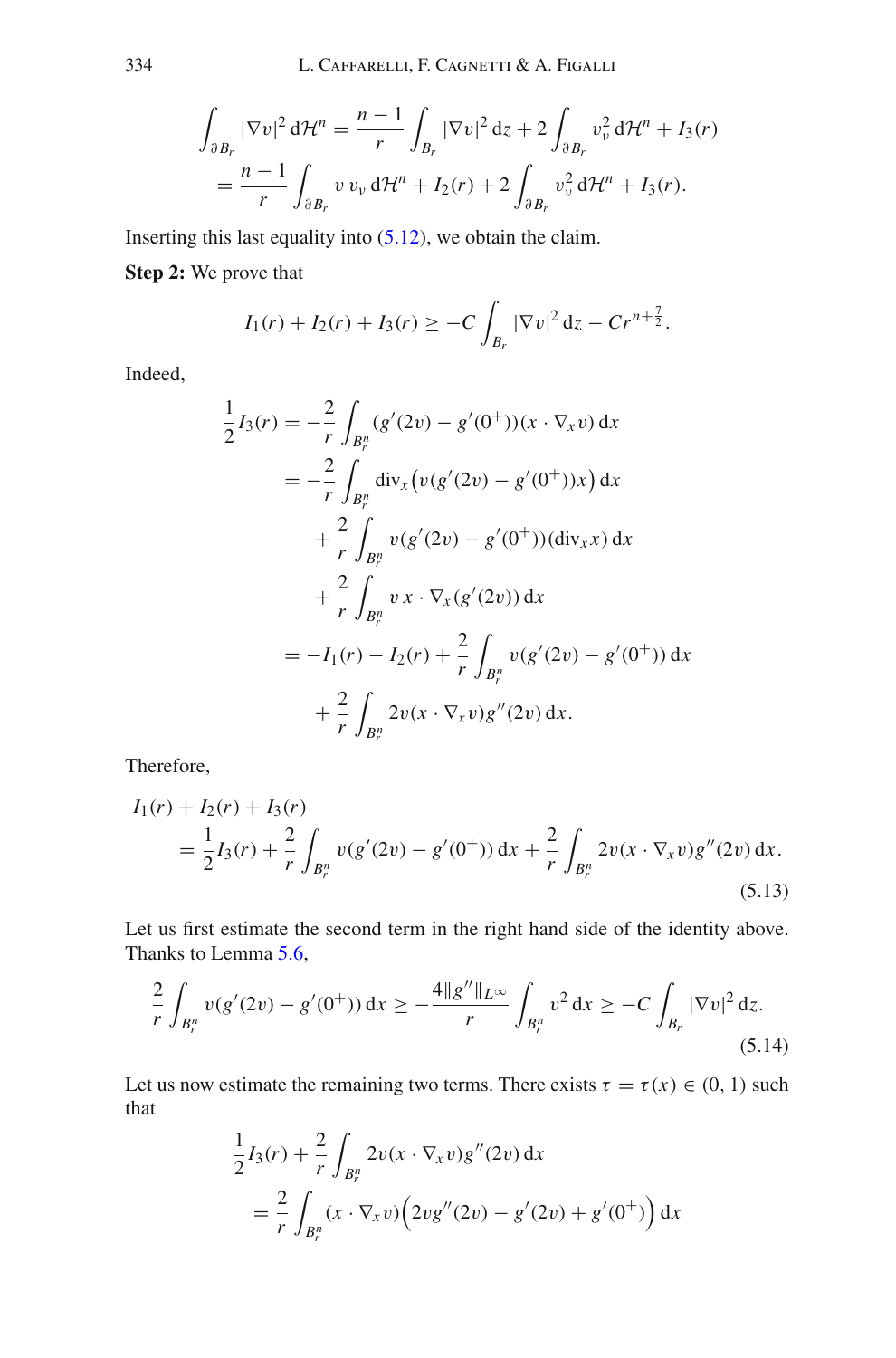<span id="page-37-0"></span>
$$
= \frac{2}{r} \int_{B_r^n} 2v(x \cdot \nabla_x v)(g''(2v) - g''(2\tau v)) dx
$$
  
\n
$$
\geq -\frac{8 \|g''' \|_{L^\infty}}{r} \int_{B_r^n} v^2 |x \cdot \nabla_x v| dx
$$
  
\n
$$
\geq -8C \|g''' \|_{L^\infty} r^{3+\frac{1}{2}} \int_{B_r^n} dx \geq -Cr^{n+\frac{7}{2}}, \tag{5.15}
$$

where we used that, by the optimal regularity of v (see Theorem [1.1\)](#page-3-0),  $|v| < Cr^{3/2}$ and  $|\nabla v| \le Cr^{1/2}$ . Combining [\(5.13\)](#page-36-0)–[\(5.15\)](#page-37-0), for *r* sufficiently small the claim follows.

**Step 3:** We conclude. Recalling that  $\Psi_v(r) = \Phi_v(r) - n$ , from Step 1 we have

$$
\frac{\Psi_{v}'(r)}{\Psi_{v}(r)} = \frac{1}{r} - \frac{n}{r} + \frac{\frac{d}{dr} \int_{\partial B_r} v v_{v} d\mathcal{H}^n}{\int_{\partial B_r} v v_{v} d\mathcal{H}^n} - \frac{2 \int_{\partial B_r} v v_{v} d\mathcal{H}^n}{F_u(r)}
$$
\n
$$
= \frac{2 \int_{\partial B_r} v_{v}^2 d\mathcal{H}^n}{\int_{\partial B_r} v v_{v} d\mathcal{H}^n} - \frac{2 \int_{\partial B_r} v v_{v} d\mathcal{H}^n}{\int_{\partial B_r} v^2 d\mathcal{H}^n} + \frac{I_1(r) + I_2(r) + I_3(r)}{\int_{\partial B_r} v v_{v} d\mathcal{H}^n}
$$
\n
$$
\geq \frac{I_1(r) + I_2(r) + I_3(r)}{\int_{\partial B_r} v v_{v} d\mathcal{H}^n},
$$

where in the last step we used Hölder inequality and the fact that, by Lemma [5.7,](#page-34-1) the integral at the denominator is positive. Then, thanks to Step 2 and Lemma [5.7](#page-34-1) again, we obtain

$$
\frac{\Psi_v'(r)}{\Psi_v(r)} \geq -C \frac{\int_{B_r} |\nabla v|^2 dz}{\int_{\partial B_r} v v_v d\mathcal{H}^n} - C \frac{r^{n+\frac{7}{2}}}{\int_{\partial B_r} v v_v d\mathcal{H}^n}
$$

$$
\geq -C - Cr^{n+\frac{7}{2}-(n+3)} \geq -C.
$$

The previous chain of inequalities gives

$$
0 \leq [\log \Psi_v(r) + Cr]' = [\log (\Psi_v(r)e^{Cr})]'
$$

Recalling that  $\Psi_v(r) = \Phi_v(r) - n$ , this shows that  $r \mapsto (\Phi_v(r) - n)e^{Cr}$  is increasing, and thus the conclusion.  $\square$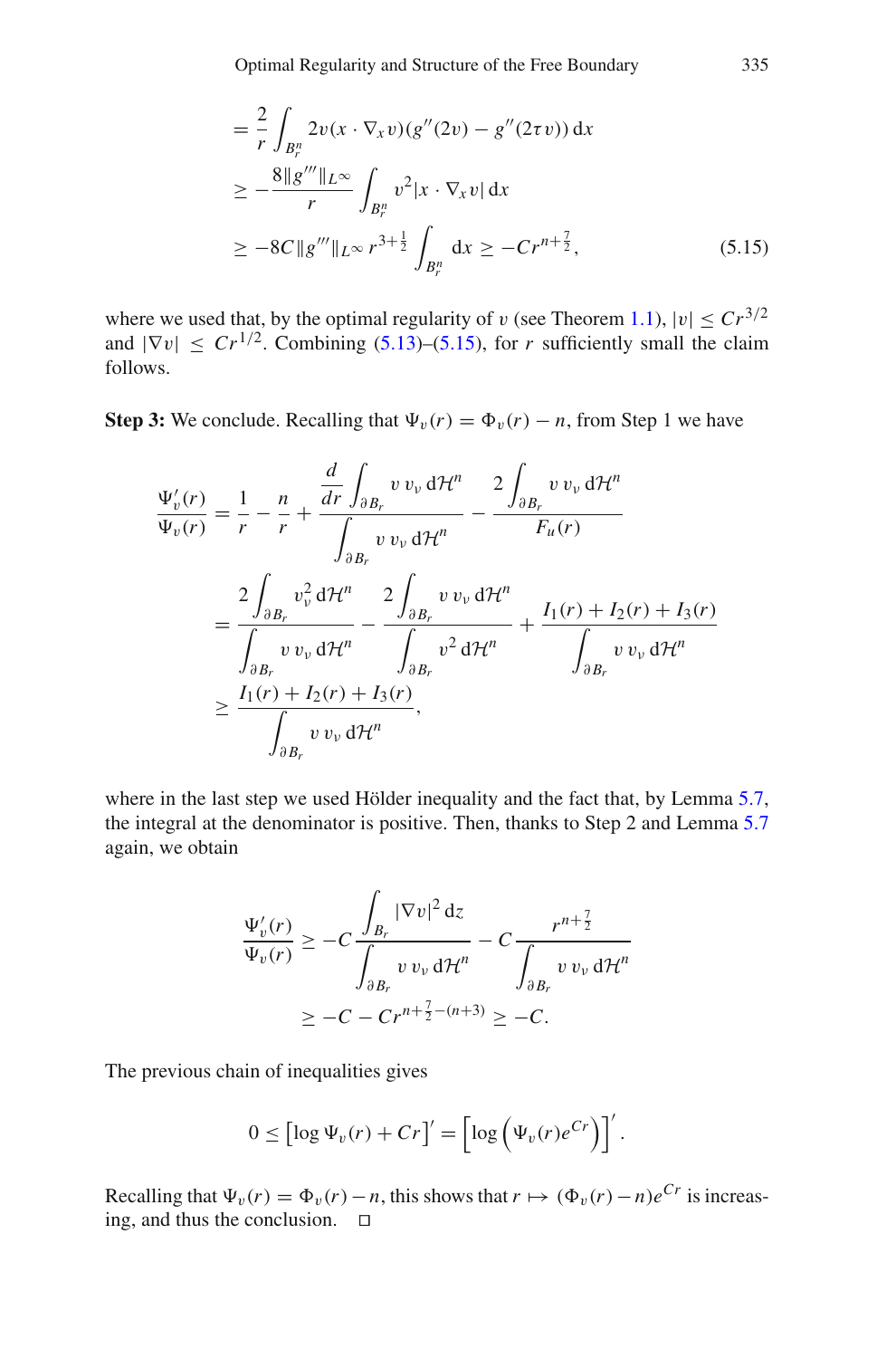#### **6. Blow Up Profiles and Regularity of the Free Boundary**

<span id="page-38-1"></span>We are now going to study the blow up profiles of  $\nu$  and the regularity of the free boundary. As in the previous section, with no loss of generality we will assume that (0, 0) is a free boundary point and that  $v(x, 0) \ge 0$  for every  $x \in B_{\overline{r}_0}^n$ , where  $\overline{r}_0$  is given by Proposition [5.1.](#page-29-0)

We define, for every  $r \in (0, \bar{r}_0)$ , the function  $v_r : B_1 \to \mathbb{R}$  as

<span id="page-38-3"></span>
$$
v_r(z) := \frac{v(rz)}{d_r}, \qquad d_r := \left(\frac{F_v(r)}{r^n}\right)^{\frac{1}{2}}, \tag{6.1}
$$

where  $F_v$  is as in Proposition [5.1.](#page-29-0) Note that

<span id="page-38-4"></span>
$$
\int_{\partial B_1} v_r^2 d\mathcal{H}^n = 1 \qquad \text{for every } r < \overline{r}_0. \tag{6.2}
$$

The next proposition shows which are the possible values of  $\Phi_{\nu}(0^+)$ .

**Proposition 6.1.** *Let the assumptions of Theorem [1.1](#page-3-0) be satisfied, suppose that*  $(0, 0)$  *is a free boundary point for u, and that*  $u(x, 0) \ge 0$  *in*  $B_{\overline{r}_0}^n$ *. Let v be given by* [\(1.5\)](#page-4-0)*, and let*  $\Phi_v$  *be as in Proposition* [5.1.](#page-29-0) *Then, either*  $\Phi_v(0^+) = n + 3$ *, or*  $\Phi_v(0^+) \ge n + 4$ .

We first prove the proposition above in the case

<span id="page-38-0"></span>
$$
\liminf_{r \to 0^+} \frac{d_r}{r^2} < +\infty.
$$

**Proof of Proposition [6.1.](#page-38-0)** *when*  $\liminf_{r\to 0^+} d_r/r^2 < +\infty$ .

We will show that in this case we always have  $\Phi_{\nu}(0^+) \ge n + 4$ . Indeed, by assumption there exists  $C > 0$  such that

$$
\frac{d_r^2}{r^4} = \frac{F_v(r)}{r^{n+4}} \le C \qquad \text{for every } r \in (0, 1).
$$

We then have two possibilities (see also the second part of the proof of [\[9,](#page-46-11) Lemma 6.1]).

**Case 1:** there exists a sequence  $(r_j)_{j \in \mathbb{N}}$  with  $r_j \to 0$  such that

$$
F_v(r_j) < r_j^{n+4} \qquad \text{for } j \text{ sufficiently large.}
$$

Then,  $\Phi_v(r_j) = n + 4$  for *j* sufficiently large, and therefore  $\Phi_v(0^+) = n + 4$ . **Case 2:** for *r* sufficiently small

$$
r^{n+4} \leq F_v(r) \leq Cr^{n+4}.
$$

Then,

<span id="page-38-2"></span>
$$
(n+4)\log r \le \log F_v(r) \le \log C + (n+4)\log r. \tag{6.3}
$$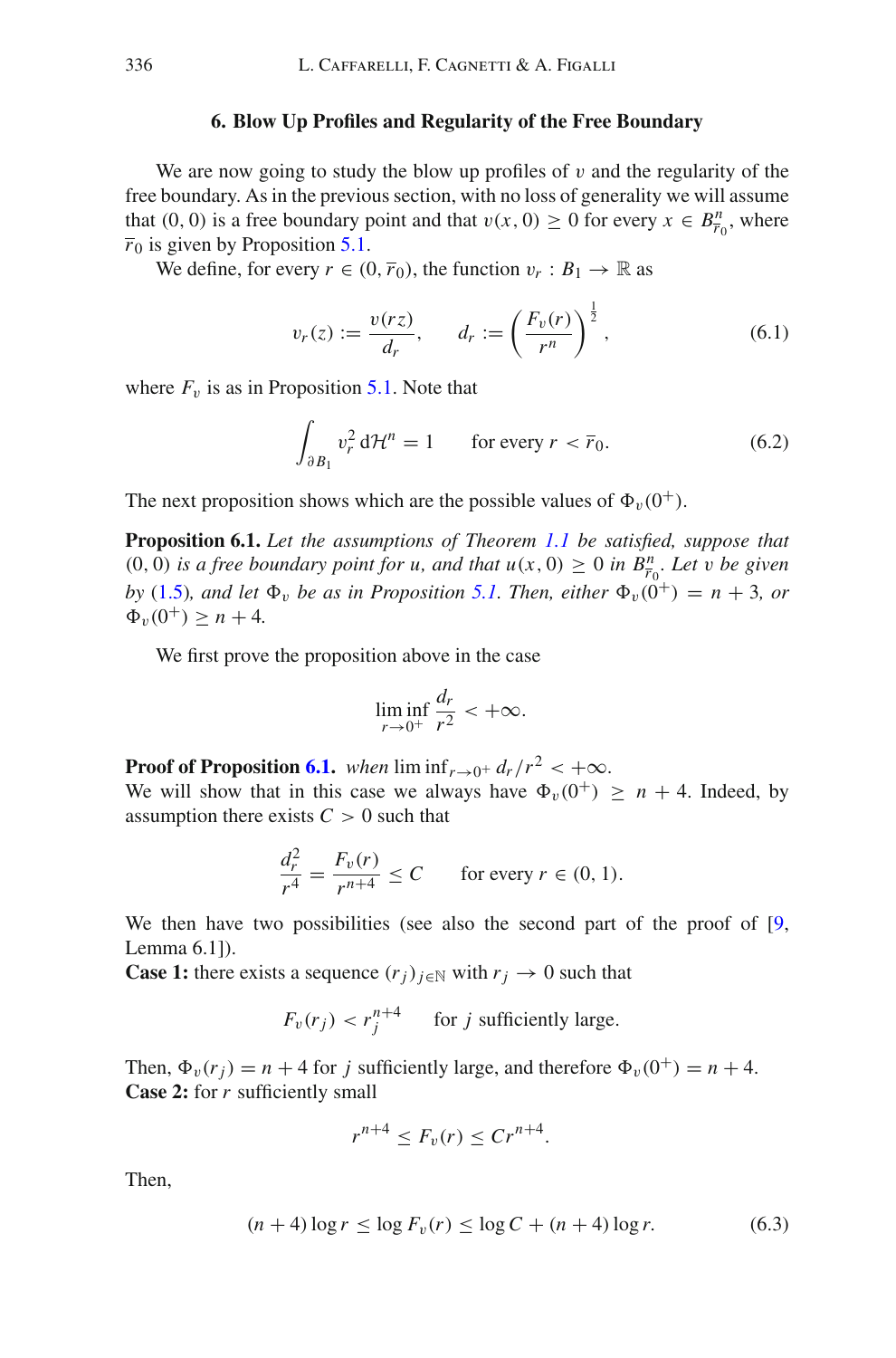Suppose now, by contradiction, that there exists  $\eta > 0$  such that

 $\Phi_{\nu}(r) \leq n + 4 - \eta$  for *r* sufficiently small,

and let  $(r_i)_{i \in \mathbb{N}}$  be a strictly decreasing sequence with  $r_j \to 0$ . Then, thanks to [\(6.3\)](#page-38-2), for every  $k, l \in \mathbb{N}$  with  $k < l$  we have

$$
(n+4)\log r_k \leq \log F_v(r_k) \quad \text{and} \quad \log F_v(r_l) \leq \log C + (n+4)\log r_l.
$$

Therefore, by the definition of  $\Phi_{\nu}$ ,

$$
(n+4)(\log r_k - \log r_l) - \log C \le \log F_v(r_k) - \log F_v(r_l) = \int_{r_l}^{r_k} \frac{d}{dr} \log F_v(r) \, dr
$$
  
= 
$$
\int_{r_l}^{r_k} \frac{\Phi_v(r)}{r} \, dr \le (n+4-\eta)(\log r_k - \log r_l),
$$

which is impossible if we choose  $\log r_k - \log r_l \to \infty$ .  $\Box$ 

In the next proposition we consider the case

$$
\liminf_{r \to 0^+} \frac{d_r}{r^2} = +\infty.
$$

<span id="page-39-0"></span>**Proposition 6.2.** *Let the assumptions of Theorem [1.1](#page-3-0) be satisfied, suppose that* (0, 0) *is a free boundary point for u, and that*  $u(x, 0) \ge 0$  *<i>in B*<sup>n</sup><sub>*r*<sub>0</sub></sub>. Let *v be given by* [\(1.5\)](#page-4-0)*, and let*  $F_v$  *and*  $\Phi_v$  *be as in Proposition* [5.1.](#page-29-0) Define  $v_r$  *as in* [\(6.1\)](#page-38-3)*, and assume that*

$$
\liminf_{r \to 0^+} \frac{d_r}{r^2} = +\infty.
$$

*Then, there exists a sequence*  $(r_k)_{k \in \mathbb{N}}$  *with*  $r_k \to 0$ *, and a homogeneous function*  $v_{\infty}$  ∈  $W^{1,2}(B_1)$  *with homogeneity degree*  $1/2(\Phi_v(0^+)-n)$ *, such that* 

$$
v_{r_k} \rightharpoonup v_{\infty} \quad weakly \ in \ W^{1,2}(B_1),
$$

*and*

<span id="page-39-1"></span>
$$
v_{r_k} \to v_{\infty} \text{ in } C^{1,\gamma} \text{ on compact subsets of } B_1 \cap \{y \ge 0\},\tag{6.4}
$$

*for any*  $\gamma \in (0, 1/2)$ *. Moreover,*  $v_{\infty}$  *satisfies the classical Signorini problem in*  $B_1$ *and is even with respect to y:*

<span id="page-39-2"></span>
$$
\begin{cases}\n\Delta v_{\infty} = 0 & \text{in } B_1 \setminus \{y = 0\}, \\
v_{\infty} \ge 0 & \text{on } B_1^n, \\
\partial_y v_{\infty} \le 0 & \text{on } B_1^n, \\
v_{\infty} \partial_y v_{\infty} = 0 & \text{on } B_1^n, \\
v_{\infty}(x, -y) = v_{\infty}(x, y) & \text{in } B_1.\n\end{cases}
$$
\n(6.5)

*Finally, it holds that*  $\Phi_v(0^+) = n + 3$  *and that, up to a multiplicative constant and to a change of variables, we have*

<span id="page-39-3"></span>
$$
v_{\infty}(x, y) = \rho^{3/2} \cos \frac{3}{2}\theta,
$$
 (6.6)

*where*  $\rho^2 = x_n^2 + y^2$  *and*  $\tan \theta = y/x_n$ .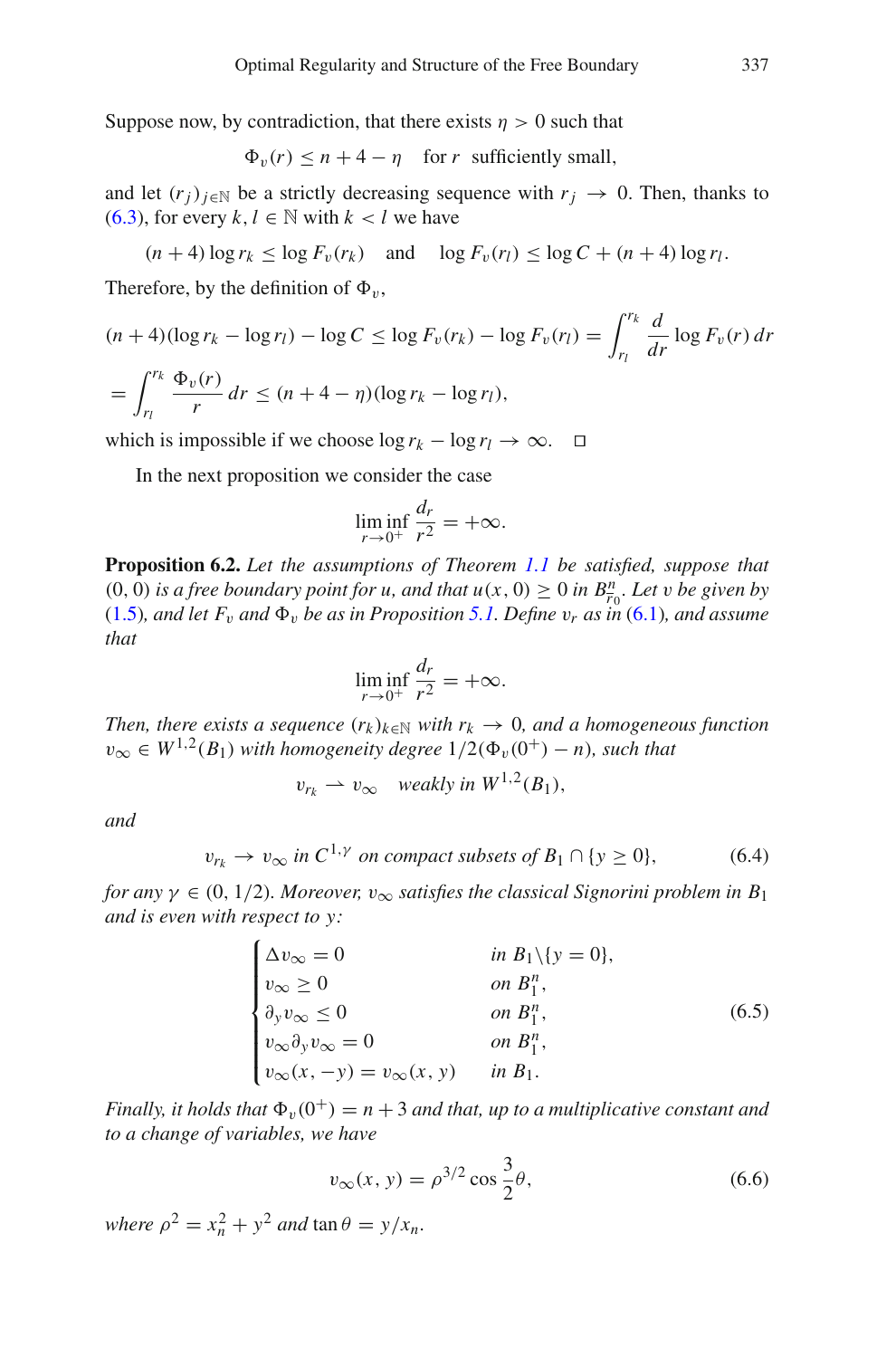**Proof of Proposition [6.2.](#page-39-0)** *and conclusion of proof of Proposition* [6.1.](#page-38-0)

Since  $d_r/r^2 \to \infty$ , for *r* sufficiently small we have  $F_v(r) > r^{n+4}$ . Then, thanks to Proposition [5.1](#page-29-0) and by [\(5.10\)](#page-35-1), for  $r < \overline{r}_0$  we have

$$
\Phi_v(\overline{r}_0)e^{C(\overline{r}_0-r)} \ge \Phi_v(r) = 2r \frac{\int_{\partial B_r} v v_v d\mathcal{H}^n}{\int_{\partial B_r} v^2 d\mathcal{H}^n} + n.
$$

Therefore, by  $(5.9)$  and the definition of  $v_r$ ,

$$
\Phi_v(\overline{r}_0)e^{C(\overline{r}_0-r)} - n \ge 2r \frac{\int_{\partial B_r} v v_v d\mathcal{H}^n}{\int_{\partial B_r} v^2 d\mathcal{H}^n} = 2r \frac{\frac{1}{2}\int_{B_r} |\nabla v|^2 dz}{\int_{\partial B_r} v^2 d\mathcal{H}^n} = \int_{B_1} |\nabla v_r|^2 dz,
$$

for *r* sufficiently small. Consider now a sequence  $r_k \to 0$ . By the previous inequality and thanks to [\(6.2\)](#page-38-4), the sequence  $(v_{r_k})_{k \in \mathbb{N}}$  is bounded in  $W^{1,2}(B_1)$ . Thus, up to subsequences,

$$
v_{r_k} \rightharpoonup v_{\infty}
$$
 weakly in  $W^{1,2}(B_1)$ ,

for some  $v_{\infty} \in W^{1,2}(B_1)$ . Thanks to the uniform  $C^{1,1/2}$  regularity for solutions, we also have that [\(6.4\)](#page-39-1) holds. Let us show that  $v_{\infty} \partial_y v_{\infty} = 0$  on  $B_1^n$ , since the other conditions in  $(6.5)$  are a direct consequence of  $(6.4)$ . Recalling the definition of  $v_{r_k}$ , from the identity

$$
v(rx, 0) \left[ \partial_y v(rx, 0) - g'(2v(rx, 0)) + g'(0^+) \right] = 0 \quad \text{for every } x \in B_1^n
$$

it follows that, for every  $k \in \mathbb{N}$ ,

<span id="page-40-0"></span>
$$
v_{r_k}(x,0)\left[\partial_y v_{r_k}(x,0) - \frac{r_k}{d_{r_k}}(g'(2d_{r_k}v_{r_k}(x,0)) - g'(0^+))\right] = 0. \quad (6.7)
$$

Thanks to  $(6.4)$ , since

$$
\frac{r_k}{d_{r_k}}|g'(2d_{r_k}v_{r_k}(x,0)) - g'(0^+)| \leq 2r_k v_{r_k}(x,0) \|g''\|_{L^\infty} \stackrel{k \to \infty}{\to} 0 \quad \text{for every } x \in B_1^n,
$$

taking the limit in  $(6.7)$  we obtain

$$
v_{\infty} \partial_y v_{\infty} = 0 \quad \text{in } B_1^n.
$$

To show that  $v_{\infty}$  is homogeneous, let us first prove that  $\Phi_{v_{\infty}}$  is constant for *r* sufficiently small. Indeed, let  $r < s \ll 1$ . A direct calculation shows that

$$
\Phi_{v_{r_k}}(r) - \Phi_{v_{r_k}}(s) = \Phi_v(r_k r) - \Phi_v(r_k s) \quad \text{for every } k \in \mathbb{N}.
$$

Thanks to [\(6.4\)](#page-39-1), taking the limit as  $k \to \infty$  we obtain

$$
\Phi_{v_{\infty}}(r) - \Phi_{v_{\infty}}(s) = 0,
$$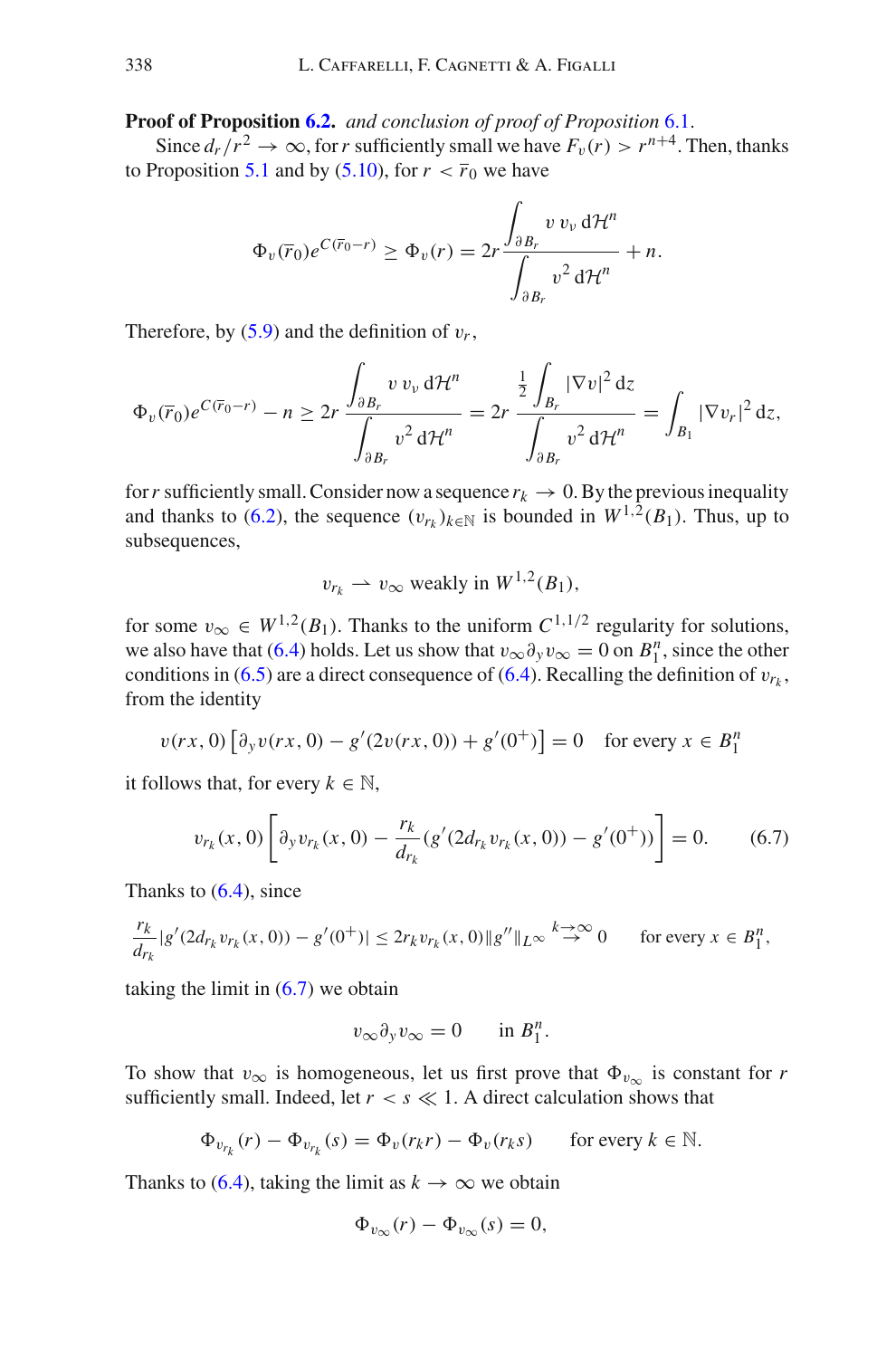where we used the existence of the limit  $\lim_{r\to 0^+} \Phi_v(r)$ , which follows from Propo-sition [5.1.](#page-29-0) Since  $v_{\infty}$  satisfies the Signorini problem [\(6.5\)](#page-39-2), from [\[6,](#page-46-12) Lemma 1] it follows that  $v_{\infty}$  is homogeneous and that

$$
\Phi_v(0^+) = 2\mu + n,
$$

where  $\mu$  is the homogeneity degree of  $v_{\infty}$ . Therefore,

$$
\mu = \frac{\Phi_v(0^+)-n}{2}.
$$

Arguing as in [\[9](#page-46-11), Lemma 6.6], one gets that  $F_v(r) \le Cr^{2\mu+n}$ . Since  $d_r/r^2 \to \infty$ , this implies  $\mu$  < 2, and one concludes as in [\[6,](#page-46-12) Section 4] that  $\mu = 3/2$  and that the function  $v_{\infty}$  is given by [\(6.6\)](#page-39-3). □

#### **7.**  $C^{1,\alpha}$  **Regularity of the Free Boundary for**  $\mu = 3/2$ .

<span id="page-41-0"></span>We now study the regularity of the free boundary in the special case in which  $\Phi_v(0^+) = n+3$ . Note that, by the argument in the previous section, this corresponds to the case

<span id="page-41-1"></span>
$$
\liminf_{r \to 0^+} \frac{d_r}{r^2} = +\infty.
$$

We start by proving the  $C<sup>1</sup>$  regularity.

**Lemma 7.1.** *Let the assumptions of Theorem [1.1](#page-3-0) be satisfied, suppose that* (0, 0) *is a free boundary point for u, and that*  $u(x, 0) \ge 0$  *in*  $B_{\overline{r}_0}^n$ . Let *v be given by* [\(1.5\)](#page-4-0)*, and let*  $\Phi$ <sub>*n</sub> be as in Proposition* [5.1.](#page-29-0) Assume that  $\Phi$ <sub>*v*</sub>(0<sup>+</sup>) = *n* + 3*, and choose*</sub> *a coordinate system in*  $\mathbb{R}^n$  *such that* [\(6.6\)](#page-39-3) *holds true. Then, for every*  $\overline{c} > 0$  *there exists*  $\overline{\rho} = \overline{\rho}(\overline{c}) > 0$  *with the following property: For every*  $\tau \in \mathbb{S}^n \cap \{y = 0\}$  *with*  $\tau \cdot \mathbf{e}_n \geq \overline{c}$  we have

<span id="page-41-3"></span>
$$
\partial_{\tau} v(z) \ge 0, \qquad \text{for every } z \in B_{\overline{\rho}}. \tag{7.1}
$$

*In addition, near the origin the free boundary of* v *is the graph of a C*<sup>1</sup> *function*

$$
x_n = f(x_1, \ldots, x_{n-1}).
$$

Before giving the proof of Lemma [7.1](#page-41-1) we make some useful observation on the tangential derivatives of the functions  $v_{r_k}$  introduced in the previous section.

Let us fix  $\overline{c} > 0$  and  $\mathbf{e} \in \mathbb{S}^n \cap \{y = 0\}$  with  $\mathbf{e} \cdot \mathbf{e}_n = 0$ . Choose now  $a \geq \overline{c}$ and  $b \in \mathbb{R}$  such that  $a^2 + b^2 = 1$ , and define  $h_k : B_1 : \rightarrow \mathbb{R}$  as the sequence of functions given by

<span id="page-41-2"></span>
$$
h_k := \partial_{\tau} v_{r_k} \qquad \text{for every } k \in \mathbb{N}, \tag{7.2}
$$

where  $\tau := a\mathbf{e}_n + b\mathbf{e}$ . For any  $\eta \in (0, 1/(8n))$ , thanks to [\(6.6\)](#page-39-3) and [\(6.4\)](#page-39-1), there exist  $k_0 = k_0(a, b, \eta)$  and  $c_0 = c_0(a, b, \eta)$  such that the following properties are satisfied for  $k > k_0$ :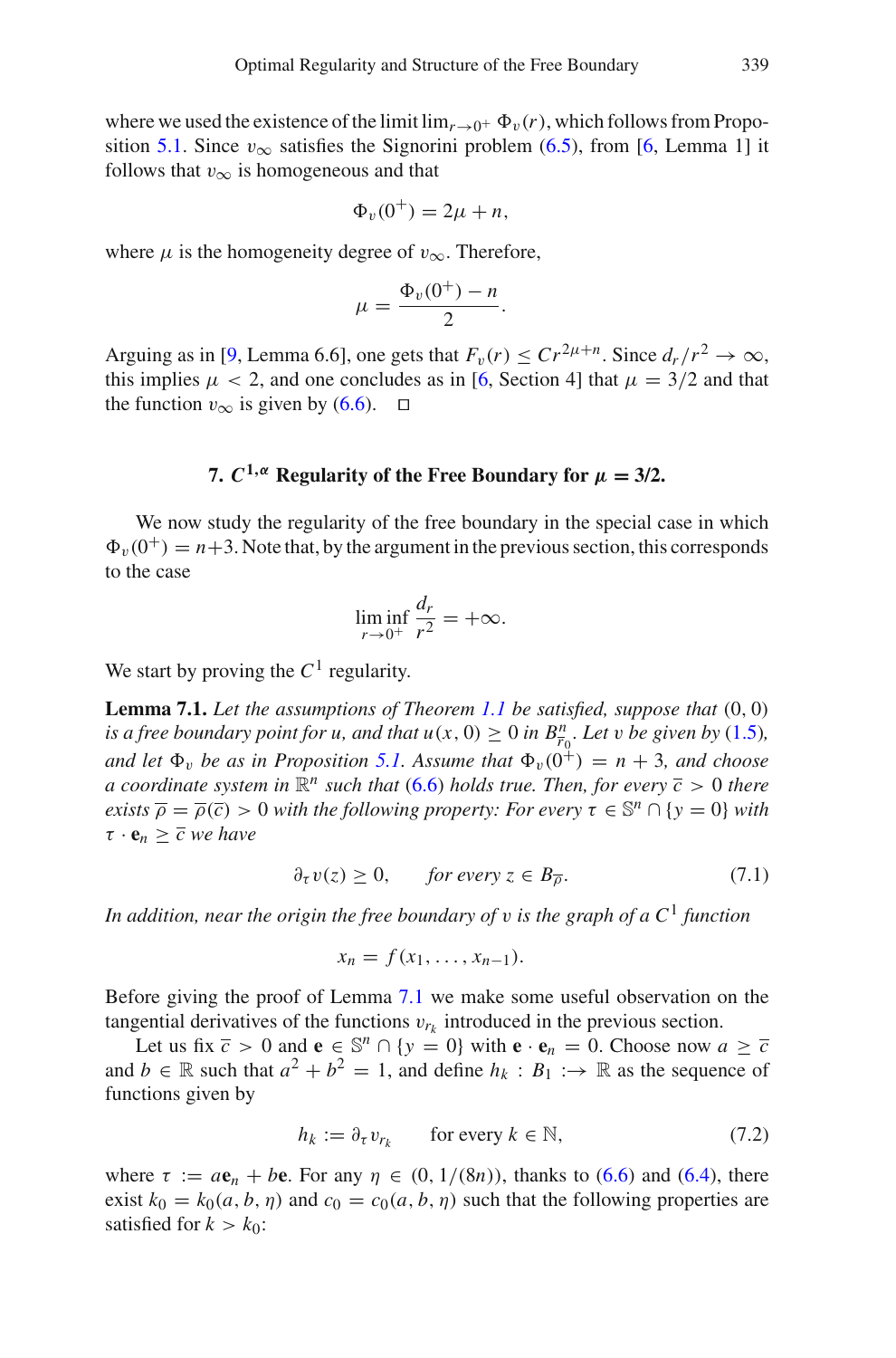(i)  $\Delta h_k = 0$  in  $B_{2/3} \cap \{|y| > 0\};$ (ii) *hk* ≥ 0 in *B*2/<sup>3</sup> ∩ {|*y*| > η}; (iii)  $h_k \ge c_0$  in  $B_{2/3} \cap \{|y| > \frac{1}{8n}\};$ (iv)  $h_k \geq -C\eta^{1/2}$  in  $B_{2/3}$ ,

where property (iv) follows from the optimal regularity and (ii). Let us show that we also have

(v)  $\partial_y h_k \le C \eta^{1/2}$  on  $B_{2/3}^n \cap \{h_k \ne 0\}.$ 

To this aim, first of all observe that  $B_{2/3}^n \cap \{h_k \neq 0\} \subset B_{2/3}^n \cap \{v_{r_k} \neq 0\}$ . Indeed, if *x* ∈ *B*<sup>*n*</sup><sub>2/3</sub> is such that  $v_{r_k}(x, 0) = 0$ , then

$$
h_k(x, 0) = (\partial_\tau v_{r_k})(x, 0) = \frac{r_k}{d_{r_k}} (\partial_\tau v)(r_k x, 0) = 0,
$$

by nonnegativity of  $\nu$  and optimal regularity.

Let now  $x \in B_{2/3}^n$  be such that  $h_k(x, 0) \neq 0$ . Then we have  $v_{r_k}(x, 0) > 0$  and, for *k* sufficiently large,

$$
(\partial_y h_k)(x,0) = \frac{r_k}{d_{r_k}} \partial_\tau \left\{ g'(2v(r_kx,0)) - g'(0^+) \right\} = 2r_k g''(2v(r_kx,0))h_k \le C\eta^{1/2},
$$

<span id="page-42-0"></span>where we used (iv). We now consider a version of  $[6, \text{Lemma 5}]$  $[6, \text{Lemma 5}]$  which is useful for our purposes.

**Lemma 7.2.** *Let*  $0 < \eta < 1/(8n)$ *, let*  $C$ *, c<sub>0</sub> > 0<i>, and let*  $\sigma : [0, 1] \to [0, \infty)$ *be a continuous function with*  $\sigma(0) = 0$ *. Suppose that*  $h : B_1 : \to \mathbb{R}$  *satisfies the following assumptions:*

(i)  $\Delta h = 0$  *in*  $B_1 \cap \{ |y| > 0 \};$ (ii)  $h \geq 0$  *in*  $B_1 \cap \{|y| > \eta\};$ (iii)  $h \ge c_0$  *in*  $B_1 \cap \{|y| > \frac{1}{8n}\};$ (iv)  $h \geq -\sigma(\eta)$  *in*  $B_1$ *,* (v)  $\partial_y h \le \sigma(\eta)$  on  $B_1^n \cap \{h \ne 0\}$ .

*Then, there exists*  $\eta_0 = \eta_0(n, c_0, \sigma)$  *such that if*  $\eta < \eta_0$  *we have h*  $\geq 0$  *in B*<sub>1/2</sub>*.* 

**Proof.** Suppose, by contradiction, that there exists  $\overline{z} = (\overline{x}, \overline{y}) \in B_{1/2}$  such that  $h(\overline{z}) < 0$  (note that, by (iii), this implies  $\overline{y} < 1/(8n)$ ). We define

$$
Q := \left\{ (x, y) \in \mathbb{R}^{n+1} : |x - \overline{x}| < \frac{1}{3}, \ 0 < |y| < \frac{1}{4n} \right\},
$$

and

$$
P(x, y) := |x - \overline{x}|^2 - ny^2,
$$

and we set

$$
w(z) := h(z) + \delta P(z) - \sigma(\eta) y,
$$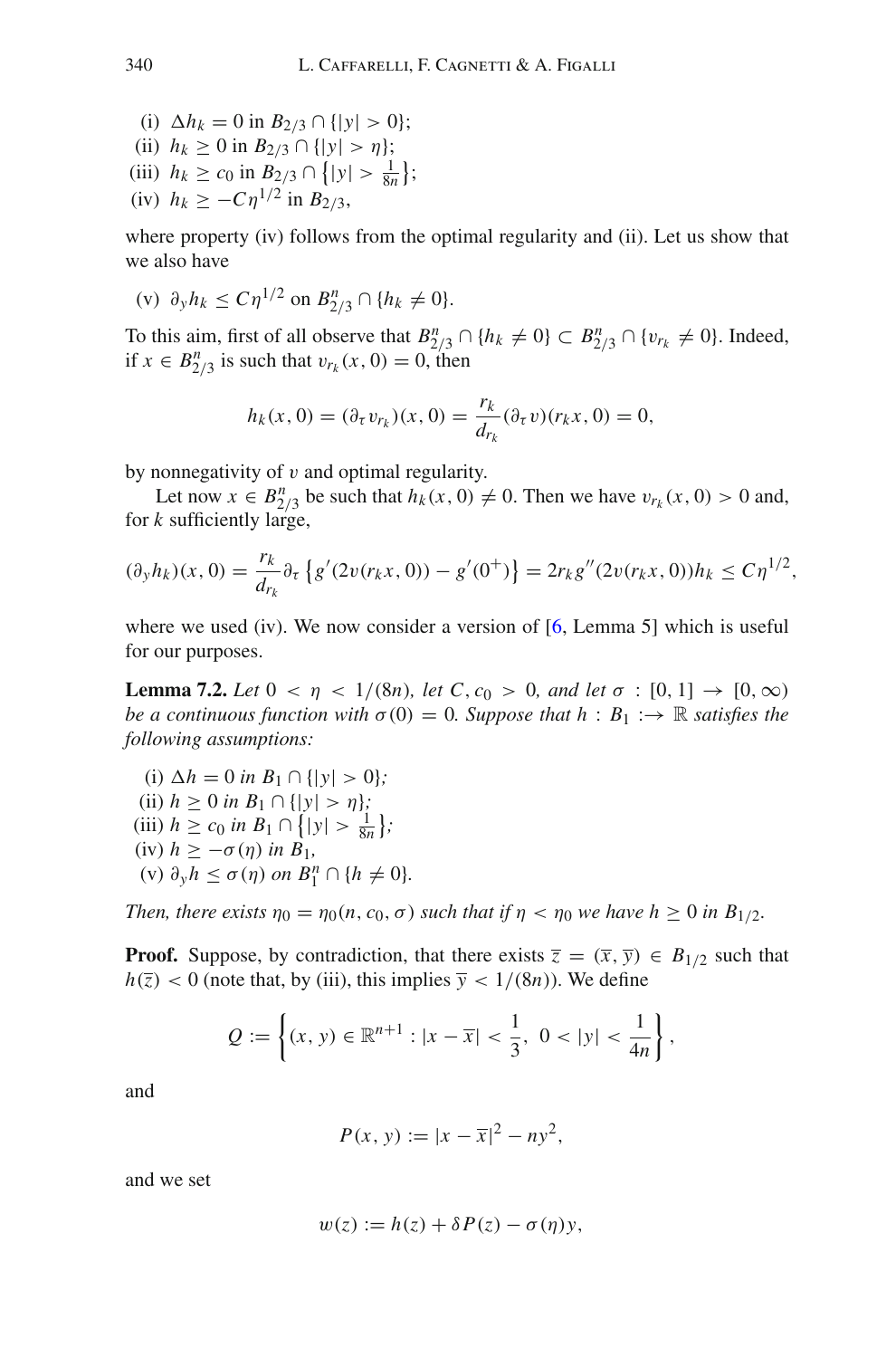where  $\delta > 0$  will be chosen later. Note that w is harmonic in Q and

$$
w(\overline{z}) = h(\overline{z}) - \delta \overline{y}^2 - \sigma(\eta)\overline{y} < 0.
$$

Therefore, there exists a minimum point  $\hat{z} = (\hat{x}, \hat{y}) \in \partial Q$  such that

$$
\min_{z \in \overline{Q}} w(z) = w(\hat{z}) < 0.
$$

We have the following possibilities:

**Case 1.**  $\hat{z} \in \partial O \cap \{y > 1/(8n)\}\$ . Thanks to (iii), for  $\eta$  and  $\delta$  sufficiently small we have

$$
w(\hat{z}) \ge c_0 - \frac{\delta}{16n} - \frac{\sigma(\eta)}{4n} > 0,
$$

which is impossible.

**Case 2.**  $\hat{z} \in \partial Q \cap \{ \eta \leq y \leq 1/(8n) \}$ . Using property (ii) we obtain that for  $\eta$ sufficiently small

$$
w(\hat{z}) \ge \delta \left(\frac{1}{9} - \frac{1}{64n}\right) - \frac{\sigma(\eta)}{8n} > 0,
$$

which is impossible.

**Case 3.**  $\hat{z}$  ∈ ∂ *Q* ∩ {(*x*, *y*) ∈  $\mathbb{R}^{n+1}$  :  $|x - \overline{x}| = \frac{1}{3}$ , 0 < *y* < *n*}. Thanks to property (iv), for  $\eta$  sufficiently small

$$
w(\hat{z}) \geq -\sigma(\eta) + \delta\left(\frac{1}{9} - n\eta^2\right) - \eta \sigma(\eta) = \delta\left(\frac{1}{9} - n\eta^2\right) - (1 + \eta) \sigma(\eta) > 0,
$$

which is impossible.

**Case 4.**  $\hat{z} \in \partial Q \cap \{y = 0\}$ . In this case, if  $\hat{z} \in \{h = 0\}$  we obtain

$$
w(\hat{z}) = \delta P(\hat{z}) = \delta |\hat{x} - \overline{x}|^2 \ge 0,
$$

which is impossible. On the other hand, if  $\hat{z} \in \{h \neq 0\}$ , using Hopf Lemma and property (v)

$$
0 < \partial_y w(\hat{z}) = \partial_y h(\hat{z}) - \sigma(\eta) \leq 0,
$$

which is impossible.  $\square$ 

We are now ready to prove that the free boundary is  $C^1$ .

**Proof of Lemma [7.1.](#page-41-1)** Applying Lemma [7.2](#page-42-0) to the functions  $h_k$  introduced in [\(7.2\)](#page-41-2) we obtain [\(7.1\)](#page-41-3). As a consequence, for every  $L > 0$  there exists  $\widetilde{r} = \widetilde{r}(L) > 0$  such that (recall that  $K_u$  is defined in  $(1.3)$ )

$$
\partial K_u \cap B_{\widetilde{r}}^n = \{ (x_1, \ldots, x_n) \in B_{\widetilde{r}}^n : x_n = f_L(x_1, \ldots, x_{n-1}) \}
$$

for a suitable Lipschitz continuous function *fL* with Lipschitz constant *L*.

Consider now a point  $\hat{x} \in \partial K_u \cap B_r^n$  and define the function  $v_{\hat{x}}(x, y) :=$ <br>  $-\hat{x}$  *v*) Note that we can repeat the same aroument (frequency formula and  $v(x - \hat{x}, y)$ . Note that we can repeat the same argument (frequency formula and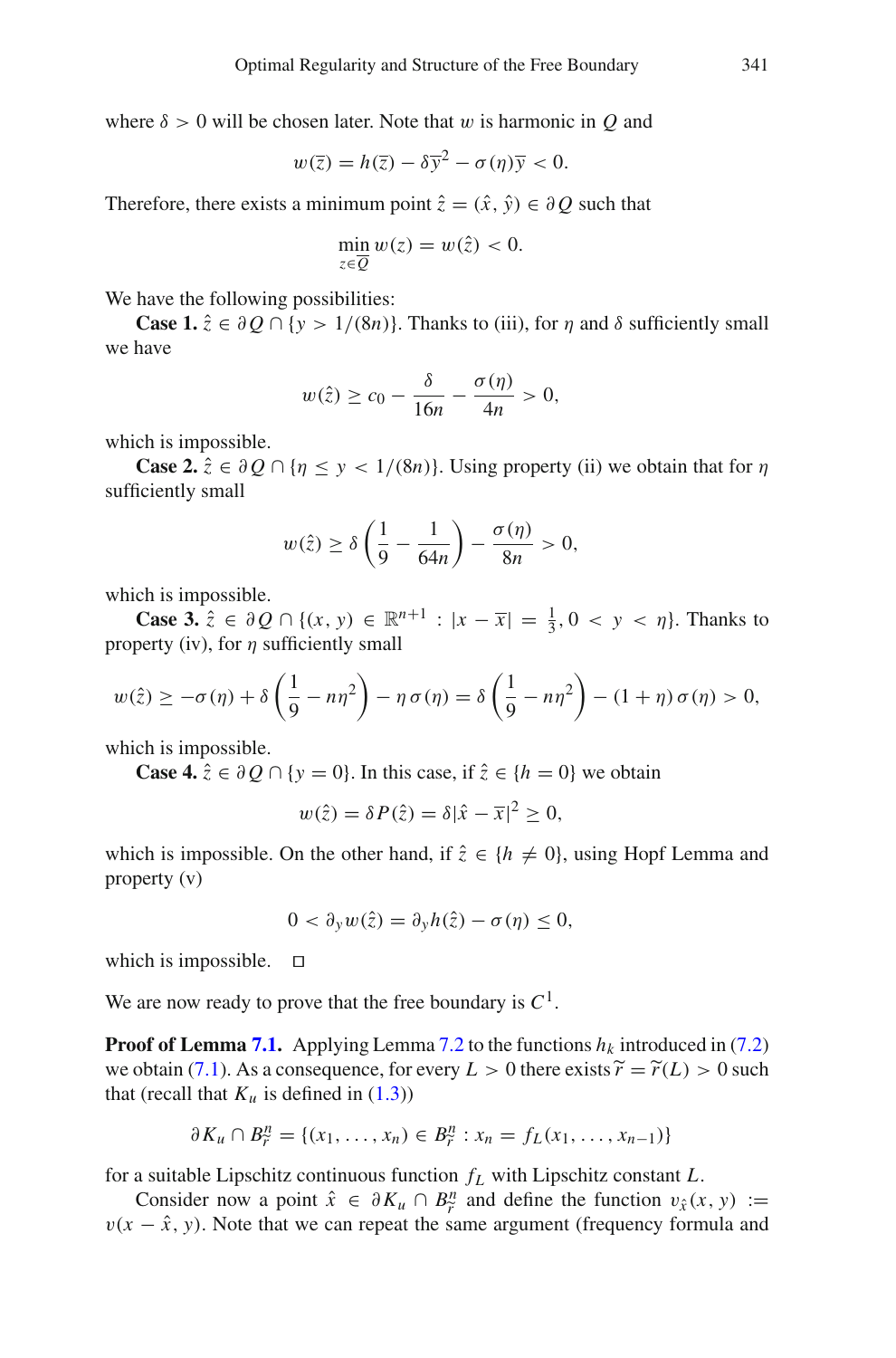blow-up procedure) with  $v<sub>\hat{x}</sub>$  in place of v. Also, observe that since the function  $\hat{x} \mapsto \Phi_{v_{\hat{e}}}(r)e^{Cr}$  is continuous for  $r > 0$  fixed, the function  $\hat{x} \mapsto \Phi_{v_{\hat{e}}}(0^+)$  is uppersemicontinuous (being the infimum over  $r \in (0, \bar{r}_0)$  of continuous functions, cf. Proposition [5.1\)](#page-29-0). Hence, since  $\Phi_{v\zeta}(0^+) \in \{n+3\} \cup [n+4,\infty)$  (by Proposition [6.1\)](#page-38-0) and by assumption  $\Phi_{v_0}(0^+) = \Phi_v(0^+) = n + 3$ , we deduce that there exists  $\hat{r} > 0$ such that  $\Phi_{v_{\hat{x}}}(0^+) = n + 3$  for all  $\hat{x} \in \partial K_u \cap B^n$ .<br>This implies that the provisors examples too he

This implies that the previous argument can be repeated at every point in ∂*Ku* ∩ *B*<sup>n</sup>, and it follows that for any *L* > 0 there exists  $\widetilde{r}(L)$  > 0 such that ∂*Ku*∩*B*<sup>n</sup><sub> $i$ </sub><sup>n</sup>(*x*)  $\hat{x}$  has *L* incohitz constant *L* for any point  $\hat{x} \in \partial K$   $\cap B^n$ . Since *L* > 0 can be mode  $\hat{\mu}$ ; and it follows that for any  $E > 0$  there exists  $r(L) > 0$  such that  $\sigma \kappa_u \cap B_{r(L)}^n(x)$ <br>has Lipschitz constant *L* for any point  $\hat{x} \in \partial K_u \cap B_r^n$ . Since  $L > 0$  can be made arbitrarily small and the radius  $\tilde{r}(L) > 0$  is independent of  $\hat{x}$ , this implies that the free boundary is  $C^1$  in a neighborhood of the origin.  $\Box$ free boundary is  $C^1$  in a neighborhood of the origin.

**Lemma 7.3.** *Let the assumptions of Theorem [1.1](#page-3-0) be satisfied, suppose that* (0, 0) *is a free boundary point for u, and that*  $u(x, 0) \ge 0$  *in*  $B_{\overline{r}_0}^n$ *. Let v be given by* [\(1.5\)](#page-4-0)*, and let*  $\Phi_v$  *be as in Proposition [5.1.](#page-29-0)* Assume that  $\Phi_v(0^+) = n + 3$ . Then the free *boundary is*  $C^{1,\alpha}$  *near* (0, 0)*, for some*  $\alpha \in (0, 1)$ *.* 

**Proof.** We start by observing that the function  $h(x, y) := \partial_{x_n} v(x, y)$  satisfies

$$
\partial_y h(x,0) = 2g''(2v(x,0))h(x,0) \quad \text{if } v(x,0) > 0.
$$

Therefore, by [\[10](#page-46-13)],

<span id="page-44-0"></span>
$$
(\Delta^{\frac{1}{2}}h(\cdot,0))(x) = 2g''(2v(x,0))h(x,0) + \partial_y \overline{h}(x,0) - \partial_y h(x,0) \quad \text{if } v(x,0) > 0,
$$
\n(7.3)

where  $\overline{h}$  is the harmonic extension of  $h(\cdot, 0)$  to  $\mathbb{R}^n \times (0, \infty)$ . Note that  $\overline{h} - h$  is smooth near  $\{y = 0\}$ , since it is harmonic in  $\mathbb{R}^n \times (0, A)$  with zero boundary condition on  $\{y = 0\}$ . For every  $0 < r \ll 1$ , set

$$
h_r(x) := \frac{r}{d_r} h(rx, 0), \qquad x \in B_1^n,
$$

where  $d_r$  is given by [\(6.1\)](#page-38-3). From [\(7.3\)](#page-44-0) it follows that, if  $v(rx, 0) > 0$ ,

$$
\begin{aligned} (\Delta^{\frac{1}{2}} h_r(\cdot, 0))(x) &= \frac{r^2}{d_r} (\Delta^{\frac{1}{2}} h(\cdot, 0))(rx) \\ &= \frac{r^2}{d_r} \left[ 2g''(2v(rx, 0))h(rx, 0) + \partial_y \overline{h}(rx, 0) - \partial_y h(rx, 0) \right] =: F(x). \end{aligned}
$$

Since v and *h* are bounded, we have

$$
|F| \le C \frac{r^2}{d_r} (1 + \|g''\|_{L^\infty}),
$$

for some positive constant *C*. Note also that, for *r* sufficiently small,  $h_r \geq 0$  in  $B_1^n$ thanks to [\(7.1\)](#page-41-3). Therefore, using the fact that  $h_r = h_r^+$  in  $B_1^n$  we obtain

$$
(\Delta^{\frac{1}{2}}h_r^+(\cdot,0))(x) \ge (\Delta^{\frac{1}{2}}h_r(\cdot,0))(x) = F(x) \text{ if } v(rx,0) > 0.
$$

Moreover, by definition of  $h_r$  we have  $h_r(x, 0) = (\partial_{e_n} v_r)(x, 0)$ , where  $v_r$  is defined in  $(6.1)$ . Therefore, thanks to  $(6.4)$ ,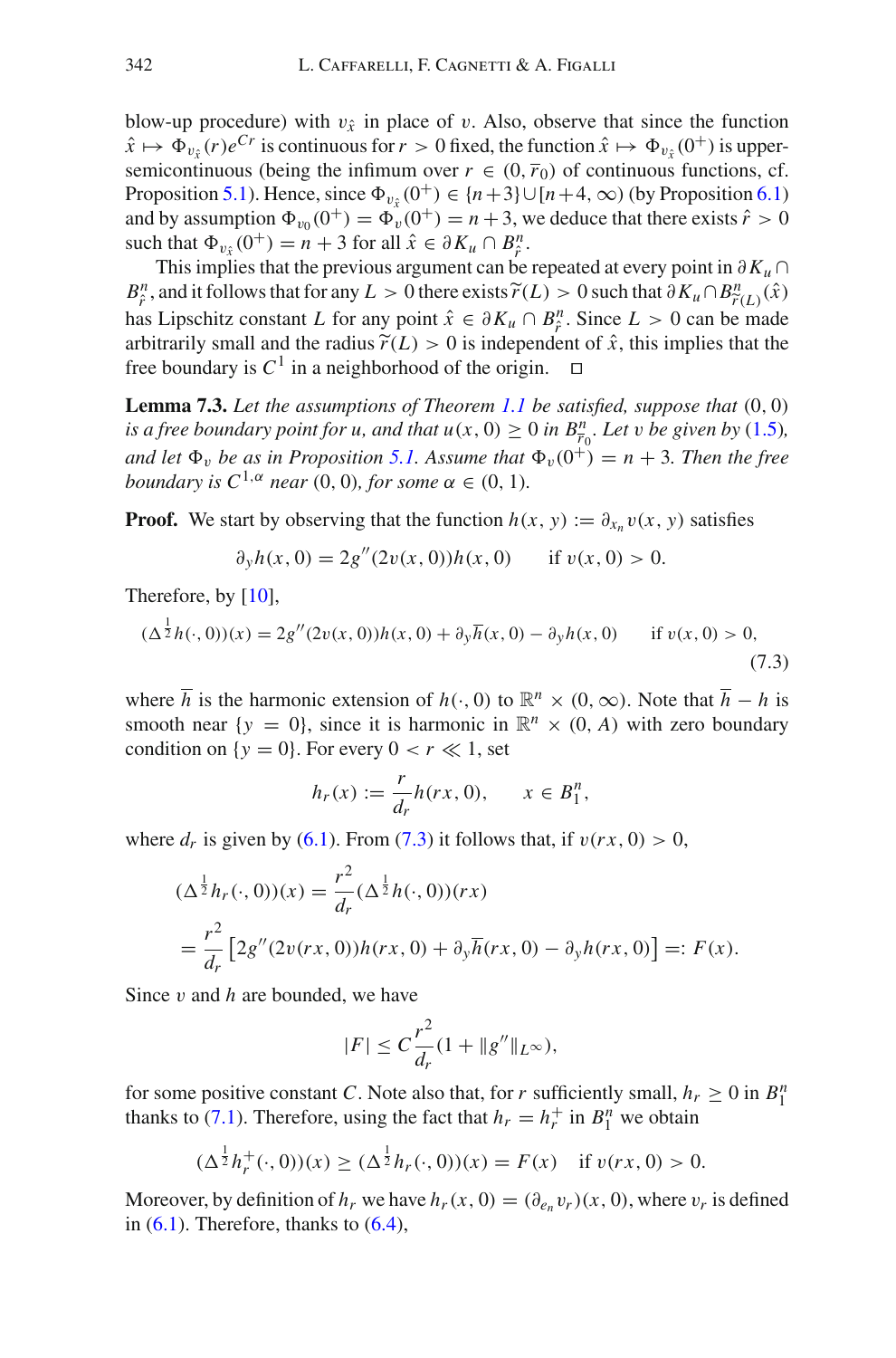$$
h_r \to \partial_{x_n} v_\infty
$$
 uniformly in  $B_{2/3}^n$ ,

as  $r \to 0^+$ . Recalling [\(6.6\)](#page-39-3), it follows that for *r* small enough

$$
\sup_{B_{1/2}^n} h_r^+ = \sup_{B_{1/2}^n} h_r \ge 1.
$$

Let now  $i \in \{1, ..., n-1\}$ ,  $\tau_i := \frac{\mathbf{e}_n + \mathbf{e}_i}{\sqrt{2}}$ . We can repeat the same argument used for *h* for the function  $h_i(x, y) := \partial_{\tau_i} v(x, y)$ , obtaining that the function  $x \mapsto$  $h_{i,r}^+(x, 0) := (r/d_r)h_i^+(rx, 0)$  satisfies

$$
\begin{cases} (\Delta^{\frac{1}{2}} h_{i,r}^+(\cdot,0))(x) \ge F_i(x) & \text{for every } x \in B_1^n \text{ with } v(rx,0) > 0, \\ h_{i,r}^+(x,0) = 0 & \text{for every } x \in B_1^n \text{ with } v(rx,0) = 0, \end{cases}
$$

with

$$
|F_i| \le C \frac{r^2}{d_r} (1 + \|g''\|_{L^{\infty}}), \quad \sup_{B_{1/2}^n} h_{i,r}^+ \ge 1.
$$

Since  $r^2/d_r \to 0$ , for *r* sufficiently small we can apply [\[23,](#page-47-8) Theorem 1.6] to the nonnegative functions  $h_r^+(\cdot, 0)$  and  $h_{i,r}^+(\cdot, 0)$ . We then obtain that the ratio  $h_{i,r}^+/h_r^+$ is  $C^{0,\alpha}$  in  $B_{1/2}^n$ , for some  $\alpha \in (0, 1)$ . Since equalities  $h_{i,r}^+ = h_{i,r}$  and  $h_r^+ = h_r$  hold true in  $B_{1/2}^n$ , it follows that  $h_i/h$  is of class  $C^{0,\alpha}$  is a neighborhood of the origin. Let now  $\hat{f}$  be the function given by Lemma [7.1.](#page-41-1) Since

$$
\frac{h_i}{h} = \frac{1}{\sqrt{2}} + \frac{1}{\sqrt{2}} \frac{\partial_{x_i} v(x, 0)}{\partial_{x_n} v(x, 0)},
$$

and

$$
\nabla f = -\left(\frac{\partial_{x_1} v}{\partial_{x_n} v}, \ldots, \frac{\partial_{x_{n-1}} v}{\partial_{x_n} v}\right),
$$

this implies that *f* is  $C^{1,\alpha}$  in a neighborhood of the origin.  $\Box$ 

*Acknowledgements.* L. Caffarelli is supported by NSF grant DMS-1160802. F. Cagnetti would like to thank Massimiliano Morini for bringing this problem to his attention. F. Cagnetti was partially supported by FCT through UT Austin|Portugal program, and by the EPSRC under the Grant EP/P007287/1 "Symmetry of Minimisers in Calculus of Variations". F. Cagnetti acknowledges the hospitality of the Mathematics Department at UT Austin and of the FIM institute at ETH Zürich, where most of this work was done. A. Figalli is supported by the ERC Grant "Regularity and Stability in Partial Differential Equations (RSPDE)".

**Open Access** This article is licensed under a Creative Commons Attribution 4.0 International License, which permits use, sharing, adaptation, distribution and reproduction in any medium or format, as long as you give appropriate credit to the original author(s) and the source, provide a link to the Creative Commons licence, and indicate if changes were made. The images or other third party material in this article are included in the article's Creative Commons licence, unless indicated otherwise in a credit line to the material. If material is not included in the article's Creative Commons licence and your intended use is not permitted by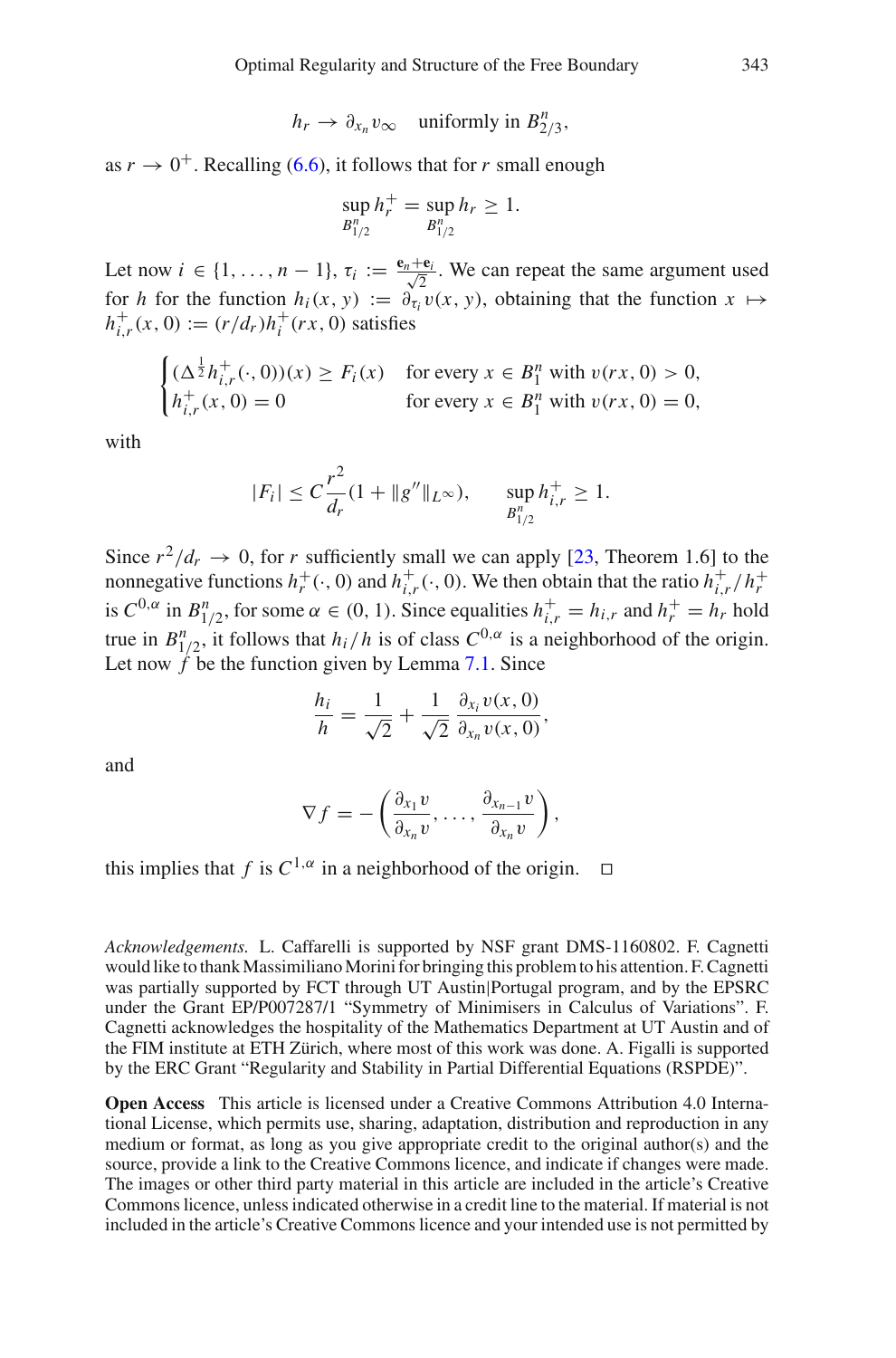statutory regulation or exceeds the permitted use, you will need to obtain permission directly from the copyright holder. To view a copy of this licence, visit [http://creativecommons.org/](http://creativecommons.org/licenses/by/4.0/) [licenses/by/4.0/.](http://creativecommons.org/licenses/by/4.0/)

**Publisher's Note** Springer Nature remains neutral with regard to jurisdictional claims in published maps and institutional affiliations.

#### **Compliance with ethical standards**

**Conflict of interest** The authors declare to have no conflict of interest.

#### **References**

- <span id="page-46-7"></span>1. Allen, M.: Separation of a lower dimensional free boundary in a two-phase problem. *Math. Res. Lett*. **19**(5), 1055–1074, 2012
- <span id="page-46-8"></span>2. Allen, M., Lindgren, E., Petrosyan, A.: The two-phase fractional obstacle problem. *SIAM J. Math. Anal*. **47**(3), 1879–1905, 2015
- <span id="page-46-6"></span>3. Allen, M., Petrosyan, A.: A two-phase problem with a lower-dimensional free boundary. *Interfaces Free Bound*. **14**(3), 307–342, 2012
- <span id="page-46-1"></span>4. Artina, M., Cagnetti, F., Fornasier, M., Solombrino, F.: Linearly constrained evolutions of critical points and an application to cohesive fractures. *Math. Models Methods Appl. Sci*. **27**(2), 231–290, 2017
- <span id="page-46-9"></span>5. Athanasopoulos, I., Caffarelli, L.: Optimal regularity of lower dimensional obstacle problems. Zap. Nauchn. Sem. S.-Peterburg. Otdel. Mat. Inst. Steklov (POMI) 310 (2004), Kraev. Zadachi Mat. Fiz. i Smezh. Vopr. Teor. Funkts **35** [34], 49–66, 226; translation in *J. Math. Sci. (N. Y.)* **132** (2006), no. 3, 274–284.
- <span id="page-46-12"></span>6. Athanasopoulos, I., Caffarelli, L., Salsa, S.: The structure of the free boundary for lower dimensional obstacle problems. *Am. J. Math*. **130**(2), 485–498, 2008
- <span id="page-46-5"></span>7. BARENBLATT, G.I.: The mathematical theory of equilibrium cracks in brittle fracture. *Adv. Appl. Mech*. **7**, 55–129, 1962
- <span id="page-46-10"></span>8. CAFFARELLI, L.A., FIGALLI, A.: Regularity of solutions to the parabolic fractional obstacle problem. *J. Reine Angew. Math*. **680**, 191–233, 2013
- <span id="page-46-11"></span>9. Caffarelli, L.A., Salsa, S., Silvestre, L.: Regularity estimates for the solution and the free boundary of the obstacle problem for the fractional Laplacian. *Invent. Math*. **171**, 425–461, 2008
- <span id="page-46-13"></span>10. Caffarelli, L.A., Silvestre, L.: An extension problem related to the fractional Laplacian. *Commun. Partial Differ. Equ*. **32**(7–9), 1245–1260, 2007
- <span id="page-46-2"></span>11. CAGNETTI, F.: A vanishing viscosity approach to fracture growth in a cohesive zone model with prescribed crack path. *Math. Models Methods Appl. Sci*. **18**(7), 1027–1071, 2008
- 12. CAGNETTI, F., TOADER, R.: Quasistatic crack evolution for a cohesive zone model with different response to loading and unloading: a Young measures approach. *ESAIM Control Optim. Calc. Var*. **17**, 1–27, 2011
- <span id="page-46-4"></span>13. Crismale, V., Lazzaroni, G., Orlando, G.: Cohesive fracture with irreversibility: quasistatic evolution for a model subject to fatigue. *Math. Models Methods Appl. Sci*. **28**(7), 1371–1412, 2018
- <span id="page-46-3"></span>14. Dal Maso, G., DeSimone, A., Mora, M.G., Morini, M.: A vanishing viscosity approach to quasistatic evolution in plasticity with softening. *Arch. Ration. Mech. Anal*. **189**(3), 469–544, 2008
- <span id="page-46-0"></span>15. Dal Maso, G., Francfort, G.A., Toader, R.: Quasi-static evolution in brittle fracture: the case of bounded solutions. Calculus of variations: topics from the mathematical heritage of E. De Giorgi, 245–266, Quad. Mat., 14, Dept. Math., Seconda Univ. Napoli, Caserta, 2004.